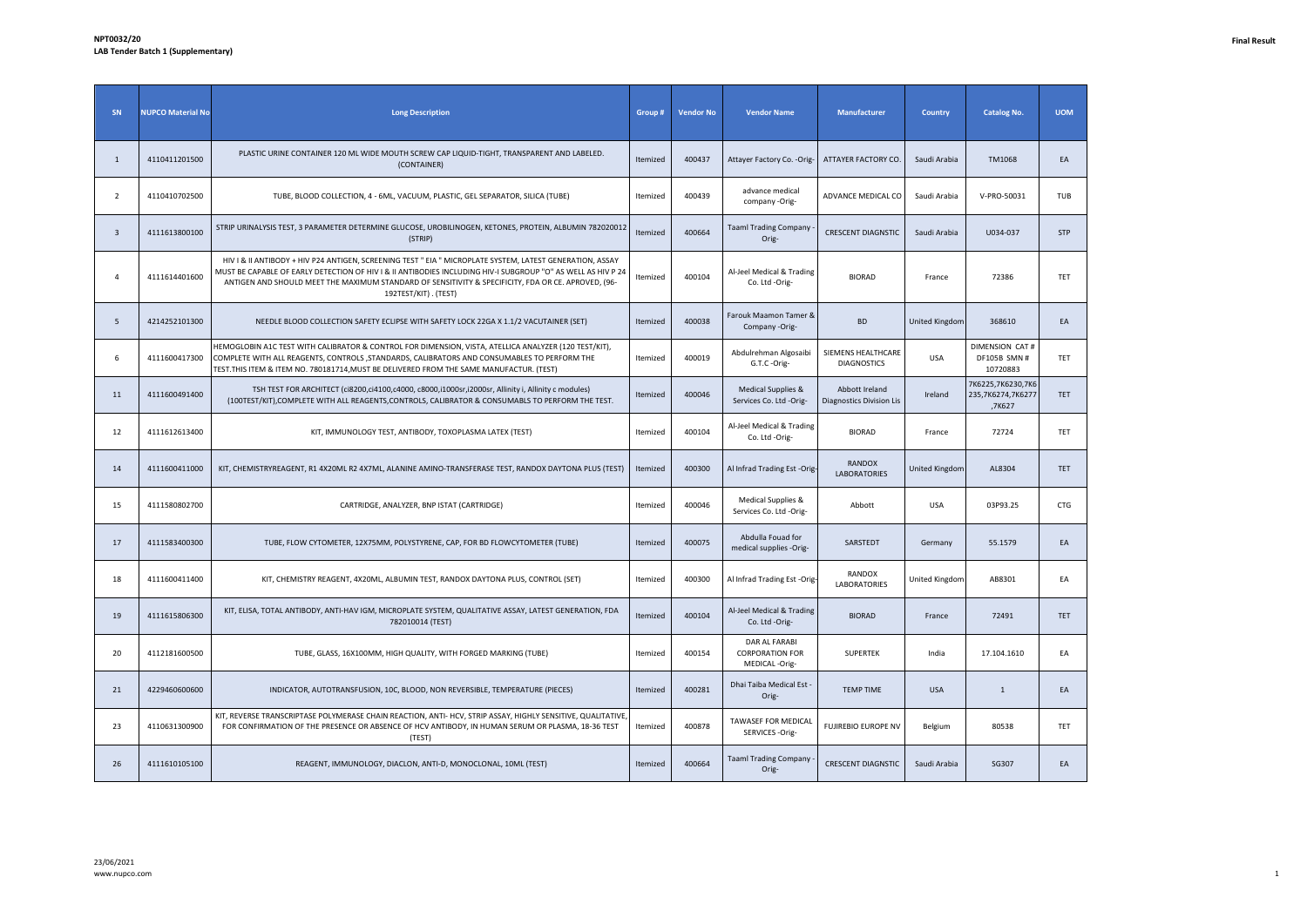| SN | <b>NUPCO Material No</b> | <b>Long Description</b>                                                                                                            | Group #  | <b>Vendor No</b> | <b>Vendor Name</b>                                         | Manufacturer                             | <b>Country</b> | <b>Catalog No.</b>                                | <b>UOM</b> |
|----|--------------------------|------------------------------------------------------------------------------------------------------------------------------------|----------|------------------|------------------------------------------------------------|------------------------------------------|----------------|---------------------------------------------------|------------|
| 28 | 4111581000600            | SAMPLE PLATE, COAGULATION, SAP 400, CA-1500 & CA 560 ANALYZER (TEST)                                                               | Itemized | 400037           | AL KAMAL IMPORT<br>OFFICE CO., LTD. - Orig-                | Sysmex                                   | Japan          | 974-0771-3                                        | EA         |
| 30 | 4111600427700            | REAGENT, CHEMISTRY, AMYLASE, ADIVA XPT ANALYZER (TEST)                                                                             | Itemized | 400019           | Abdulrehman Algosaibi<br>G.T.C -Orig-                      | SIEMENS HEALTHCARE<br><b>DIAGNOSTICS</b> | <b>USA</b>     | <b>DIMENSION CAT #</b><br>DF17A SMN #<br>10444965 | TET        |
| 31 | 4111613113600            | PANEL, IDENTIFICATION, METHICILLIN RESISTANT STAPHYLOCOCCUS AUREIS, DETECTION TEST, BD MAX 788090244<br>(TEST)                     | Itemized |                  |                                                            |                                          | On Hold        |                                                   |            |
| 39 | 4213220301600            | GLOVE, EXAM, MEDIUM, SUPRENOSE NITRITE, POWDER FREE, 100/BOX (BOX)                                                                 | Itemized | 400299           | Arabian Medical and<br>Pharmaceutical Co. - Orig-          | <b>VWR</b>                               | Thailand       | VWRI112-2755                                      | EA         |
| 40 | 4111600455700            | KIT, CHEMISTRY, SUPPLEMENTARY, REAGENT L, FOR BN PROSPEC (TEST)                                                                    | Itemized | 400037           | AL KAMAL IMPORT<br>OFFICE CO., LTD. - Orig-                | Siemens                                  | Germany        | OQTD11                                            | EA         |
| 41 | 4110550401000            | KIT, DNA PURIFICATION, MAX PCR CARTRIDGE, 24 X 24 TEST/BOX (PIECES)                                                                | Itemized |                  |                                                            |                                          | On Hold        |                                                   |            |
| 45 | 4213220301500            | GLOVE, EXAM, LARGE, SUPRENOSE NITRITE, POWDER FREE, 100/BOX (BOX)                                                                  | Itemized | 400299           | Arabian Medical and<br>Pharmaceutical Co. - Orig-          | <b>VWR</b>                               | Malaysia       | VWRI112-2373                                      | EA         |
| 46 | 4213220301700            | GLOVE, EXAM, SMALL, SUPRENOSE NITRITE, POWDER FREE, 100/BOX (BOX)                                                                  | Itemized | 400299           | Arabian Medical and<br>Pharmaceutical Co. - Orig-          | <b>VWR</b>                               | Malaysia       | VWRI112-2371                                      | EA         |
| 47 | 4111615802500            | KIT, ENZYME LINKED IMMUNOSORBENT ASSAY, ANTI-HEPATITIS DELTA VIRUS, QUALITATIVE, 96-100TEST, MICROPLATE<br>SYSTEM 782010017 (TEST) | Itemized | 400180           | Naizak Global Engineering<br>systems -Orig-                | <b>DIA PRO</b>                           | Italy          | DAB.CE                                            | <b>TET</b> |
| 49 | 4111601013000            | REAGENT, IMMUNOLOGY, IMMUNOGLOBULIN IGG, CONTROLS, CALIBRATOR, CONSUMABLE, BN PROSPEC (TEST)                                       | Itemized | 400037           | AL KAMAL IMPORT<br>OFFICE CO., LTD. - Orig-                | Siemens                                  | Germany        | OSAS09                                            | EA         |
| 50 | 4111572500200            | PLATE, TLC, 20X10CM, THK0.25MM, SILICA GEL 60, KIESELGUHR F254 (PIECES)                                                            | Itemized | 400299           | Arabian Medical and<br>Pharmaceutical Co. - Orig-          | MACHEREY-NAGEL                           | Germany        | MANA810022                                        | EA         |
| 51 | 4110391500300            | CARD, FILTER, WHITE, CYTOSPIN INSTRUMENT (PIECES)                                                                                  | Itemized | 400299           | Arabian Medical and<br>Pharmaceutical Co. - Orig-          | <b>VWR</b>                               | Germany        | VWRI720-2060                                      | EA         |
| 52 | 4110292500100            | PEN, BLACK, SOLID SURFACES, 12 PIECES/PACK (PIECES)                                                                                | Itemized | 400299           | Arabian Medical and<br>Pharmaceutical Co. - Orig-          | <b>VWR</b>                               | Italy          | VWRI631-1136                                      | EA         |
| 53 | 4111572500000            | PLATE, TLC, 20X5CM, THK0.25MM, SILICA GEL 60, KIESELGUHR F254 (TUBE)                                                               | Itemized | 400454           | TYPES OF TECHNOLOGY<br>EST-Orig-                           | <b>MILIEPORE</b>                         | <b>USA</b>     | 1.05616.0001                                      | EA         |
| 55 | 4111612600500            | KIT ASSAY STAPHSR 24 TEST BD MAX 788090247 (TEST)                                                                                  | Itemized |                  |                                                            |                                          | On Hold        |                                                   |            |
| 56 | 4111610709100            | CALIBRATION, CHEMISTRY, MALB, VITROS 4600, V5600, 300TEST/PACK (TEST)                                                              | Itemized | CANCELLED        | CANCELLED                                                  | CANCELLED                                | CANCELLED      | CANCELLED                                         | CANCELLED  |
| 57 | 4214230504000            | WHITE LABELS, 2X2 CM. A4 PAPER SHEET, 15X16 CM, (NOT LESS THAN 40 LABELES/SHEET (SHEET)                                            | Itemized | 400192           | <b>Medical Technology For</b><br>Health Care Servi - Orig- | RAQAM PRINTS                             | Saudi Arabia   | <b>WL-2X2</b>                                     | EA         |
| 58 | 4111612301600            | KIT, HISTOLOGY, IRON STAIN, BONE MARROW, 100TEST/KIT (SET)                                                                         | Itemized | 400454           | <b>TYPES OF TECHNOLOGY</b><br>EST-Orig-                    | <b>DIAPATH</b>                           | Italy          | 10236                                             | EA         |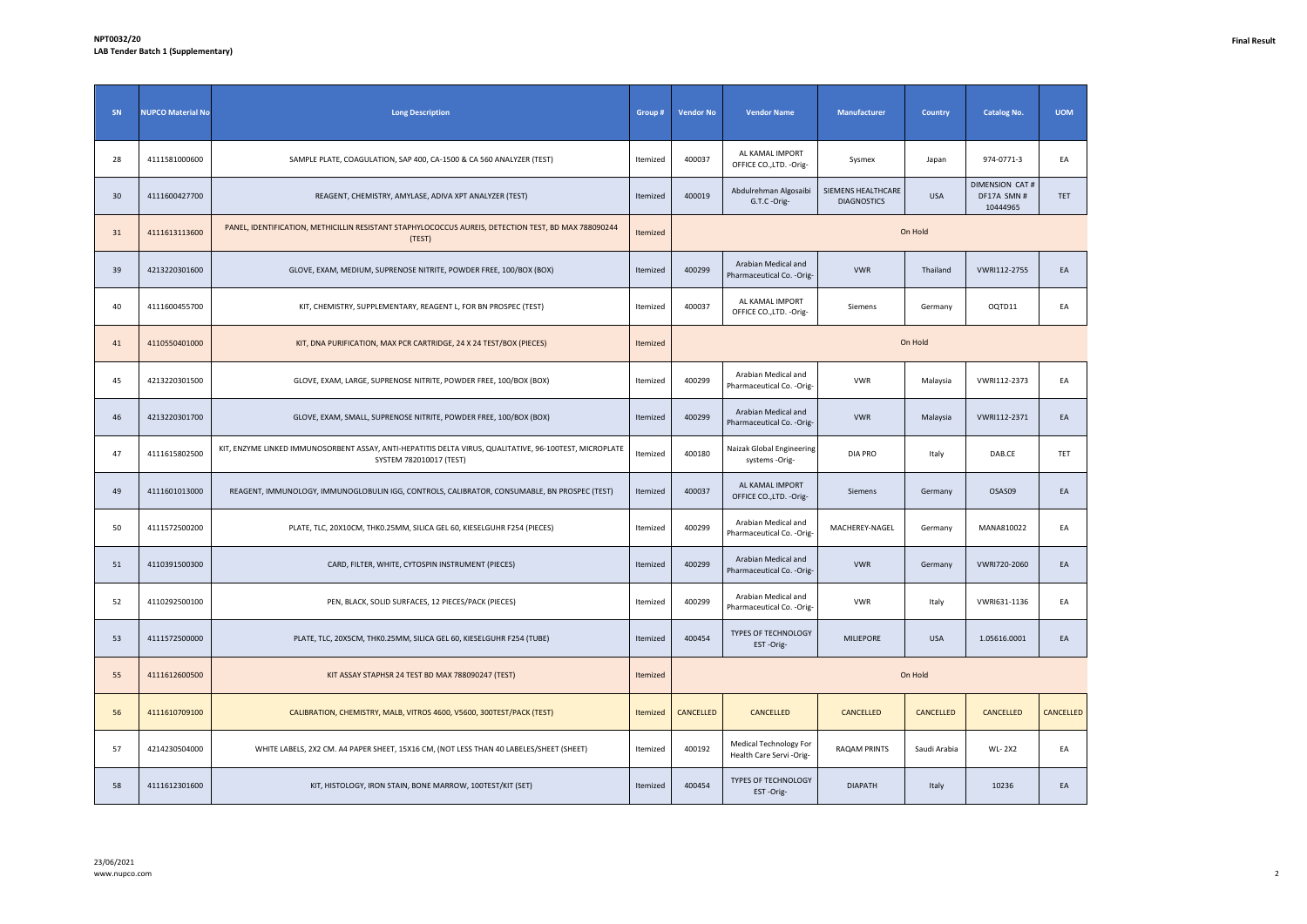| SN  | <b>NUPCO Material No</b> | <b>Long Description</b>                                                                                                                                                                 | Group #  | <b>Vendor No</b> | <b>Vendor Name</b>                                | Manufacturer                         | <b>Country</b> | <b>Catalog No.</b> | <b>UOM</b> |
|-----|--------------------------|-----------------------------------------------------------------------------------------------------------------------------------------------------------------------------------------|----------|------------------|---------------------------------------------------|--------------------------------------|----------------|--------------------|------------|
| 59  | 4111615808000            | KIT, ELISA, ANTI SACCHARYOMYCES CEREVISIAE ANTIBODIES, IGA, IGG, ELISA ASSAY, 96-100 TEST 790010290 (TEST)                                                                              | Itemized | 400090           | Samir Trading &<br>Marketing -Orig-               | <b>EUROIMMUN</b>                     | Germany        | EV 2841-9601 A     | TET        |
| 61  | 4111612600000            | KIT ASSAY CDIFF 24 TEST BD MAX 788090234 (TEST)                                                                                                                                         | Itemized |                  |                                                   |                                      | On Hold        |                    |            |
| 63  | 4111612600200            | KIT MICROBIOLOGY ENTERIC BACTERIAL PANEL 24 TEST BD MAX 788090237 (TEST)                                                                                                                | Itemized | On Hold          |                                                   |                                      |                |                    |            |
| 67  | 4111612902400            | TEST, BACTERIOLOGY, BD MAX EXTENDED ENTERIC BACTERIAL PANEL, DETECTION OF SALMONELLA, SHIGELLA, SHIGA<br>TOXIN, CAMPYLOBACTER, VIBRIO, ETEC, Y   ERSINIA, P LESIOMONAS 788090268 (TEST) | Itemized | On Hold          |                                                   |                                      |                |                    |            |
| 74  | 4110630200900            | KIT, RT PCR, HCV MONITOR, QUANTITATIVE ASSAY, FOR COBAS AMPLIPREP, TAQMAN INSTRUMENT (TEST)                                                                                             | Itemized | 400038           | Farouk Maamon Tamer 8<br>Company -Orig-           | <b>Roche Diagnostics</b>             | Germany        | 5532264190         | TET        |
| 75  | 4110481600000            | CONCENTRATOR, CENTRIFUGAL, 15ML, FLAT BOTTOM, PLASTIC, FAECAL PARASITIC, 50 TUBE/PACK (PIECES)                                                                                          | Itemized | 400299           | Arabian Medical and<br>Pharmaceutical Co. - Orig- | <b>VWR</b>                           | China          | 525-0604           | EA         |
| 81  | 4111613109600            | PANEL, IDENTIFICATION, SUSCEPTIBILITY, TESTING, PHOENIX PMIC (TEST)                                                                                                                     | Itemized | 400038           | Farouk Maamon Tamer &<br>Company -Orig-           | BD                                   | <b>USA</b>     | 449038             | TET        |
| 82  | 4111613109800            | DISK, IDENTIFICATION, BD MAX VANCOMYCIN RESISTANT ENTEROCOCCI TEST, RAPID DETECTION AND IDENTIFICATION,<br>DIRECTLY, RECTAL SPECIMEN 788020005 (TEST)                                   | Itemized |                  |                                                   |                                      | On Hold        |                    |            |
| 88  | 4111601504100            | REAGENT, FLOW CYTOMETRY, CD3 FITC, CD8 PE, CD 45 PER CP CY5.5, CD4 APC 790030400 (TEST)                                                                                                 | Itemized | 400075           | Abdulla Fouad for<br>medical supplies -Orig-      | <b>BD</b>                            | <b>USA</b>     | 643203             | TET        |
| 89  | 4111601503700            | REAGENT, FLOW CYTOMETRY, CD15 FITC, CD117 PE, CD45 PERCP CY5.5 790030407 (TEST)                                                                                                         | Itemized | 400075           | Abdulla Fouad for<br>medical supplies -Orig-      | <b>BD</b>                            | <b>USA</b>     | 643210             | TET        |
| 93  | 4111601503300            | REAGENT, FLOW CYTOMETRY, CD10 FITC, CD34 PE, CD45 PERCP CY5.5, CD19 APC 790030401 (TEST)                                                                                                | Itemized | 400075           | Abdulla Fouad for<br>medical supplies -Orig-      | <b>BD</b>                            | <b>USA</b>     | 643204             | TET        |
| 95  | 4111601505000            | REAGENT, FLOW CYTOMETRY, CD7 FITC, CD2 PE, CD45 PERCP CY5.5, CD5 APC 790030402 (TEST)                                                                                                   | Itemized | 400075           | Abdulla Fouad for<br>medical supplies -Orig-      | <b>BD</b>                            | <b>USA</b>     | 643205             | TET        |
| 96  | 4111601504900            | REAGENT, FLOW CYTOMETRY, CD61 FITC, CD13 PE, CD45 PERCP CY5.5, CD34 APC 790030405 (TEST)                                                                                                | Itemized | 400075           | Abdulla Fouad for<br>medical supplies -Orig-      | BD                                   | <b>USA</b>     | 643208             | TET        |
| 97  | 4111601505900            | REAGENT, FLOW CYTOMETRY, KAPPA, FITC/LAMBDA PE/CD 45 PERCP CY5.5/CD19 APC 790030408 (TEST)                                                                                              | Itemized | 400075           | Abdulla Fouad for<br>medical supplies -Orig-      | <b>BD</b>                            | <b>USA</b>     | 643211             | TET        |
| 99  | 4111600459200            | REAGENT, CHEMISTRY, HPT, VITROS, 300TEST/PK, VITROS 4600, V5600 (TEST)                                                                                                                  | Itemized | 400090           | Samir Trading &<br>Marketing -Orig-               | ORTHO CLINICAL<br><b>DIAGNOSTECS</b> | <b>USA</b>     | 6802310            | EA         |
| 101 | 4111614801400            | KIT, IMMUNOLOGY, PRA CLASS I, II, ANTI HUMAN IGG, POSITIVE, NEGATIVE, CONTROL, LABSCREEN (SET)                                                                                          | Itemized | 400451           | Farabi Trading<br>Establishment -Orig-            | ONE LAMBDA                           | <b>USA</b>     | LS1PRA + LS2PRA    | EA         |
| 105 | 4111601503600            | REAGENT, FLOW CYTOMETRY, CD14 FITC, CD11C PE, CD45 PERCP CY5.5, CD71 APC 790030406 (TEST)                                                                                               | Itemized | 400075           | Abdulla Fouad for<br>medical supplies -Orig-      | <b>BD</b>                            | <b>USA</b>     | 643209             | TET        |
| 108 | 4111612706500            | REAGENT, IMMUNOLOGY, SALMONELLA VI, SLIDE AND TUBE TEST, ANTIGEN (TEST)                                                                                                                 | Itemized | 400664           | <b>Taaml Trading Company</b><br>Orig-             | <b>CRESCENT DIAGNSTIC</b>            | Saudi Arabia   | FB850-15           | EA         |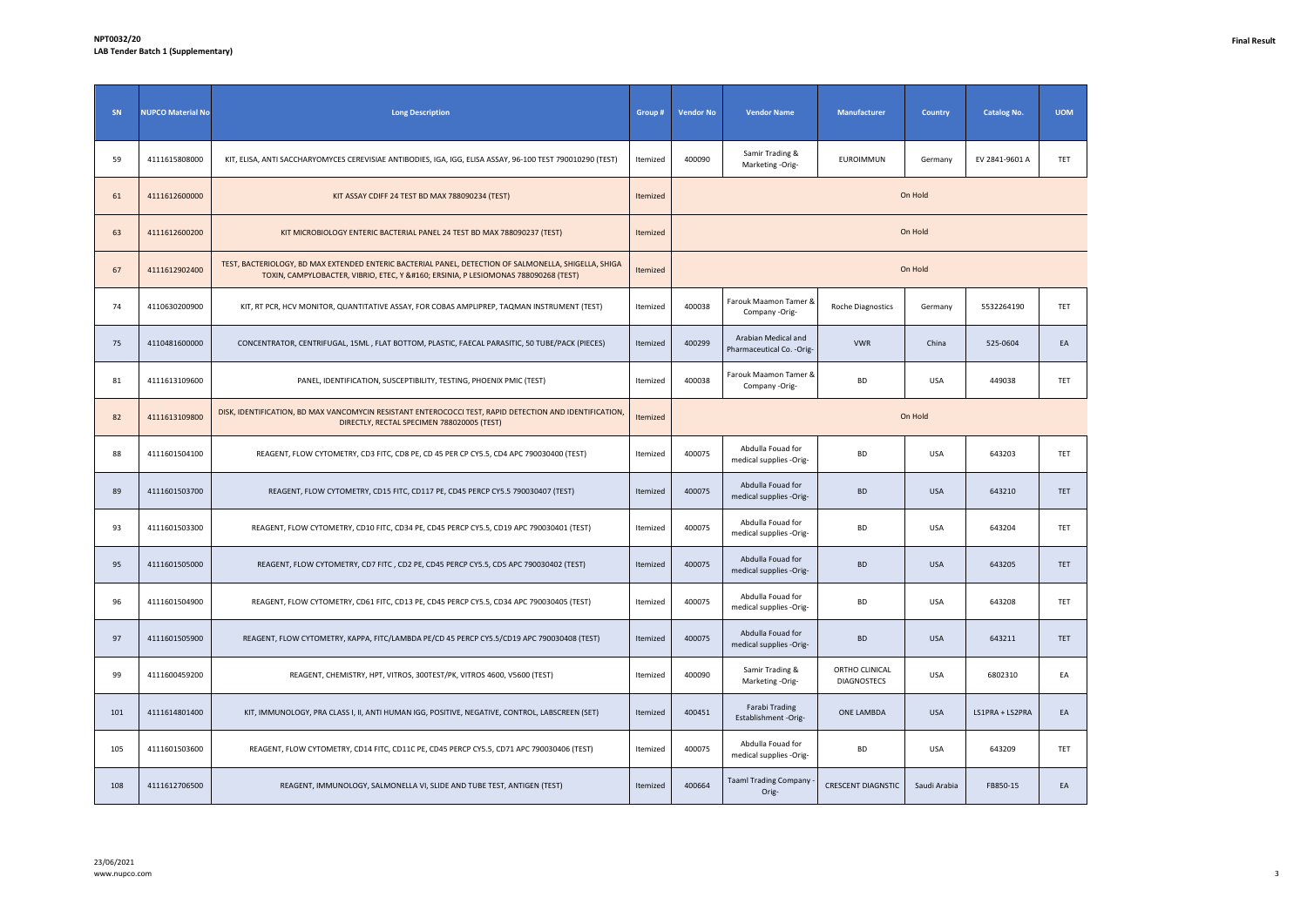| SN  | <b>NUPCO Material No</b> | <b>Long Description</b>                                                                                                                                                            | Group #  | <b>Vendor No</b> | <b>Vendor Name</b>                                | Manufacturer                                  | <b>Country</b> | <b>Catalog No.</b>                  | <b>UOM</b> |
|-----|--------------------------|------------------------------------------------------------------------------------------------------------------------------------------------------------------------------------|----------|------------------|---------------------------------------------------|-----------------------------------------------|----------------|-------------------------------------|------------|
| 110 | 4110630201100            | KIT, RT PCR, HIV MONITOR, QUANTITATIVE ASSAY, FOR COBAS AMPLIPREP, TAQMAN INSTRUMENT (TEST)                                                                                        | Itemized | 400038           | Farouk Maamon Tamer &<br>Company -Orig-           | Roche Diagnostics                             | Germany        | 5212294190                          | TET        |
| 111 | 4114207500100            | VMA TEA2945:A2980ND SPECTROPHOTOMETRIC MEASUREMENT, REAGENTS, CONTROLS ,CALIBRATORS AND<br>CONSUMABLES TEST VOLUME MUST BE NOT LESS THAN 2.5ML AND THE KIT SIZE 50-100 TEST (TEST) | Itemized | 400192           | Medical Technology For<br>Health Care Servi-Orig- | ALKWASHIF<br><b>DIAGNOSTIC FACTORY</b>        | Saudi Arabia   | <b>VMA-K-200</b>                    | EA         |
| 112 | 4111601504000            | REAGENT, FLOW CYTOMETRY, CD20 FITC, CD99 PE, CD45 PERCP CY5.5, HLA DR APC 790030403 (TEST)                                                                                         | Itemized | 400075           | Abdulla Fouad for<br>medical supplies -Orig-      | BD                                            | <b>USA</b>     | 643206                              | TET        |
| 116 | 4114000079700            | DISK, IDENTIFICATION, VANCOMYCIN RESISTANT ENTEROCOCCI TEST, RAPID DETECTION AND IDENTIFICATION, DIRECTLY<br>RECTAL SPECIMEN, BD MAX (TEST)                                        | Itemized |                  |                                                   |                                               | On Hold        |                                     |            |
| 118 | 4114000011000            | BD MAX GROUP B STREP (GBS) ASSAY, 24 TEST / KIT 788090243 (TEST)                                                                                                                   | Itemized |                  |                                                   |                                               | On Hold        |                                     |            |
| 119 | 4110550401200            | KIT, DNA PURIFICATION, MAX TNA MMK SPC, 24 TEST/KIT (TEST)                                                                                                                         | Itemized |                  |                                                   |                                               | On Hold        |                                     |            |
| 121 | 4111615200800            | CONTROL, FLOW CYTOMETRY, MULTICHECK CD4, LOW, BD (KIT)                                                                                                                             | Itemized | 400075           | Abdulla Fouad for<br>medical supplies -Orig-      | BD                                            | <b>USA</b>     | 340914                              | EA         |
| 122 | 4111601511100            | REAGENT, FLOWCYTOMETRY, CD41A FITC, GLYCO A PE, CD 45 PERCP CY5.5, CD 11C APC ANTIBODY 790030411 (TEST)                                                                            | Itemized | 400075           | Abdulla Fouad for<br>medical supplies -Orig-      | <b>BD</b>                                     | <b>USA</b>     | 643214                              | TET        |
| 127 | 4110550400200            | KIT, DNA PURIFICATION, BD MAX EXK 4, SWAB, 24 SWAB/KIT 788090241 (SWAB)                                                                                                            | Itemized |                  |                                                   |                                               | On Hold        |                                     |            |
| 129 | 4110630204800            | KIT, PCR, METHICILLIN RESISTANT STAPHYLOCOCCUS AUREIS, DETECTION TEST, BD MAX 788050217 (TEST)                                                                                     | Itemized |                  |                                                   |                                               | On Hold        |                                     |            |
| 130 | 4110551400000            | REAGENT, EXTRACTION, NUCLEASE-FREE WATER (VIAL)                                                                                                                                    | Itemized | 400299           | Arabian Medical and<br>Pharmaceutical Co. - Orig- | <b>VWR</b>                                    | United Kingdom | VWRC436912C                         | EA         |
| 138 | 4111572400000            | VIAL, CHROMATOGRAPHY, SCREW TOP AMBER, STANDARD MOUTH 12 X 32MM, PTFE SILICONE CAP, 100/PACK (VIAL)                                                                                | Itemized | 400299           | Arabian Medical and<br>Pharmaceutical Co. - Orig- | <b>VWR</b>                                    | India          | VWRI548-8013                        | EA         |
| 139 | 4111612625100            | KIT, IMMUNOLOGY, FECAL IMMUNOCHEMICAL, 50 TEST/KIT (TEST)                                                                                                                          | Itemized | 400287           | Techno for Orbits<br>Co.(Equipment) -Orig-        | FUJIFILM WAKO PURE<br>CHEMICAL<br>CORPORATION | Japan          | 470-04301                           | EA         |
| 141 | 4110631302700            | KIT, RT PCR, INFLUENZA VIRUS A, H5 N1, CONFORMATORY TEST (TEST)                                                                                                                    | Itemized | 400454           | TYPES OF TECHNOLOGY<br>EST-Orig-                  | GENESIG                                       | United Kingdom | Z-PATH-H5N1                         | TET        |
| 142 | 4710161300500            | BUFFER TABLETS PH-6.8 FOR PREPARATION OF MICROSCOPICAL STAIN SOLUTION (BOTTLE)                                                                                                     | Itemized | 400454           | TYPES OF TECHNOLOGY<br>EST-Orig-                  | MP BIO                                        | <b>USA</b>     | 92810305                            | BT         |
| 146 | 4111601013300            | KIT, IMMUNOLOGY, RHEUMATOID FACTOR, DIMENSION XPT, COMPLETE, REAGENT, CONTROL, STANDARD, CALIBRATOR<br><b>CONSUMABLE (TEST)</b>                                                    | Itemized | 400019           | Abdulrehman Algosaibi<br>G.T.C -Orig-             | SIEMENS HEALTHCARE<br><b>DIAGNOSTICS</b>      | <b>USA</b>     | VISTA CAT # K7068<br>SMN # 10445908 | EA         |
| 147 | 4111615812300            | KIT, CHEMISTRY, VIT-D, ELISA, REAGENTS, CONTROLS, STANDARDS, CALIBRATORS AND CONSUMABLE, 90-100 TEST<br>(TEST)                                                                     | Itemized | 400090           | Samir Trading &<br>Marketing -Orig-               | EUROIMMUN                                     | Germany        | EQ 6411-9601                        | EA         |
| 149 | 4228180600400            | STRIP, INDICATOR, STERILIZATION TUBE (TUBE)                                                                                                                                        | Itemized | 400299           | Arabian Medical and<br>Pharmaceutical Co. - Orig- | 3M                                            | Belgium        | MMMEM1250                           | EA         |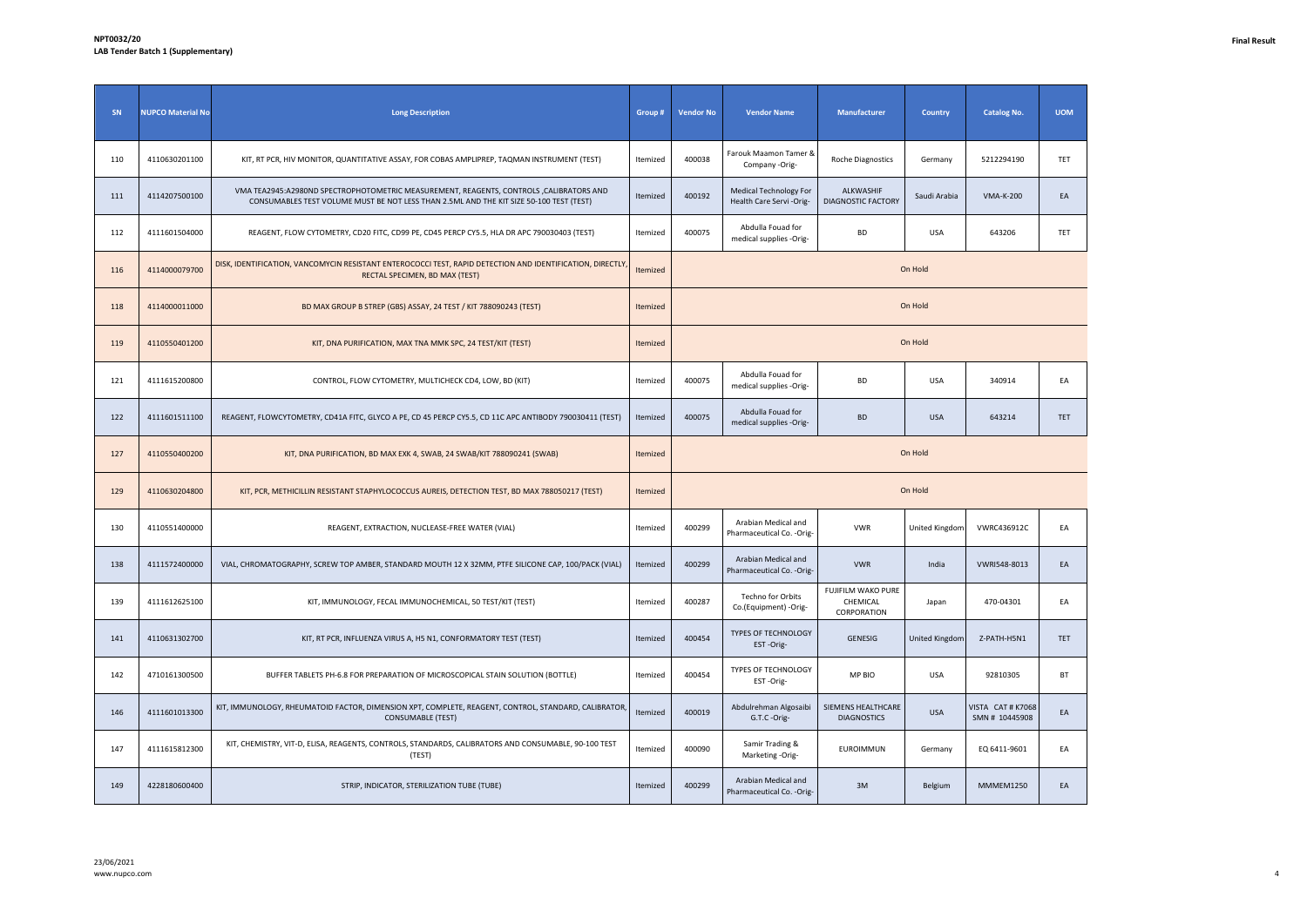| SN  | <b>NUPCO Material No</b> | <b>Long Description</b>                                                                                                                                                                                                                                                                              | Group #  | <b>Vendor No</b> | <b>Vendor Name</b>                                  | Manufacturer                           | Country               | <b>Catalog No.</b> | <b>UOM</b> |
|-----|--------------------------|------------------------------------------------------------------------------------------------------------------------------------------------------------------------------------------------------------------------------------------------------------------------------------------------------|----------|------------------|-----------------------------------------------------|----------------------------------------|-----------------------|--------------------|------------|
| 151 | 4111571800000            | SEPTUM, INJECTOR, GC AND MS SHIMADZU, ONE SEPTUM PER 100 RUNS (PIECES)                                                                                                                                                                                                                               | Itemized | 400192           | Medical Technology For<br>Health Care Servi -Orig-  | SGE                                    | Australia             | 41905              | EA         |
| 152 | 4111601013600            | REAGENT, IMMUNOLOGY, IGFBP-3, COMPLETE, WITH CONTROLS, STANDARDS, CALIBRATORS, CONSUMABLES,<br>IMMULITE 2000XPI (TEST)                                                                                                                                                                               | Itemized | 400037           | AL KAMAL IMPORT<br>OFFICE CO., LTD. - Orig-         | Siemens                                | <b>United Kingdom</b> | L2KGB2             | EA         |
| 160 | 4112181200000            | DISH, LABORATORY, 70ML, ALUMINIUM                                                                                                                                                                                                                                                                    | Itemized | 400454           | TYPES OF TECHNOLOGY<br>EST-Orig-                    | LABBOX                                 | Spain                 | EDFS-070-0001      | EA         |
| 163 | 4111614708300            | KIT, TOXICOLOGY, 0.1MG/ML, ABUSED DRUGS QC, POSITIVE, NEGATIVE CONTROL (BOTTLE)                                                                                                                                                                                                                      | Itemized | 400192           | Medical Technology For<br>Health Care Servi - Orig- | ALKWASHIF<br><b>DIAGNOSTIC FACTORY</b> | Saudi Arabia          | DOA-QC-20          | EA         |
| 164 | 4110550400100            | KIT, DNA PURIFICATION, BD MAX EXK 1, UNIVERSAL TRANSPORT MEDIA, 24TEST/KIT 788090239 (KIT)                                                                                                                                                                                                           | Itemized |                  |                                                     |                                        | On Hold               |                    |            |
| 165 | 4112210201100            | PLATE, MULTIWELL, 96 DEEP WELL, AUTOMATED ELISA SYSTEM, 10 PLATE / BOX (PIECES)                                                                                                                                                                                                                      | Itemized | 400299           | Arabian Medical and<br>Pharmaceutical Co. - Orig-   | <b>VWR</b>                             | Ireland               | VWRI732-3322       | EA         |
| 168 | 4110550400300            | KIT, DNA PURIFICATION, BD MAX EXK 3, URINE, 24TEST/KIT 788090242 (KIT)                                                                                                                                                                                                                               | Itemized |                  |                                                     |                                        | On Hold               |                    |            |
| 172 | 4618170200300            | PLASTIC, SAFETY FACE SHIELD, REUSABLE (PIECES)                                                                                                                                                                                                                                                       | Itemized | 400285           | Al nahir Trading Co. - Orig-                        | <b>BULLMAN</b>                         | China                 | <b>BM114-HV</b>    | EA         |
| 179 | 4112210200000            | PLATE, MULTIWELL, POLYSTYRENE, V SHAPE, DEEP, BOTTOM, SEROLOGY 782010360 (PIECES)                                                                                                                                                                                                                    | Itemized | 400075           | Abdulla Fouad for<br>medical supplies -Orig-        | Eppendorf                              | Germany               | 30602307           | EA         |
| 181 | 4229460200000            | SET, AUTOTRANSFUSION, PLATELET AND PLASMA, 5 DAYS, HAEMONETIC MODEL (TEST)                                                                                                                                                                                                                           | Itemized | 400023           | Arabian Trade House<br>Orig-                        | Others-HAEMONTICS                      | <b>USA</b>            | 994CF              | EA         |
| 183 | 4111600461100            | KIT, CHEMISTRY, THYROGLOBULIN, REAGENTS, CONTROLS, STANDARDS, CALIBRATORS AND CONSUMABLE, FOR<br>IMMULITE 2000XPI (TEST)                                                                                                                                                                             | Itemized | 400037           | AL KAMAL IMPORT<br>OFFICE CO., LTD. - Orig-         | Siemens                                | United Kingdom        | L2KTY2             | EA         |
| 184 | 4111601511400            | KIT, FLOW CYTOMETRY, REAGENT, PLATELETS, ASSOCIATED IMMUNOGLOBULIN, QUANTITATION, THROMBOCYTEST<br>(TEST)                                                                                                                                                                                            | Itemized | 400075           | Abdulla Fouad for<br>medical supplies -Orig-        | <b>BD</b>                              | <b>USA</b>            | 659178             | <b>TET</b> |
| 188 | 4111615809100            | KIT, ELISA, WEST NILE FEVER VIRUS IGM TEST, HUMAN SPECIMEN, 96-100 TEST 786030336 (TEST)                                                                                                                                                                                                             | Itemized | 400090           | Samir Trading &<br>Marketing -Orig-                 | <b>EUROIMMUN</b>                       | Germany               | EI 2662-9601 M     | EA         |
| 189 | 4110630201600            | KIT, PCR, ARTUS SARS BY RT, 24 TEST/KIT (TEST)                                                                                                                                                                                                                                                       | Itemized | 400287           | Techno for Orbits<br>Co.(Equipment) -Orig-          | QuantuMDx                              | United Kingdom        | Q22003             | <b>TET</b> |
| 191 | 4222230100300            | BAG, BLOOD, TRANSFUSION, PAEDIATRIC, QUADRUPLE, ISBT LABEL (BAG)                                                                                                                                                                                                                                     | Itemized | 400299           | Arabian Medical and<br>Pharmaceutical Co. - Orig-   | demophorius Itd                        | China                 | PBBQ150            | BAG        |
| 192 | 4111614803900            | TEST, FLOW CYTOMETRY, BEADS FOR T CELL ISOLATION, 25 TEST/VIAL (TEST)                                                                                                                                                                                                                                | Itemized | 400075           | Abdulla Fouad for<br>medical supplies -Orig-        | <b>BD</b>                              | <b>USA</b>            | 557874             | EA         |
| 197 | 4111612618100            | KIT, SEROLOGY, CE MARKED, QUALITATIVE DETECTION, IGG ABS, CHIKUNGUNYA AG, COMPLETE, WASHER BUFFER,<br>DILUENTS, ABSORBENT, CONJUGATEDA NTI-HUMAN IGG CHROMOGEN, POSITIVE CONTROL, NEGATIVE CONTROL,<br>CALIBRATOR, COLOR CODED, REAGENT, COMPATIBLE, STANDAR, MICRO-PLATE TECH NOLOGY, 96TEST (TEST) | Itemized | 400090           | Samir Trading &<br>Marketing -Orig-                 | EUROIMMUN                              | Germany               | El 293a-9601 G     | EA         |
| 199 | 4111601512900            | REAGENT, FLOW CYTOMETRY, IGM-FITC (G.A.H), MANUAL TECHNIQUE, 50 TEST/VIAL 790010052 (TEST)                                                                                                                                                                                                           | Itemized | 400075           | Abdulla Fouad for<br>medical supplies -Orig-        | <b>BD</b>                              | <b>USA</b>            | 555782             | EA         |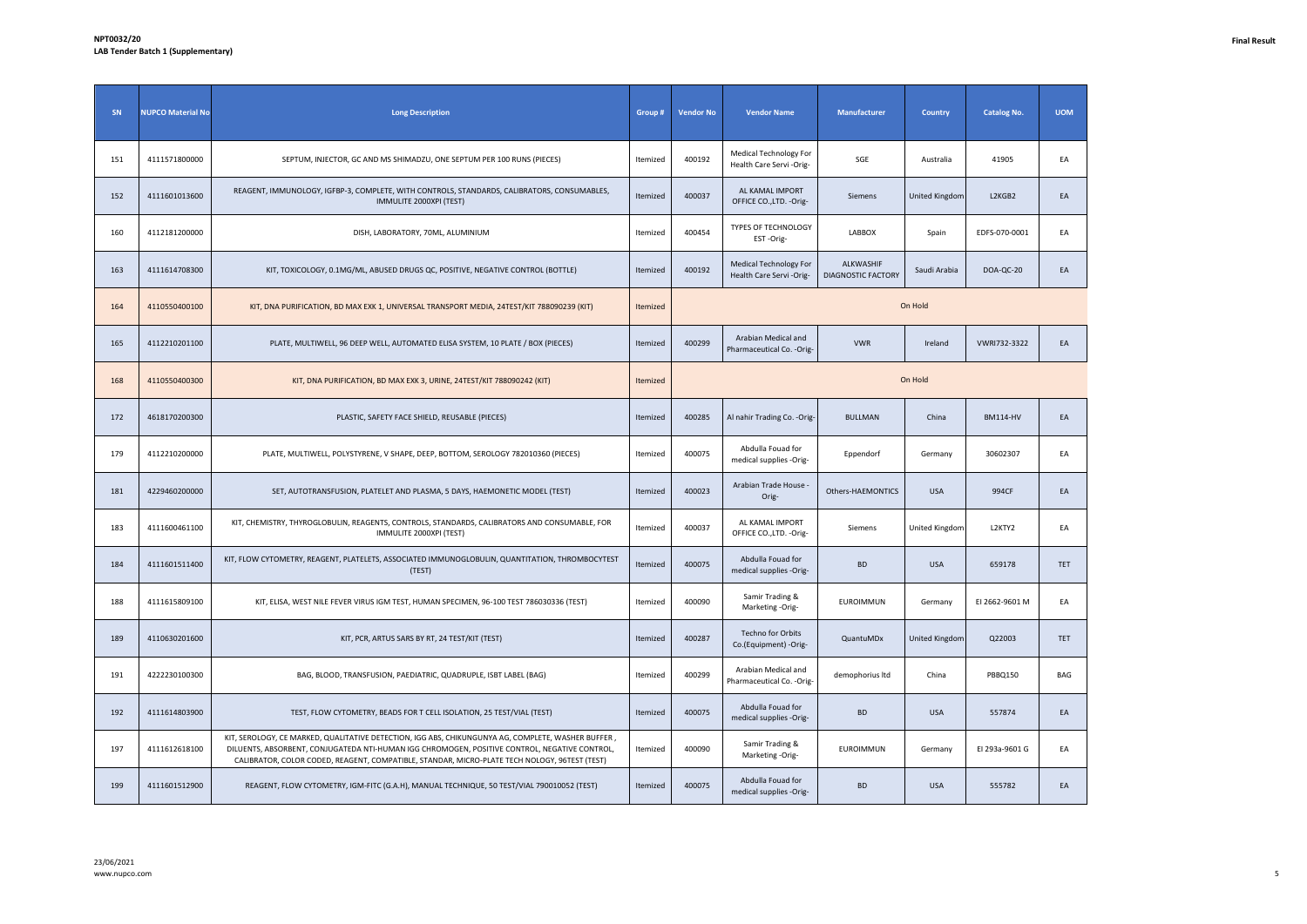| SN  | <b>NUPCO Material No</b> | <b>Long Description</b>                                                                                                                                                                                                                                                                               | Group #  | <b>Vendor No</b> | <b>Vendor Name</b>                                       | Manufacturer                   | <b>Country</b> | <b>Catalog No.</b> | <b>UOM</b> |
|-----|--------------------------|-------------------------------------------------------------------------------------------------------------------------------------------------------------------------------------------------------------------------------------------------------------------------------------------------------|----------|------------------|----------------------------------------------------------|--------------------------------|----------------|--------------------|------------|
| 202 | 4111151500200            | BOAT, WEIGHT, REAGENT POWDER, FOR WEIGHING (PIECES)                                                                                                                                                                                                                                                   | Itemized | 400299           | Arabian Medical and<br>Pharmaceutical Co. - Orig-        | <b>VWR</b>                     | China          | VWRI611-0093       | EA         |
| 203 | 4112200100100            | HAMILTON SYRINGE 10 MICRO LITTER CONE TIP, FOR ALL GC/MS MODELS FROM THERMO                                                                                                                                                                                                                           | Itemized | 400299           | Arabian Medical and<br>Pharmaceutical Co. - Orig-        | <b>HAMILTON</b>                | Romania        | HAMI203205         | EA         |
| 206 | 4112181200100            | DISH, LABORATORY, DIA100MM, ROUND BOTTOM, PORCELAIN, POUR OUT SPOUT                                                                                                                                                                                                                                   | Itemized | 400154           | DAR AL FARABI<br><b>CORPORATION FOR</b><br>MEDICAL-Orig- | SUPERTEK                       | India          | CH10110/7          | EA         |
| 209 | 4227150700000            | KIT, SAMPLING, ARTERIAL, BLOOD GASES, SYRINGE 3ML, WITHOUT NEEDLE (PIECES)                                                                                                                                                                                                                            | Itemized | 400038           | Farouk Maamon Tamer &<br>Company -Orig-                  | <b>BD</b>                      | United Kingdom | 364378             | EA         |
| 213 | 4112200100200            | SYRINGE, CHROMATOGRAPHY, SGE 10 MICROLITER, AGO                                                                                                                                                                                                                                                       | Itemized | 400192           | Medical Technology For<br>Health Care Servi - Orig-      | SGE                            | Australia      | SUPERFLEX          | EA         |
| 215 | 4112181200200            | DISH, LABORATORY, DIA115MM, ROUND BOTTOM, PORCELAIN, POUR OUT SPOUT                                                                                                                                                                                                                                   | Itemized | 400154           | DAR AL FARABI<br><b>CORPORATION FOR</b><br>MEDICAL-Orig- | SUPERTEK                       | India          | CH10110/8          | EA         |
| 216 | 4112181200300            | DISH, LABORATORY, DIA300MM, ROUND BOTTOM, PORCELAIN, POUR OUT SPOUT                                                                                                                                                                                                                                   | Itemized | 400454           | TYPES OF TECHNOLOGY<br>EST-Orig-                         | <b>LABBOX</b>                  | Spain          | EVRK-385-001       | EA         |
| 217 | 4618180200300            | GOOGLES, SAFETY, LIQUID NITROGEN, FLUORESCENT, MICROSCOPE (PIECES)                                                                                                                                                                                                                                    | Itemized | 400285           | Al nahir Trading Co. - Orig-                             | <b>BULLMAN</b>                 | China          | <b>BM145-SG</b>    | EA         |
| 221 | 4110630202800            | KIT, PCR, DETECTION, HBV, QUALITATIVE ASSAY, COMPLETE, WITH REAGENTS, CONTROLS AND CONSUMABLES, 48 TEST<br>COBAS (TEST)                                                                                                                                                                               | Itemized | 400038           | Farouk Maamon Tamer &<br>Company -Orig-                  | Roche Diagnostics              | Germany        | 4894570190         | EA         |
| 223 | 4112210201200            | PLATE, MULTIWELL, 96 WHATMAN UNI (PIECES)                                                                                                                                                                                                                                                             | Itemized | 400451           | <b>Farabi Trading</b><br>Establishment -Orig-            | <b>WHATMAN</b>                 | <b>USA</b>     | 7701-3250          | EA         |
| 224 | 4111612618200            | KIT, SEROLOGY, CE MARKED, QUALITATIVE DETECTION, IGM ABS, CHIKUNGUNYA AG, COMPLETE, WASHER BUFFER,<br>DILUENTS, ABSORBENT, CONJUGATEDA NTI-HUMAN IGM CHROMOGEN, POSITIVE CONTROL, NEGATIVE CONTROL,<br>CALIBRATOR, COLOR CODED, REAGENT, COMPATIBLE, STANDARD, MICRO-PLATE TEC HNOLOGY, 96TEST (TEST) | Itemized | 400090           | Samir Trading &<br>Marketing -Orig-                      | EUROIMMUN                      | Germany        | El 293a-9601 M     | EA         |
| 226 | 4111614803800            | TEST, FLOW CYTOMETRY, BEADS FOR B CELL ISOLATION, 25 TEST/VIAL (VIAL)                                                                                                                                                                                                                                 | Itemized | 400075           | Abdulla Fouad for<br>medical supplies -Orig-             | <b>BD</b>                      | <b>USA</b>     | 558007             | EA         |
| 227 | 4110550401100            | KIT, DNA PURIFICATION, MAX QS VAGINAL PANEL, 24 TEST/KIT 788090246 (KIT)                                                                                                                                                                                                                              | Itemized |                  |                                                          |                                | On Hold        |                    |            |
| 228 | 4111600714400            | KIT, IMMUNOLOGY, NOVEL CORONAVIRUS ELISA IGA DETECTION FOR SARS-COVID-19, 96 TEST / KIT WITH ALL<br>CONTROLS, CALIBRATORS TO PERFORM THE TEST. (TEST)                                                                                                                                                 | Itemized | 400075           | Abdulla Fouad for<br>medical supplies -Orig-             | <b>VIRCELL</b>                 | Spain          | MA1032             | EA         |
| 229 | 4111600714500            | KIT, IMMUNOLOGY, NOVEL CORONAVIRUS ELISA IGM & IGG DETECTION FOR SARS-COVID-19, 96 TEST / KIT WITH ALL<br>CONTROLS, CALIBRATORS TO PERFORM THE TEST. (TEST)                                                                                                                                           | Itemized | 400075           | Abdulla Fouad for<br>medical supplies -Orig-             | VIRCELL                        | Spain          | G1032              | EA         |
| 232 | 4111612611700            | REAGENT, IMMUNOLOGY, INFLUENZA-B, ANTIGEN TEST, IF, 50 TEST/KIT (TEST)                                                                                                                                                                                                                                | Itemized | 400287           | Techno for Orbits<br>Co.(Equipment) -Orig-               | <b>FUJIFILM</b><br>CORPORATION | Japan          | 16447937           | EA         |
| 233 | 4111612611600            | KIT, IMMUNOLOGY, INFLUENZA-A, ANTIGEN TEST, IF, 50 TEST/KIT (TEST)                                                                                                                                                                                                                                    | Itemized | 400287           | Techno for Orbits<br>Co.(Equipment) -Orig-               | <b>FUJIFILM</b><br>CORPORATION | Japan          | 16447937           | TET        |
| 234 | 4220340339000            | ORGANISM MICROBIOLOGY HAEMOPHILIUS INFLUENZA TYPE B ATCC 7007 PACK6 LAB 788090112 (VIAL)                                                                                                                                                                                                              | Itemized | 400180           | Naizak Global Engineering<br>systems -Orig-              | Microbiologics                 | <b>USA</b>     | 0993K              | EA         |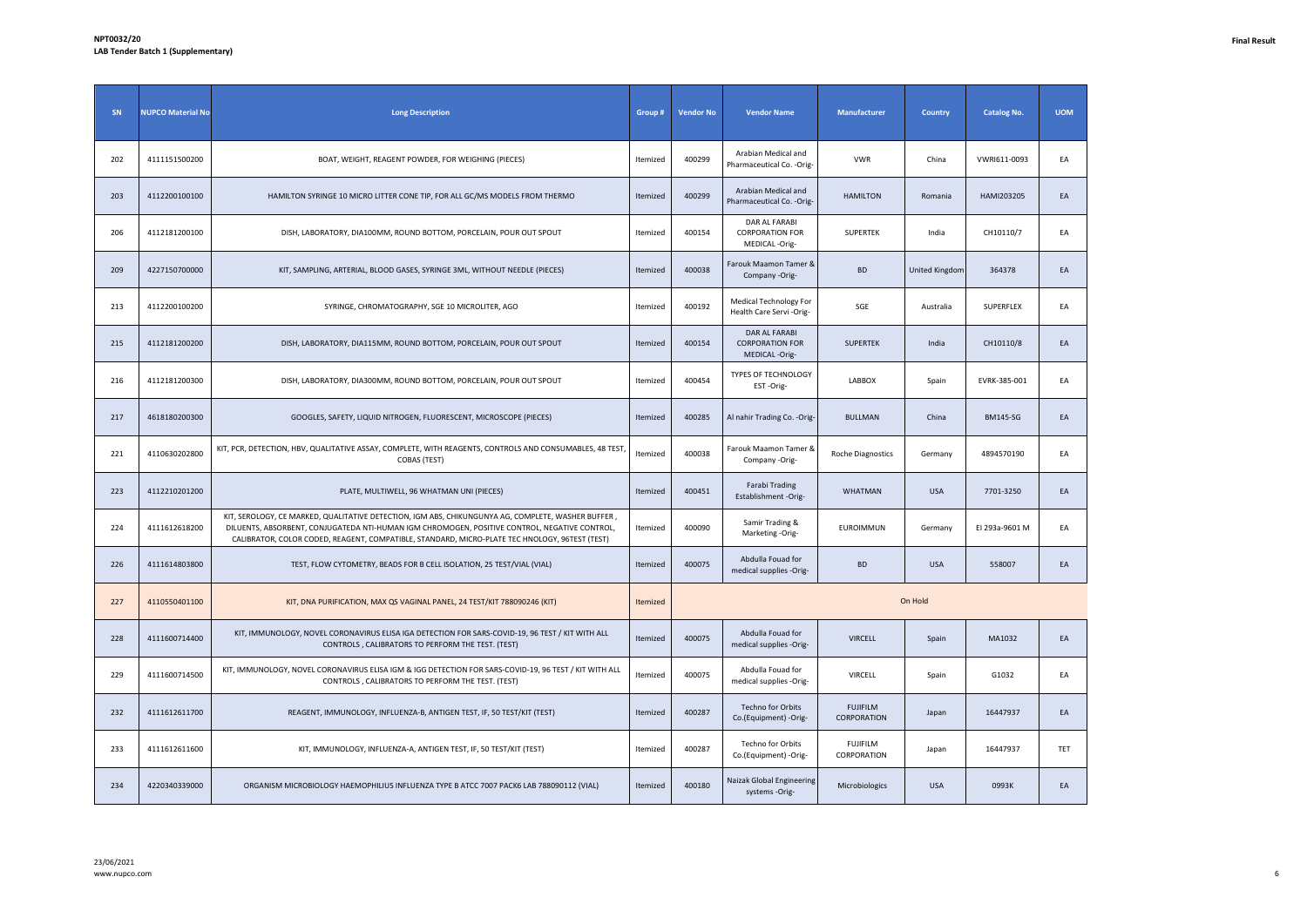| SN  | <b>NUPCO Material No</b> | <b>Long Description</b>                                                                                                                                                                        | Group #  | <b>Vendor No</b> | <b>Vendor Name</b>                                        | Manufacturer                             | <b>Country</b> | <b>Catalog No.</b>                               | <b>UOM</b> |
|-----|--------------------------|------------------------------------------------------------------------------------------------------------------------------------------------------------------------------------------------|----------|------------------|-----------------------------------------------------------|------------------------------------------|----------------|--------------------------------------------------|------------|
| 236 | 4112210800600            | LOOP, INOCULATION, PLATINUM (PIECES)                                                                                                                                                           | Itemized | 400299           | Arabian Medical and<br>Pharmaceutical Co. - Orig-         | SCHÜTT LABORTECHNIK                      | Germany        | SCUT3686232                                      | EA         |
| 237 | 4112210800500            | LOOP, INOCULATION, 26GA, L10CM, NICHROME, HOLDER (PIECES)                                                                                                                                      | Itemized | 400154           | DAR AL FARABI<br><b>CORPORATION FOR</b><br>MEDICAL -Orig- | SCHUETT-BIOTEC GMBH                      | Germany        | 3.686 322 S                                      | EA         |
| 238 | 4111600204200            | SOLUTION, APHERESIS ANALYZER, TRIMA ACCEL AS-3, RBC, 100 ML/BAG (SET)                                                                                                                          | Itemized | 400023           | Arabian Trade House -<br>Orig-                            | Others-HAEMONTICS                        | <b>USA</b>     | 0426A-00                                         | EA         |
| 240 | 4111612704800            | REAGENT, IMMUNOLOGY, 2-3ML, SALMONELLA O, ANTISERUM FACTOR 1, 3, 10, 15, 19 AND 34 (VIAL)                                                                                                      | Itemized | 400038           | Farouk Maamon Tamer &<br>Company -Orig-                   | <b>BD</b>                                | <b>USA</b>     | 228191                                           | VIA        |
| 244 | 4218320205600            | KIT, ALLERGY TEST, 20 BARAMETER, ANALYSING IGE, HUMAN SERUM, GCC PANEL 2 (SET)                                                                                                                 | Itemized | 400090           | Samir Trading &<br>Marketing -Orig-                       | <b>EUROIMMUN</b>                         | Germany        | DP 3416-1601 E                                   | EA         |
| 245 | 4218320205700            | KIT, ALLERGY TEST, 20 BARAMETER, ANALYSING IGE, HUMAN SERUM, GCC PANEL 3 (SET)                                                                                                                 | Itemized | 400090           | Samir Trading &<br>Marketing -Orig-                       | <b>EUROIMMUN</b>                         | Germany        | DP 3118-1601 E                                   | EA         |
| 246 | 4111611100900            | KIT, CYTOLOGY, THYMIDINE & FLOXURIDINE, SYNCHRONIZATION, FOR POPULATION OF LYMPHOCYTE & BONE MARROW<br>CELL, TO GAIN LONG C HROMOSOME, 5 OTEST (KIT)                                           | Itemized | 400451           | Farabi Trading<br>Establishment -Orig-                    | EUROCLONE                                | Italy          | EKAMTS-008                                       | EA         |
| 248 | 4111600204100            | REAGENT, BLOOD BANK, WARM AUTO, ANTIBODY REMOVAL, MEDIA (KIT)                                                                                                                                  | Itemized | 400046           | Medical Supplies &<br>Services Co. Ltd -Orig-             | <b>IMMUCOR</b>                           | <b>USA</b>     | 57319                                            | EA         |
| 251 | 4111612608300            | KIT, IMMUNOLOGY TEST, ANTI-LC1 (TEST)                                                                                                                                                          | Itemized | 400090           | Samir Trading &<br>Marketing -Orig-                       | EUROIMMUN                                | Germany        | EA 1307-9601 G                                   | EA         |
| 252 | 4111622300000            | CUVETTES, MONITOR, BILIRUBINOMETER ANALYZER, RE-USABLE (PIECES)                                                                                                                                | Itemized | 400299           | Arabian Medical and<br>Pharmaceutical Co. - Orig-         | REICHERT INC.                            | <b>USA</b>     | REIC13102140                                     | EA         |
| 253 | 4112320401900            | ORGANISM, MICROBIOLOGY TEST, SALMONELLA TYPHI, LYOPHILIZED (VIAL)                                                                                                                              | Itemized | 400075           | Abdulla Fouad for<br>medical supplies -Orig-              | <b>CYPRESS</b>                           | Belgium        | BA-SPEC                                          | EA         |
| 255 | 4111583600100            | CHAMBER, SPERM, COUNTING, SEMEN ANALYSIS, MALKER (PIECES)                                                                                                                                      | Itemized | 400299           | Arabian Medical and<br>Pharmaceutical Co. - Orig-         | LOCAL                                    | Spain          | LOCAC101                                         | EA         |
| 258 | 4111613002600            | REAGENT, MICROBIOLOGY, NAC ATTACK, MYCOLYTIC AGENT, DIGESTION, DECONTAMINATION, PROCEDURES, AFB<br><b>CULTURE (BOTTLE)</b>                                                                     | Itemized | 400038           | Farouk Maamon Tamer &<br>Company -Orig-                   | <b>BD</b>                                | <b>USA</b>     | 240862                                           | EA         |
| 260 | 4112181801400            | BOTTLE, STORAGE, 25L, PLASTIC CONTAINER, FOR DISTILLED WATER 785070176 (BOTTLE)                                                                                                                | Itemized | 400299           | Arabian Medical and<br>Pharmaceutical Co. - Orig-         | <b>VWR</b>                               | India          | VWRI216-1908                                     | EA         |
| 261 | 4114170001000            | HIGHLY SENSITIVE CRP TEST FOR DIMENSION, VISTA, ATELLICA ANALYZER, (120 TEST/KIT), COMPLETE WITH ALL<br>REAGENTS, CONTROLS, STANDARDS, CALIBRATORS AND CONSUMABLES TO PERFORM THE TEST. (TEST) | Itemized | 400019           | Abdulrehman Algosaibi<br>G.T.C -Orig-                     | SIEMENS HEALTHCARE<br><b>DIAGNOSTICS</b> | <b>USA</b>     | <b>DIMENSION CAT#</b><br>RF434 SMN #<br>10444897 | TET        |
| 262 | 4112320401800            | ORGANISM, MICROBIOLOGY TEST, SALMONELLA PARATYPHI A, ATCC 11511, LYOPHIIZED (VIAL)                                                                                                             | Itemized | 400180           | Naizak Global Engineering<br>systems -Orig-               | Microbiologics                           | <b>USA</b>     | 0341L                                            | EA         |
| 265 | 4218150400000            | SET, HAEMOCYTOMETER, COMPLETE(REMOVE) (PIECES)                                                                                                                                                 | Itemized | 400299           | Arabian Medical and<br>Pharmaceutical Co. - Orig-         | Karl Hecht                               | Germany        | HECH92043300702                                  | EA         |
| 270 | 4111613002000            | REAGENT, MICROBIOLOGY, 100GM/BOTTLE, SODIUM BISELENITE (BOTTLE)                                                                                                                                | Itemized | 400849           | <b>BASAMAA AL KHALEEJ</b><br>TRADING ESTABLIS -Orig-      | <b>BIOLIFE ITALIANA S.R.L</b>            | Italy          | 4123651                                          | EA         |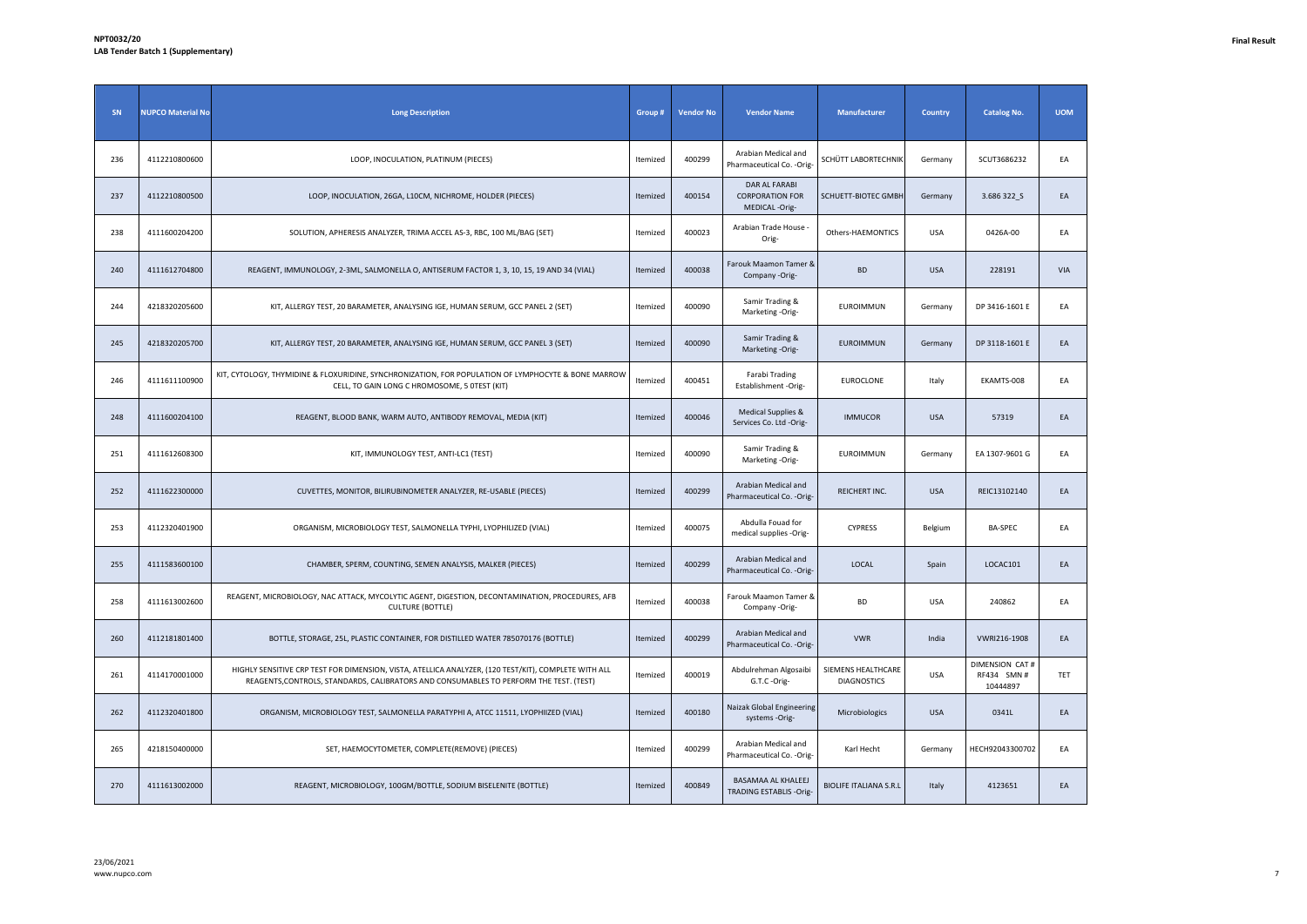| SN  | <b>NUPCO Material No</b> | <b>Long Description</b>                                                                                                                                                                                                                                                                                                                                                                                                                                                                                                                                                                                                                                                                                                       | Group #  | <b>Vendor No</b> | <b>Vendor Name</b>                             | <b>Manufacturer</b>                       | <b>Country</b> | <b>Catalog No.</b> | <b>UOM</b> |
|-----|--------------------------|-------------------------------------------------------------------------------------------------------------------------------------------------------------------------------------------------------------------------------------------------------------------------------------------------------------------------------------------------------------------------------------------------------------------------------------------------------------------------------------------------------------------------------------------------------------------------------------------------------------------------------------------------------------------------------------------------------------------------------|----------|------------------|------------------------------------------------|-------------------------------------------|----------------|--------------------|------------|
| 279 | 4110630202500            | KIT, IMMUNOLOGY, CONJUGATE, QUALITATIVE ASSAY, 100 TEST, FOR COBAS (TEST)                                                                                                                                                                                                                                                                                                                                                                                                                                                                                                                                                                                                                                                     | Itemized | 400038           | Farouk Maamon Tamer &<br>Company -Orig-        | Roche Diagnostics                         | Germany        | 4902068190         | EA         |
| 301 | 4114000049400            | REAGENT, CHEMISTRY, PENICILLOYL G FOR PHADIA UNICAP 250 (TEST)                                                                                                                                                                                                                                                                                                                                                                                                                                                                                                                                                                                                                                                                | Itemized | 400019           | Abdulrehman Algosaibi<br>G.T.C -Orig-          | THRMOFISHER<br><b>SCIENTIFIC / PHADIA</b> | Sweden         | 14-4164-01         | EA         |
| 302 | 4114000049500            | REAGENT, CHEMISTRY, PENICILLOYL V FOR PHADIA UNICAP 250 (TEST)                                                                                                                                                                                                                                                                                                                                                                                                                                                                                                                                                                                                                                                                | Itemized | 400019           | Abdulrehman Algosaibi<br>G.T.C -Orig-          | THRMOFISHER<br><b>SCIENTIFIC / PHADIA</b> | Sweden         | 14-4165-01         | EA         |
| 305 | 4114000049800            | REAGENT, CHEMISTRY, INSULIN HUMAN FOR PHADIA UNICAP 250 (TEST)                                                                                                                                                                                                                                                                                                                                                                                                                                                                                                                                                                                                                                                                | Itemized | 400019           | Abdulrehman Algosaibi<br>G.T.C -Orig-          | THRMOFISHER<br>SCIENTIFIC / PHADIA        | Sweden         | 14-4347-01         | EA         |
| 307 | 4114000050000            | REAGENT, CHEMISTRY, AMOXICILLOYL FOR PHADIA UNICAP 250 (TEST)                                                                                                                                                                                                                                                                                                                                                                                                                                                                                                                                                                                                                                                                 | Itemized | 400019           | Abdulrehman Algosaibi<br>G.T.C -Orig-          | THRMOFISHER<br>SCIENTIFIC / PHADIA        | Sweden         | 14-4451-01         | EA         |
| 308 | 4114000050100            | REAGENT, CHEMISTRY, MORPHINE FOR PHADIA UNICAP 250 (TEST)                                                                                                                                                                                                                                                                                                                                                                                                                                                                                                                                                                                                                                                                     | Itemized | 400019           | Abdulrehman Algosaibi<br>G.T.C -Orig-          | THRMOFISHER<br><b>SCIENTIFIC / PHADIA</b> | Sweden         | 14-4974-01         | EA         |
| 309 | 4114000059900            | QIASTAT-DX ME (MENINGITIS/ENCEPHALITIS) PANEL. REAL TIME PCR TO TEST FOR MENINGITES VIRAL, BACTERIAL AND<br>FINGUL INFECTIONS IN ONE CA RTRIDGE TO BE RUN ON THE QIASTAT INSTRUMENT, TO DETECT THE BELOW PATHOGENS<br>USING REAL TIME PCR CHEMSITRY: ESCHERICHIA COLI K1, HAEMO PHILUS INFLUENZAE, LISTERIA<br>MONOCYTOGENESNEISSERIA MENINGITIDIS, STREPTOCOCCUS AGALACTIAESTREPTOCOCCUS PNEUMONIAE,<br>STREPTOCOCCUS PYO GENES, MYCOPLASMA PNEUMONIAE VRAL, HERPES SIMPLEX VIRUS I AND VIRUS II, HUMAN<br>HERPES VIRUS 6, ENTEROVIRUS, PARECHOVIRUS, VARICELLA Z OSTER VIRUS, CRYPTOCOCCUS GATTII/CRYPTOCOCCUS<br>NEOFORMANS, CANDIDA GLABRATA/ KRUSEI/ ALBICANS/ TROPICALIS / PARAPSILOSIS, 6 TEST / KI T. 782030378 (KIT) | Itemized | 400104           | Al-Jeel Medical & Trading<br>Co. Ltd -Orig-    | <b>BIOMERIEUX /BIOFIRE</b>                | USA            | RFIT-ASY-0118      | EA         |
| 310 | 4114000060900            | ANTI SS-DNA (SINGLE STRANDED DNA) TEST, EIA METHOD BY EUROIMMUNE, COMPLETE WITH ALL REAGENTS,<br>CONTROLS AND CONSUMABLES TO PERFORM TH E TEST, (96-100 TESTS/KIT). (TEST)                                                                                                                                                                                                                                                                                                                                                                                                                                                                                                                                                    | Itemized | 400090           | Samir Trading &<br>Marketing -Orig-            | EUROIMMUN                                 | Germany        | EA 1576-9601 G     | EA         |
| 311 | 4114000061800            | INHALATION ALLERGENS MULTIPLEX IGE TEST. (IMMUNOBLOT) BY EUROIMMUNE COMPLETE WITH ALL REAGENTS,<br>CONTROLS NEEDED TO PERFORM THE TEST, 16 TEST/KIT (TEST)                                                                                                                                                                                                                                                                                                                                                                                                                                                                                                                                                                    | Itemized | 400090           | Samir Trading &<br>Marketing -Orig-            | EUROIMMUN                                 | Germany        | DP 3118-1601 E     | EA         |
| 312 | 4114000061900            | INHALATION ALLERGENS MULTIPLEX IGE TEST.(IMMUNOBLOT) BY EUROIMMUNE COMPLETE WITH ALL REAGENTS,<br>CONTROLS NEEDED TO PERFORM THE TEST, 16 TEST/KIT SMALL E (TEST)                                                                                                                                                                                                                                                                                                                                                                                                                                                                                                                                                             | Itemized | 400090           | Samir Trading &<br>Marketing -Orig-            | EUROIMMUN                                 | Germany        | DP 3118-1601 E     | EA         |
| 313 | 4114000062100            | FOOD ALLERGENS MULTIPLEX IGE TEST.(IMMUNOBLOT) BY EUROIMMUNE COMPLETE WITH ALL REAGENTS, CONTROLS<br>NEEDED TO PERFORM THE TEST, 16 TEST/KIT (TEST)                                                                                                                                                                                                                                                                                                                                                                                                                                                                                                                                                                           | Itemized | 400090           | Samir Trading &<br>Marketing -Orig-            | <b>EUROIMMUN</b>                          | Germany        | DP 3416-1601 E     | EA         |
| 314 | 4114000062200            | FOOD/MILK ALLERGENS MULTIPLEX IGE TEST.(IMMUNOBLOT) BY EUROIMMUNE COMPLETE WITH ALL REAGENTS,<br>CONTROLS NEEDED TO PERFORM THE TEST, 1 6 TEST/KIT (TEST)                                                                                                                                                                                                                                                                                                                                                                                                                                                                                                                                                                     | Itemized | 400090           | Samir Trading &<br>Marketing -Orig-            | <b>EUROIMMUN</b>                          | Germany        | DP 3416-1601 E     | EA         |
| 315 | 4114000062300            | FOOD/PEANUT ALLERGENS MULTIPLEX IGE TEST.(IMMUNOBLOT) BY EUROIMMUNE COMPLETE WITH ALL REAGENTS,<br>CONTROLS NEEDED TO PERFORM THE TEST, 16 TEST/KIT (TEST)                                                                                                                                                                                                                                                                                                                                                                                                                                                                                                                                                                    | Itemized | 400090           | Samir Trading &<br>Marketing -Orig-            | EUROIMMUN                                 | Germany        | DP 3416-1601 E     | EA         |
| 316 | 4114000062400            | ATOPY ALLERGENS MULTIPLEX IGE TEST.(IMMUNOBLOT) BY EUROIMMUNE COMPLETE WITH ALL REAGENTS, CONTROLS<br>NEEDED TO PERFORM THE TEST, 16 TE ST/KIT (TEST)                                                                                                                                                                                                                                                                                                                                                                                                                                                                                                                                                                         | Itemized | 400090           | Samir Trading &<br>Marketing -Orig-            | <b>EUROIMMUN</b>                          | Germany        | DP 3790-1601 E     | EA         |
| 317 | 4114000063400            | CD41 PE-CY7 AND CD42B APC-H7, 50 TEST/ VIAL (TEST)                                                                                                                                                                                                                                                                                                                                                                                                                                                                                                                                                                                                                                                                            | Itemized | 400075           | Abdulla Fouad for<br>medical supplies -Orig-   | <b>BD</b>                                 | <b>USA</b>     | 561424             | EA         |
| 318 | 4114000063500            | CD 42B PE-CY7 AND CD41 APC-H7, 50 TEST/ VIAL (TEST)                                                                                                                                                                                                                                                                                                                                                                                                                                                                                                                                                                                                                                                                           | Itemized | 400075           | Abdulla Fouad for<br>medical supplies -Orig-   | <b>BD</b>                                 | <b>USA</b>     | 559777             | EA         |
| 319 | 4114000063800            | STOOL TEST FOR EARLY COLORECTAL CANCER SCREENING AND EARLY DIAGNOSIS ELISA TEST, 50-100 TEST/ KIT. (TEST)                                                                                                                                                                                                                                                                                                                                                                                                                                                                                                                                                                                                                     | Itemized | 400849           | BASAMAA AL KHALEEJ<br>TRADING ESTABLIS - Orig- | SCHEBO BIOTECH                            | Germany        | 11                 | EA         |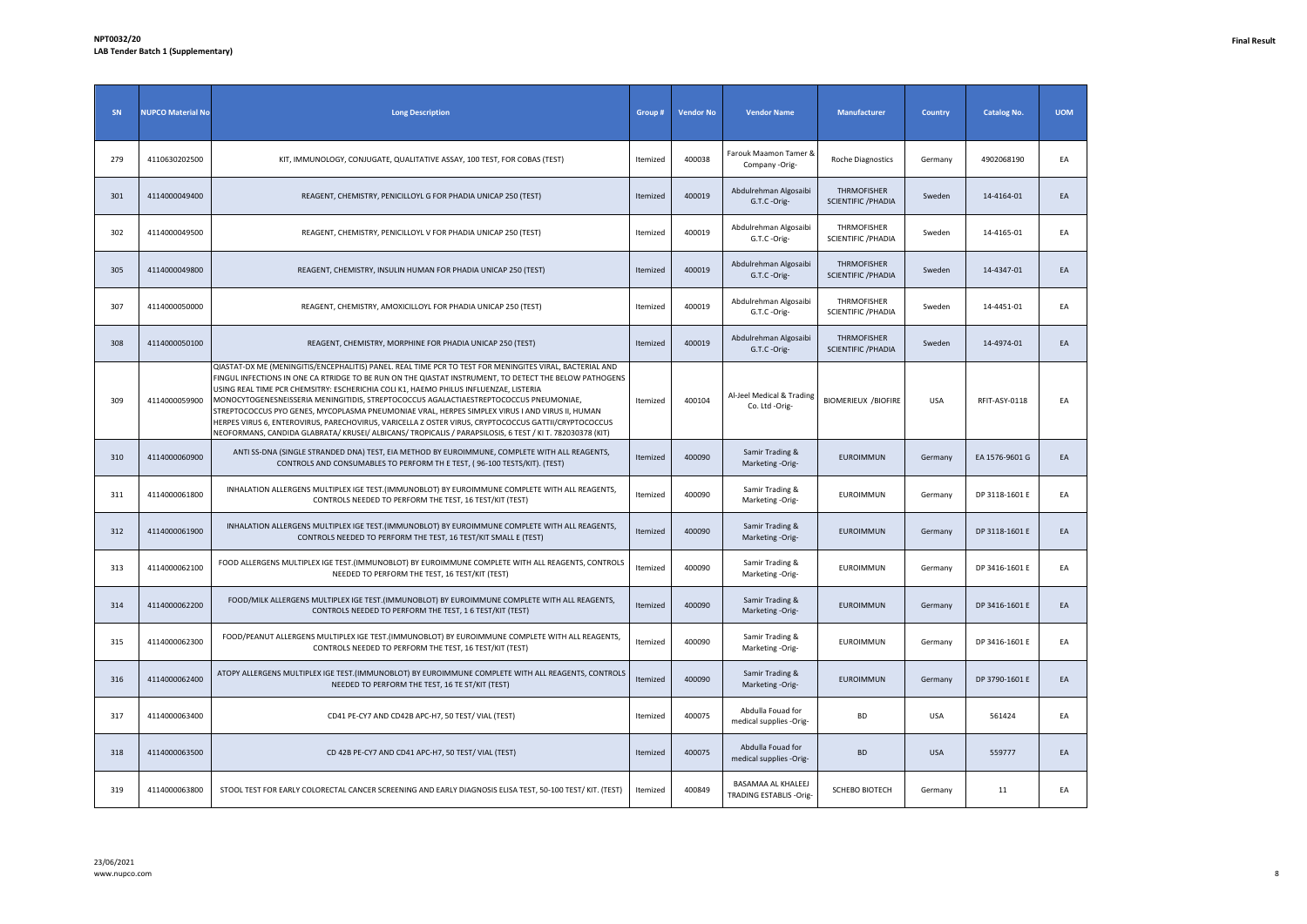| SN  | <b>NUPCO Material No</b> | <b>Long Description</b>                                                                                                                                                | Group#   | <b>Vendor No</b> | <b>Vendor Name</b>                                       | Manufacturer               | <b>Country</b> | <b>Catalog No.</b>                | <b>UOM</b> |
|-----|--------------------------|------------------------------------------------------------------------------------------------------------------------------------------------------------------------|----------|------------------|----------------------------------------------------------|----------------------------|----------------|-----------------------------------|------------|
| 321 | 4114000062500            | INHALATION/FOOD PEDIATRIC ALLERGENS MULTIPLEX IGE TEST. (IMMUNOBLOT) BYEUROIMMUNE COMPLETE WITH ALL<br>REAGENTS CONTROLS NEEDED TO PERFORM THE TEST 16 TEST/KIT (TEST) | Itemized | 400090           | Samir Trading &<br>Marketing -Orig-                      | <b>EUROIMMUN</b>           | Germany        | DP 3712-1601 E                    | EA         |
| 327 | 4111615200500            | CALIBRATION, FLOW CYTOMETRY, MICROSPHERES, LUMINEX, 100 AND 200 IS 790030303 (KIT)                                                                                     | Itemized | 400451           | Farabi Trading<br>Establishment -Orig-                   | ONE LAMBDA                 | <b>USA</b>     | LX3CALKT,<br>LX4CALKT             | EA         |
| 331 | 4112320402800            | ORGANISM, MICROBIOLOGY TEST, SHIGELLA SONNEI TYPE1, 2, LYOPHILIZED (VIAL)                                                                                              | Itemized | 400180           | Naizak Global Engineering<br>systems -Orig-              | Microbiologics             | <b>USA</b>     | 0446L                             | EA         |
| 335 | 4112240900000            | SPOT PLATE, LABORATORY, 8 HOLE (PLATE)                                                                                                                                 | Itemized | 400154           | DAR AL FARABI<br><b>CORPORATION FOR</b><br>MEDICAL-Orig- | <b>SUPERIOR MARIENFELD</b> | Germany        | 1216751                           | EA         |
| 340 | 4114000010300            | REAGENT, IMMUNOLOGY, ANTESERUM, LISTERIA O ANTISERUM TYPE 1 TO 4, 2-3 ML/VIAL (VIAL)                                                                                   | Itemized | 400038           | Farouk Maamon Tamer &<br>Company -Orig-                  | <b>BD</b>                  | <b>USA</b>     | 223021                            | EA         |
| 346 | 4112320402700            | ORGANISM, MICROBIOLOGY TEST, SHIGELLA SONNEI PHASE 2, LYOPHILIZED (VIAL)                                                                                               | Itemized | 400180           | Naizak Global Engineering<br>systems -Orig-              | Microbiologics             | Italy          | 0446L                             | EA         |
| 351 | 4110410503500            | COVER GLASS 75X51 MM FOR TERASAKI TRAYS, 100 COVER/PACK. (PACK)                                                                                                        | Itemized | 400192           | Medical Technology For<br>Health Care Servi-Orig-        | LAB QUIP                   | China          | 1008                              | EA         |
| 358 | 4111600302400            | KIT, BLOOD GASES, PO2 PCO2 PH PP TEST, COMPACT, COMPLETE, REAGENT, CONTROL, CALIBRATOR, ELECTRODE,<br>CONSUMABLE, COBAS ANALYZER (TEST)                                | Itemized | 400038           | Farouk Maamon Tamer &<br>Company -Orig-                  | Roche Diagnostics          | Germany        | 5169992001                        | EA         |
| 361 | 4111610400400            | KIT, CHEMISTRY TEST, GSP (TEST)                                                                                                                                        | Itemized | 400019           | Abdulrehman Algosaibi<br>G.T.C -Orig-                    | PERKIN ELMER-WALLAC<br>OY  | Finland        | 3060-0010                         | EA         |
| 362 | 4111615809400            | KIT, ENZYME LINKED IMMUNOSORBENT ASSAY, CALCETONINE TEST EIA METHOD, COMPLETE, REAGENT, CONTROL,<br>CONSUMABLE, 96-100TESTS/KIT (TEST)                                 | Itemized | 400090           | Samir Trading &<br>Marketing -Orig-                      | EUROIMMUN                  | Germany        | EQ 6431-9601                      | EA         |
| 370 | 4222230100600            | BAG, BLOOD TRANSFUSION, TRIPLE, ISBT LABEL 789020090 (SET)                                                                                                             | Itemized | 400451           | Farabi Trading<br>Establishment -Orig-                   | <b>JMS</b>                 | Singapore      | 811-8316                          | EA         |
| 371 | 4222230100400            | BAG, BLOOD TRANSFUSION, DOUBLE, 450ML, ISBT LABEL 789020094 (SET)                                                                                                      | Itemized | 400451           | Farabi Trading<br>Establishment -Orig-                   | <b>JMS</b>                 | Singapore      | 811-4231                          | EA         |
| 372 | 4229460100200            | BAG, AUTOTRANSFUSION, QUADRUPLE BLOOD COLLECTION BAG, WITH ISBT LABEL, 450ML PRIMARY 789020096 (SET)                                                                   | Itemized | 400451           | Farabi Trading<br>Establishment -Orig-                   | <b>JMS</b>                 | Singapore      | 811-8424                          | EA         |
| 380 | 4111612627200            | KIT, IMMUNOLOGY TEST, ZIKA IDENTIFICATION TEST, IGG, CE IVD, COMPLETE, 96TEST 782030457 (TEST)                                                                         | Itemized | 400090           | Samir Trading &<br>Marketing -Orig-                      | EUROIMMUN                  | Germany        | EI 2668-9601 G                    | EA         |
| 381 | 4111612627400            | KIT, IMMUNOLOGY TEST, ZIKA IDENTIFICATION TEST, IGM, CE IVD, COMPLETE, 96TEST 782030458 (TEST)                                                                         | Itemized | 400090           | Samir Trading &<br>Marketing -Orig-                      | <b>EUROIMMUN</b>           | Germany        | EI 2668-9601 M                    | EA         |
| 382 | 4110411601300            | FLOCKED SWAB WITH 2-3ML TRANSPORT MEDIUM IN 15ML CONICAL TUBE, TRANSPORT OF VIRUSES INDIVIDUALY<br>PACKED 30-100PCS/PACK (SET)                                         | Itemized | 400075           | Abdulla Fouad for<br>medical supplies -Orig-             | <b>IMPROVE</b>             | China          | 8110111                           | EA         |
| 383 | 4111610515900            | REAGENT, SOLUTION, SODIUM EXTRACTION, FOR MAGNA PURE, 32 TEST (TEST)                                                                                                   | Itemized | 400038           | Farouk Maamon Tamer &<br>Company -Orig-                  | <b>Roche Diagnostics</b>   | Germany        | 7658036001                        | EA         |
| 393 | 4110631306200            | KIT, RT PCR, Q FEVER, CFT ASSAY, COMPLETE, REAGENT, CONTROL, CONSUMABLE, 20TEST, SERAMAT INSTRUMENT<br>(TEST)                                                          | Itemized | 400454           | TYPES OF TECHNOLOGY<br>EST-Orig-                         | GENESIG                    |                | United Kingdom Z-PATH- C.BURNETII | EA         |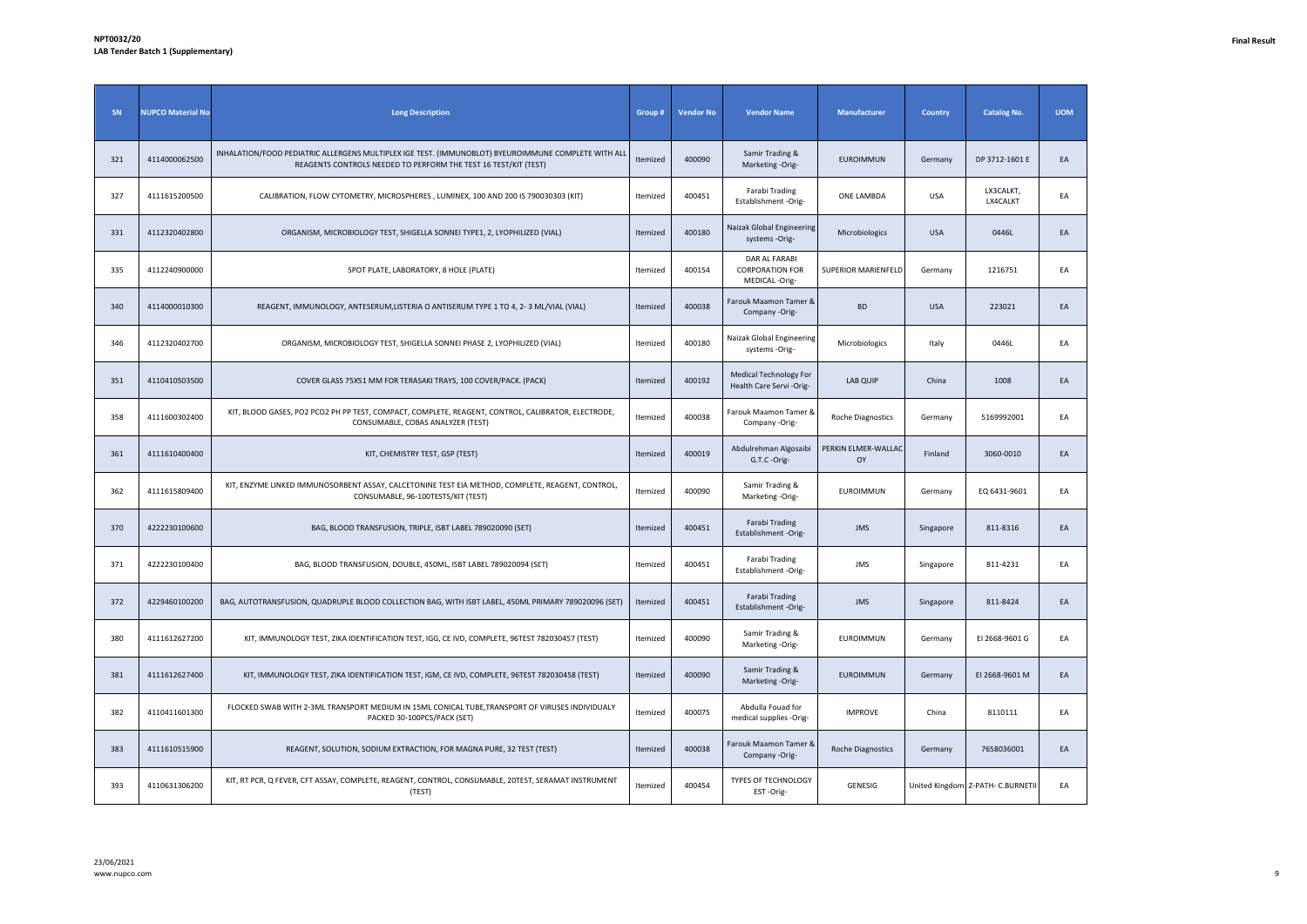| SN  | <b>NUPCO Material No</b> | <b>Long Description</b>                                                                                                                | Group #  | <b>Vendor No</b> | <b>Vendor Name</b>                                        | <b>Manufacturer</b>           | Country        | <b>Catalog No.</b> | <b>UOM</b> |
|-----|--------------------------|----------------------------------------------------------------------------------------------------------------------------------------|----------|------------------|-----------------------------------------------------------|-------------------------------|----------------|--------------------|------------|
| 399 | 4110631300500            | KIT, RNA AMPLIFICATION, SYBR GREEN 1, ONE STEP, RT PCR, LIGH CYCLER INSTRUMENT (TEST)                                                  | Itemized | 400038           | Farouk Maamon Tamer &<br>Company -Orig-                   | <b>Roche Diagnostics</b>      | Germany        | 12015137001        | EA         |
| 404 | 4111613500100            | KIT, PCR, CONTROL, LIGHTCYCLER 480, 3 INSTRUMENT RUN (TEST)                                                                            | Itemized | 400038           | Farouk Maamon Tamer 8<br>Company -Orig-                   | Roche Diagnostics             | Germany        | 4710924001         | EA         |
| 411 | 4110630202900            | KIT, PCR, MONITOR, HBV, QUALITATIVE ASSAY, COMPLETE, WITH REAGENTS, CONTROLS AND CONSUMABLES, 48 TEST,<br>COBAS (TEST)                 | Itemized | 400038           | Farouk Maamon Tamer 8<br>Company -Orig-                   | <b>Roche Diagnostics</b>      | Germany        | 4894570190         | EA         |
| 413 | 4111615807800            | KIT, ELISA, ANTI GLIADIN ANTIBODY, EIA METHOD, 90-100 TEST (TEST)                                                                      | Itemized | 400023           | Arabian Trade House -<br>Orig-                            | Others-HUMAN                  | Germany        | ITC30505           | TET        |
| 416 | 4110630202100            | KIT, PCR, HCV V2.0 (AMP/DET) COBAS AMPLISCREEN, WITH REAGENTS, CONTROLS, CONSUMABLES, 96 TEST, AMPLICOR<br><b>INSTRUMENT (TEST)</b>    | Itemized | 400038           | Farouk Maamon Tamer &<br>Company -Orig-                   | Roche Diagnostics             | Germany        | 5532264190         | EA         |
| 417 | 4110630201900            | KIT, PCR, HBV ( AMP/DET) COBAS AMPLISCREEN, WITH REAGENTS, CONTROLS, CONSUMABLES, 96 TEST, AMPLICOR<br><b>INSTRUMENT (TEST)</b>        | Itemized | 400038           | Farouk Maamon Tamer &<br>Company -Orig-                   | <b>Roche Diagnostics</b>      | Germany        | 4894570190         | EA         |
| 418 | 4110630202300            | KIT, PCR, HIV1 V1.5 (AMP/DET), COBAS AMPLISCREEN, WITH REAGENTS, CONTROLS, CONSUMABLES, 96 TEST, COBAS<br>AMPLICOR INSTRUMENT (TEST)   | Itemized | 400038           | Farouk Maamon Tamer &<br>Company -Orig-                   | <b>Roche Diagnostics</b>      | Germany        | 5212294190         | EA         |
| 420 | 4111612713200            | REAGENT, IMMUNOLOGY, GOAT, ANTI HUMAN IGG (TEST)                                                                                       | Itemized | 400104           | Al-Jeel Medical & Trading<br>Co. Ltd -Orig-               | <b>DIAGAST</b>                | France         | 76218              | EA         |
| 440 | 4110550401300            | KIT, DNA PURIFICATION, MAX UVE, SAMPLE COLLECTION, 100 TEST/KIT (TEST)                                                                 | Itemized | 400038           | Farouk Maamon Tamer &<br>Company -Orig-                   | <b>BD</b>                     | <b>USA</b>     | 443376             | EA         |
| 451 | 4111610546100            | REAGENT 10% NEUTRAL BUFFERED FORMALIN PREFILLED CONTAINERS 1500-2000 ML/ CONTAINER (CONTAINER)                                         | Itemized | 400077           | Dar Al-Zahrawi Medical<br>Company -Orig-                  | <b>SEROSEP</b>                | Ireland        | S10-B-FOR-5000ML   | EA         |
| 454 | 4112280400100            | RACK, TUBE, TISSUE CULTURE 782010592 (RACK)                                                                                            | Itemized | 400192           | <b>Medical Technology For</b><br>Health Care Servi -Orig- | TPP TECHNO                    | China          | 99018              | EA         |
| 455 | 4112241200000            | SEAL, TISSUE CULTURE, PLATE, STERILE, 1000/PACK 782077027 (PIECES)                                                                     | Itemized | 400299           | Arabian Medical and<br>Pharmaceutical Co. - Orig-         | <b>VWR</b>                    | <b>USA</b>     | VWRI731-0316       | EA         |
| 459 | 4114000016700            | PAPER, CHEMICAL TEST, RED LITMUS, 10-20 PIECE/PACK (PACK)                                                                              | Itemized | 400299           | Arabian Medical and<br>Pharmaceutical Co. - Orig-         | <b>VWR</b>                    | United Kingdom | WHAT2600-602       | EA         |
| 460 | 4111600454300            | KIT, CHEMISTRY, MYOGLOBIN TEST, FOR PATHFAST, 50TEST/PACK (TEST)                                                                       | Itemized | 400300           | Al Infrad Trading Est -Orig-                              | <b>LSI MEDIENCE</b>           | Japan          | PF1021K            | EA         |
| 461 | 4111600457500            | KIT, CHEMISTRY, FLUID PACK, AVL 9140 NA, K, CA TEST, COMPLETE, REAGENT, CONTROL, ELECTRODE, CONSUMABLE,<br>100ML/PACK (PACK)           | Itemized | 400038           | Farouk Maamon Tamer &<br>Company -Orig-                   | Roche Diagnostics             | Germany        | 3112349180         | EA         |
| 473 | 4110630202200            | KIT, PCR, HIV MONITOR, QUANTITATIVE ASSAY, REAL TIME, WITH REAGENTS, CONTROLS, CONSUMABLES, 48 TEST,<br>COBAS TAQMAN INSTRUMENT (TEST) | Itemized | 400038           | Farouk Maamon Tamer &<br>Company -Orig-                   | <b>Roche Diagnostics</b>      | Germany        | 5212294190         | EA         |
| 476 | 4110621201400            | SUPPLEMENT, MEDIA, EGG YOLK TELLURITE EMULSION, EVERY 50 ML, 3 ML OF 3.5% POTASSIUM TELLURITE,<br>50ML/BOTTLE (BOTTLE)                 | Itemized | 400849           | BASAMAA AL KHALEEJ<br><b>TRADING ESTABLIS -Orig-</b>      | <b>BIOLIFE ITALIANA S.R.L</b> | Italy          | 423700             | EA         |
| 481 | 4112320401700            | ORGANISM, MICROBIOLOGY TEST, SALMONELLA GROUP J, O FACTOR 17, LYOPHILIZED (BOTTLE)                                                     | Itemized | 400038           | Farouk Maamon Tamer &<br>Company -Orig-                   | <b>BD</b>                     | <b>USA</b>     | 211780             | EA         |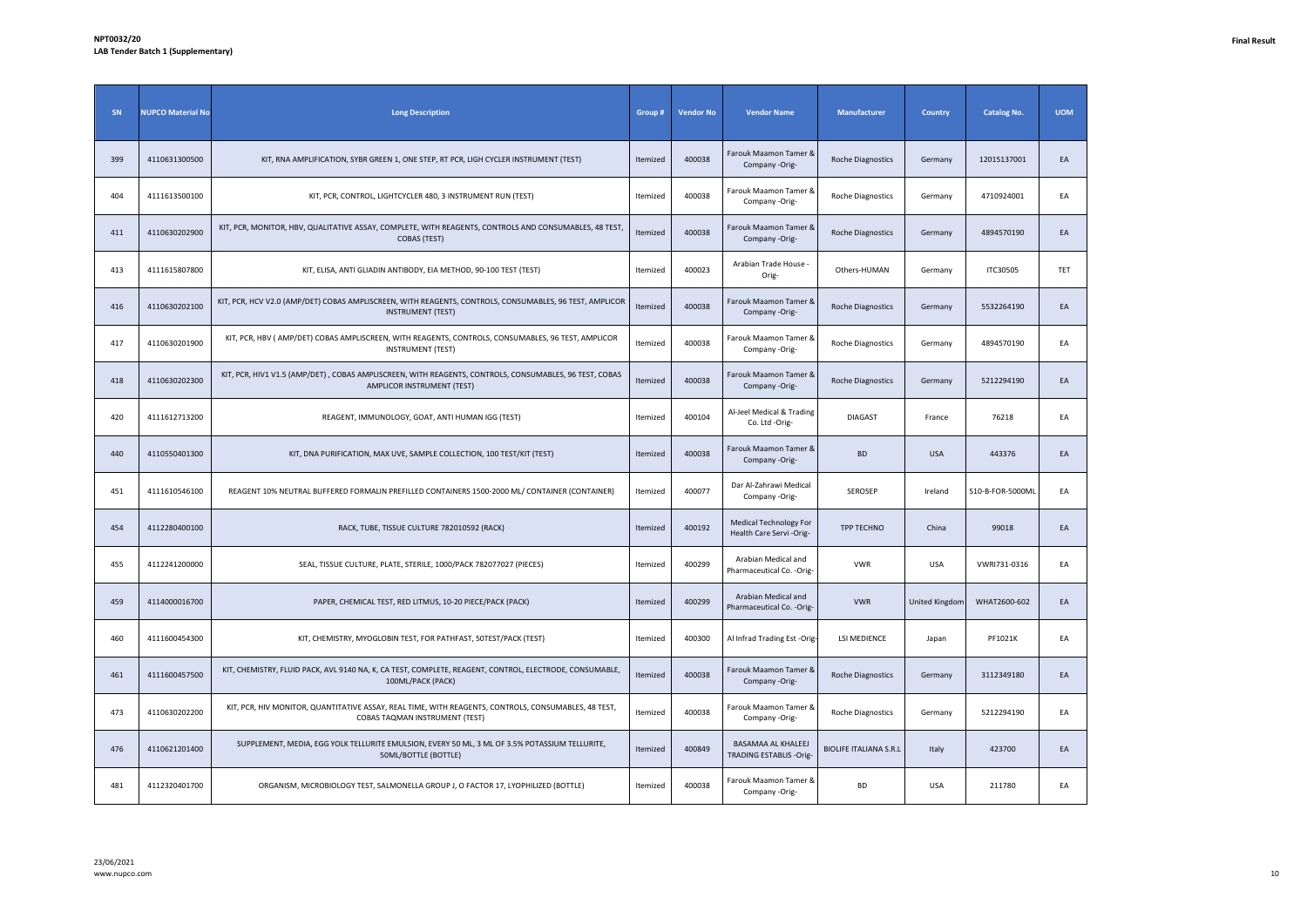| <b>SN</b> | <b>NUPCO Material No</b> | <b>Long Description</b>                                                                                                                                                                                                 | Group #  | <b>Vendor No</b> | <b>Vendor Name</b>                                        | <b>Manufacturer</b>        | <b>Country</b>        | <b>Catalog No.</b>                  | <b>UOM</b> |
|-----------|--------------------------|-------------------------------------------------------------------------------------------------------------------------------------------------------------------------------------------------------------------------|----------|------------------|-----------------------------------------------------------|----------------------------|-----------------------|-------------------------------------|------------|
| 482       | 4111611308500            | MEDIA CYTOLOGY RPMI 1640 LIQUID FORM SODIUM BICARBONATE L -GLUTAMINE HEPES BUFFER 100 ML/BOTTLE<br>(BOTTLE)                                                                                                             | Itemized | 400299           | Arabian Medical and<br>Pharmaceutical Co. - Orig-         | <b>CORNING</b>             | <b>United Kingdom</b> | 10-041-CV                           | <b>BT</b>  |
| 485       | 4111303500000            | PAPER, CHEMICAL TEST, BLUE LITMUS, 10PACK (PACK)                                                                                                                                                                        | Itemized | 400299           | Arabian Medical and<br>Pharmaceutical Co. - Orig-         | Whatman                    | <b>USA</b>            | WHAT2600-601                        | EA         |
| 488       | 4112320402200            | ORGANISM, MICROBIOLOGY TEST, SHIGELLA BOYDII SEROTYPE 9 ATCC 49812, LYOPHILIZED (BOTTLE)                                                                                                                                | Itemized | 400180           | Naizak Global Engineering<br>systems -Orig-               | Microbiologics             | <b>USA</b>            | 01209L                              | EA         |
| 492       | 4112320402000            | ORGANISM, MICROBIOLOGY TEST, SHIGELLA BOYDII SEROTYPE 14 ATCC 12035, LYOPHILIZED (BOTTLE)                                                                                                                               | Itemized | 400180           | Naizak Global Engineering<br>systems -Orig-               | Microbiologics             | USA                   | 01209L                              | EA         |
| 500       | 4111571700400            | RING, GC, 8MM, GRAPHITE SEALING, FOR INLET LINER                                                                                                                                                                        | Itemized | 400299           | Arabian Medical and<br>Pharmaceutical Co. - Orig-         | <b>RESTEK</b>              | Germany               | REST21899                           | EA         |
| 501       | 4114000011700            | KIT, HISTOLOGY TEST, SUDAN BLACK B STAIN, BONE MARROW, 10 G / BOTTLE (BOTTLE)                                                                                                                                           | Itemized | 400454           | TYPES OF TECHNOLOGY<br>EST-Orig-                          | <b>DIAPATH</b>             | Italy                 | C0691                               | EA         |
| 502       | 4110380600000            | STIRRER, MAGNETIC, DIFFERENT SIZE, PTFE (PIECES)                                                                                                                                                                        | Itemized | 400154           | DAR AL FARABI<br><b>CORPORATION FOR</b><br>MEDICAL -Orig- | <b>SUPERIOR MARIENFELD</b> | Germany               | <b>MAGNETIC</b><br>STIRRING BAR SET | EA         |
| 506       | 4114000076500            | REAGENT, MICROBIOLOGY, SODIUM HYDROXIDE / SODIUM CITRATE, DIGESTION, DECONTAMINATION, PROCEDURES,<br>AFB CULTURE, 50 ML / BTL (BOTTLE)                                                                                  | Itemized | 400038           | Farouk Maamon Tamer &<br>Company -Orig-                   | <b>BD</b>                  | USA                   | 240862                              | EA         |
| 508       | 4111616117600            | ANTI HBS AG ANTIBODY (RAISED IN MOUSE) SUITABLE FOR PARAFFIN SECTIONS 1ML/VIAL. (VIAL)                                                                                                                                  | Itemized | 400186           | MEDICAL BUSINESS<br>CENTER CO. - Orig-                    | CELLMARUE                  | <b>USA</b>            | 217M-26                             | VIA        |
| 511       | 4112180500300            | CONTAINER GRADUATE PRE-FILLED FORMALIN BUFFERED 10% VOLUME 3500-4000 ML COLOR BLUE MUST BE LABELED<br>WITH OSHA SAFETY STANDARDS PICTOGRAM C HEMICAL HAZARD PH CASE OF 4 MSDS MUST BE ATTACHED 786040208<br>(CONTAINER) | Itemized | 400192           | Medical Technology For<br>Health Care Servi -Orig-        | <b>BIO OPTICA</b>          | Italy                 | 05-01V5000P                         | CON        |
| 515       | 4112320404700            | ORGANISM, MICROBIOLOGY TEST, MYCOBACTERIUM TUBERCULOSIS, ATCC 27294, LYOPHILIZED (BOTTLE)                                                                                                                               | Itemized | 400180           | Naizak Global Engineering<br>systems -Orig-               | Microbiologics             | <b>USA</b>            | 0112L                               | EA         |
| 523       | 4111601506100            | PANEL, IDENTIFICATION, PRIMARY LUEKEMIA, CD8/CD4/CD3, CD3/CD19/CD45, CD19/CD56/CD3, CD20/CD5/CD19,<br>CD19/LAMBDA/KAPPA, CD38/CD56/CD45, MPO/CD79/CD3, TDT/CD22/CD3. (TEST)                                             | Itemized | 400186           | <b>MEDICAL BUSINESS</b><br>CENTER CO. - Orig-             | <b>AGILENT</b>             | Denmark               | REF.NO.PLP/100                      | EA         |
| 525       | 4111571800200            | SEPTA, INJECTOR, SSL 71, GC/MSN, THERMO, 10/PACK                                                                                                                                                                        | Itemized | 400192           | Medical Technology For<br>Health Care Servi - Orig-       | SGE                        | Australia             | 41902                               | EA         |
| 526       | 4111601509000            | PANEL, FLOW CYTOMETRY, CHRONIC B-CELL, FMC7/CD23/CD19, CD5/CD10/CD19, CD43/ CD79/CD19,<br>CD103/CD11C/CD19 (TEST)                                                                                                       | Itemized | 400186           | <b>MEDICAL BUSINESS</b><br>CENTER CO. - Orig-             | AGILENT                    | Denmark               | REF.NO.CBCP/101                     | EA         |
| 531       | 4111612618500            | KIT, IMMUNOLOGY, CHLAMYDIA, QUALITATIVE DETECTION, CHALAMYDIA, TRACHOMATIS ANTIGEN, FEMALE AND MALE<br>URINE, ENDOCERVICAL SWAB, SPECIM ENS, 20TES T/KIT (TEST)                                                         | Itemized | 400075           | Abdulla Fouad for<br>medical supplies -Orig-              | QUIDEL                     | <b>USA</b>            | 0B006                               | EA         |
| 532       | 4111614800600            | PANEL, FLOWCYTOMETRY, PLASMA CELL, CD38, CD56, CD19, LAMBDA, KAPPA (TEST)                                                                                                                                               | Itemized | 400186           | MEDICAL BUSINESS<br>CENTER CO. - Orig-                    | <b>AGILENT</b>             | Denmark               | REF.NO.PCP/106                      | EA         |
| 538       | 4111601509100            | PANEL, FLOW CYTOMETRY, CHRONIC T-CELL, CD2/CD7/CD3, CD16/CD56/CD3, CD57/CD7/CD3 (TEST)                                                                                                                                  | Itemized | 400186           | <b>MEDICAL BUSINESS</b><br>CENTER CO. - Orig-             | <b>AGILENT</b>             | Denmark               | REF.NO.CTCP/105                     | EA         |
| 544       | 4111601507100            | PANEL, FLOW CYTOMETRY, ACUTE B-CELL, CD19/CD10/CD45, CD19/CD34/CD22 (TEST)                                                                                                                                              | Itemized | 400186           | <b>MEDICAL BUSINESS</b><br>CENTER CO. - Orig-             | AGILENT                    | Denmark               | REF.NO.ABCP/102                     | EA         |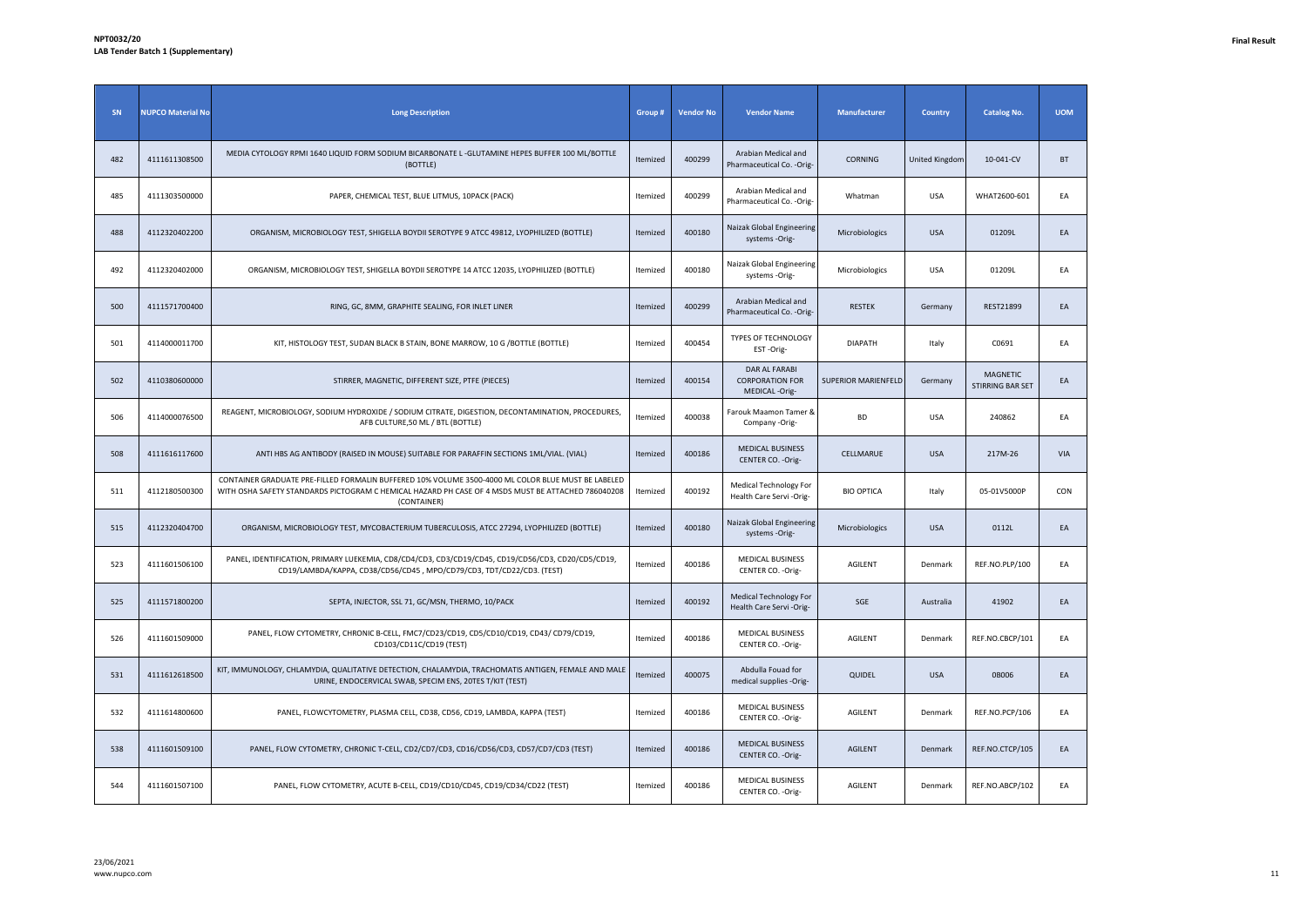| SN  | <b>NUPCO Material No</b> | <b>Long Description</b>                                                                                                               | Group #  | <b>Vendor No</b> | <b>Vendor Name</b>                                       | Manufacturer                                  | <b>Country</b> | <b>Catalog No.</b>                            | <b>UOM</b> |
|-----|--------------------------|---------------------------------------------------------------------------------------------------------------------------------------|----------|------------------|----------------------------------------------------------|-----------------------------------------------|----------------|-----------------------------------------------|------------|
| 545 | 4111601507300            | PANEL, FLOW CYTOMETRY, ACUTE T-CELL, CD1A/CD7/CD3, CD2/CD34/CD5, CD2/CD7/CD3 (TEST)                                                   | Itemized | 400186           | <b>MEDICAL BUSINESS</b><br>CENTER CO. - Orig-            | <b>AGILENT</b>                                | Denmark        | REF.NO.ATCP/103                               | EA         |
| 546 | 4111601507200            | PANEL, FLOW CYTOMETRY, ACUTE MYELOID, CD71/CD235A/CD45, CD41/CD34/CD61, CD15/CD34/CD64, CD13/HLA-<br>DR/CD117, CD33/CD34/CD117 (TEST) | Itemized | 400186           | MEDICAL BUSINESS<br>CENTER CO. - Orig-                   | AGILENT                                       | Denmark        | REF.NO.AMP/104                                | EA         |
| 553 | 4111570100000            | DETECTOR, CHROMATOGRAPHIC, DEUTERIUM LAMP                                                                                             | Itemized | 400192           | Medical Technology For<br>Health Care Servi-Orig-        | DIFFERENT SUPPLIERS                           | China          | DIFFERNT DEPEND<br>ON BRAND OF YOUR<br>SYSTEM | EA         |
| 564 | 4110492901100            | PAPER, FILTER, DIA 50 CM, ROUND SHAPE, 100/PACK 785030236 (PIECES)                                                                    | Itemized | 400154           | DAR AL FARABI<br><b>CORPORATION FOR</b><br>MEDICAL-Orig- | CYTIVA- GE<br><b>HEALTHCARE (</b><br>WHATMAN) | China          | 1001-500                                      | EA         |
| 566 | 4111611303500            | SOLUTION, CYTOLOGY, PHENOL RED, STERILE, 100ML/BOTTLE (BOTTLE)                                                                        | Itemized | 400454           | <b>TYPES OF TECHNOLOGY</b><br>EST-Orig-                  | MP BIO                                        | European Union | 916990049                                     | EA         |
| 574 | 4111601513000            | REAGENT, FLOWCYTOMETRY, 250ML, LYMPHOCYTE SEPERATION MEDIUM, BOTTLE (BOTTLE)                                                          | Itemized | 400454           | TYPES OF TECHNOLOGY<br>EST-Orig-                         | MP BIO                                        | European Union | 91692254                                      | EA         |
| 580 | 4112160800000            | TIP, PIPETTE, STAINLESS STEEL, PTFE COATED, TECAN STANDARD, EVO SP, 1PCS (PIECES)                                                     | Itemized | 400090           | Samir Trading &<br>Marketing -Orig-                      | <b>TECAN</b>                                  | Switzerland    | 10612501                                      | EA         |
| 590 | 4111613402100            | SOLUTION, MOLECULAR BIOLOGY, TRITON X-100, DETERGENT, RVF TESTS, 250GRAMS/BOTTLE (BOTTLE)                                             | Itemized | 400454           | TYPES OF TECHNOLOGY<br>EST-Orig-                         | MP BIO                                        | European Union | 219485483                                     | EA         |
| 597 | 4111613800600            | STRIP, URINALYSIS TEST, 10K, MEDITAPE II, 100 STRIP/PACK (STRIP)                                                                      | Itemized | 400038           | Farouk Maamon Tamer &<br>Company -Orig-                  | Roche Diagnostics                             | Germany        | 11379208191                                   | EA         |
| 602 | 4110620401700            | AGAR, BOTTLED, 500GM/BOTTLE, BACILLUS CEREUS SELECTIVE, BROMOTHYMOL BLUE INDICATIOR AGAR (BOTTLE)                                     | Itemized | 400299           | Arabian Medical and<br>Pharmaceutical Co. - Orig-        | LIOFILCHEM                                    | Spain          | LIOF610136                                    | <b>BT</b>  |
| 603 | 4112151700300            | TIP, PIPETTE, 100ML, GREY, TECAN, PP, DISPOSABLE, 108 PCE (PIECES)                                                                    | Itemized | 400090           | Samir Trading &<br>Marketing -Orig-                      | <b>TECAN</b>                                  | Switzerland    | 10613049                                      | EA         |
| 609 | 4110630201500            | KIT, PCR, 10 STRIP, ALPHA GLOBIN, 4-160 (TEST)                                                                                        | Itemized | 400019           | Abdulrehman Algosaibi<br>G.T.C -Orig-                    | Vienna Lab Diagnostics<br>GmbH                | Austria        | $4 - 160$                                     | EA         |
| 610 | 4111582800200            | URINE, ANALYZER, UX CLEAN-C (PACK)                                                                                                    | Itemized | 400038           | Farouk Maamon Tamer &<br>Company -Orig-                  | <b>Roche Diagnostics</b>                      | Germany        | 6334601001                                    | EA         |
| 611 | 4110622502400            | MEDIA, BOTTLE, 500GM, SPORULATING BROTH, CLOSTRIDIUM PERFRINGENS (BOTTLE)                                                             | Itemized | 400299           | Arabian Medical and<br>Pharmaceutical Co. - Orig-        | OXOID                                         | United Kingdom | OXOICM0149B                                   | EA         |
| 612 | 4111580806300            | CYTOLOGY TEST, LIQUID BASED, GYNAE AND NON GYNAE ONLY FOR BD SUREPATH                                                                 | Itemized | 400077           | Dar Al-Zahrawi Medical<br>Company -Orig-                 | <b>BD</b>                                     | Belgium        | 491308 OR 491311<br>OR491308 OR<br>491311     | EA         |
| 618 | 4110621201200            | SUPPLEMENT, MEDIA, 50ML/BOTTLE, EGG YOLK EMULSION (BOTTLE)                                                                            | Itemized | 400299           | Arabian Medical and<br>Pharmaceutical Co. - Orig-        | <b>VWR</b>                                    | United Kingdom | VWRC84733.0001                                | EA         |
| 627 | 4111613407400            | REAGENT, MOLECULAR BIOLOGY, ETHIDIUM BROMIDE, 10 ML/BOTTLE 790010131 (BOTTLE)                                                         | Itemized | 400299           | Arabian Medical and<br>Pharmaceutical Co. - Orig-        | <b>VWR</b>                                    | United Kingdom | X328-10ML                                     | EA         |
| 633 | 4111613115300            | REAGENT, MICROBIOLOGY, NIACIN, DISK, CONTROL, POSITIVE, 25 DISK/VIAL (DISK)                                                           | Itemized | 400038           | Farouk Maamon Tamer &<br>Company -Orig-                  | <b>BD</b>                                     | <b>USA</b>     | 231741                                        | EA         |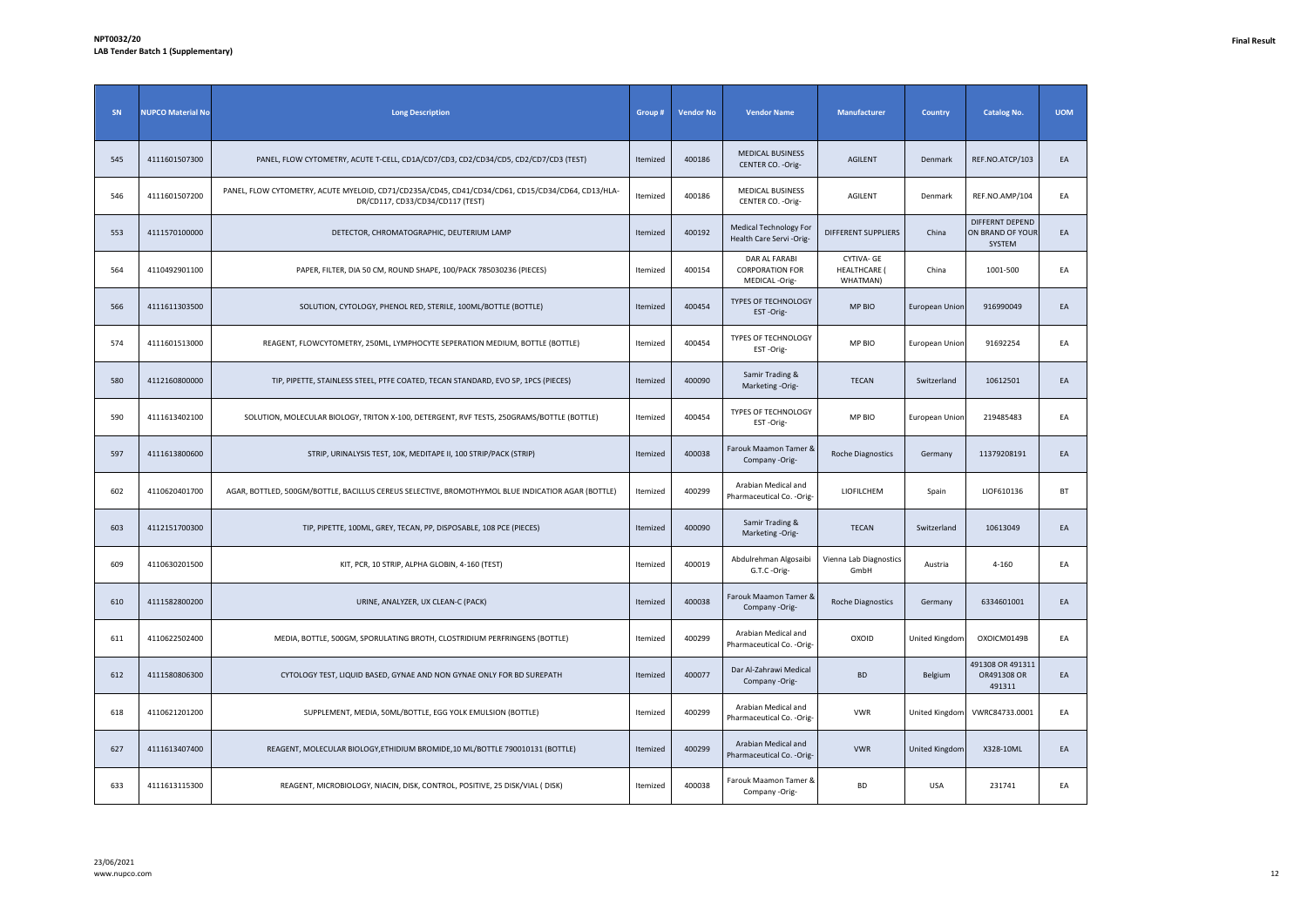| SN  | <b>NUPCO Material No</b> | <b>Long Description</b>                                                                                                                                                                                  | Group #  | <b>Vendor No</b> | <b>Vendor Name</b>                                | <b>Manufacturer</b>                           | <b>Country</b>        | <b>Catalog No.</b> | <b>UOM</b> |
|-----|--------------------------|----------------------------------------------------------------------------------------------------------------------------------------------------------------------------------------------------------|----------|------------------|---------------------------------------------------|-----------------------------------------------|-----------------------|--------------------|------------|
| 645 | 4110620402200            | MEDIA, BOTTLE, 500GM, CL PERFRINGENS, SELECTIVE (BOTTLE)                                                                                                                                                 | Itemized | 400299           | Arabian Medical and<br>Pharmaceutical Co. - Orig- | OXOID                                         | <b>United Kingdom</b> | OXOICM0149B        | EA         |
| 652 | 4111612712700            | REAGENT, IMMUNOLOGY, 2-3ML/VIAL, BRUCELLA ABORUS ANTISERUM 782030322 (VIAL)                                                                                                                              | Itemized | 400299           | Arabian Medical and<br>Pharmaceutical Co. - Orig- | OXOID                                         | United Kingdom        | OXOIR30164801      | EA         |
| 654 | 4111600463800            | REAGENT CHEMISTRY AMYLASE VITROS CHEMISTRY SYSTEM 90 TEST/PACK (TEST)                                                                                                                                    | Itemized | 400090           | Samir Trading &<br>Marketing -Orig-               | ORTHO CLINICAL<br><b>DIAGNOSTECS</b>          | <b>USA</b>            | 8112724            | EA         |
| 655 | 4111600491200            | TEST, VITROS CSF PROTEIN OCD (TEST)                                                                                                                                                                      | Itemized | 400090           | Samir Trading &<br>Marketing -Orig-               | ORTHO CLINICAL<br><b>DIAGNOSTECS</b>          | <b>USA</b>            | 8208431            | TET        |
| 679 | 4110631320000            | NOVEL CORONAVIRUS REAL-TIME REVERSE TRANSCRIPTASE (RT)-PCR DETECTION OF NUCLEIC ACID FROM SARS-COVID<br>19 IN UPPER AND LOWER RESPIRATORY SPECIMENS, WITH ALL CONTROLS, CALIBRATORS TO PERFORM THE TEST. | Itemized | 400077           | Dar Al-Zahrawi Medical<br>Company -Orig-          | <b>EUROBIO</b>                                | France                | EBX-041-192        | TET        |
| 682 | 4110631319000            | CHEMAGIC VIRAL DNA/RNA EXTRACTION 300 TEST/KIT H96 FOR PERKIN ELMER COMPLETE WITH ALL CONTROLS &<br>ACCESSORIES TO PERFORM THE TEST                                                                      | Itemized | 400019           | Abdulrehman Algosaibi<br>G.T.C -Orig-             | PERKIN ELMER-WALLAC<br>OY                     | Finland               | CMG-1033-S         | TET        |
| 683 | 4110631319100            | KIT, ABBOTT REALTIME SARS-COVID-19 AMPLIFICATION 96 TEST/KIT, COMPLETE WITH ALL CONTROLS & ACCESSORIES TO<br>PERFORM THE TEST                                                                            | Itemized | 400046           | Medical Supplies &<br>Services Co. Ltd -Orig-     | Abbott Molecular                              | <b>USA</b>            | 9N77-90            | TET        |
| 685 | 4110631319300            | MGI TEST TO DETECT SARS-COVID-19 RT-PCR BY BGI 192 TEST/KIT COMPLETE WITH ALL CONTROLS AND ACCESSORIES TO<br>PERFORM THE TEST                                                                            | Itemized | 400711           | Smart Development<br>Medical Company -Orig-       | <b>BGI</b>                                    | China                 | MFG030011          | TET        |
| 686 | 4110631319400            | LOGIX SMAR CORONAVIRUS 2019 BY CO-DIAGNOSTIC, 250 RXN/KIT COMPLETE WITH ALL CONTROLS &<br>ACCESSORIES TO PERFORM THE TEST                                                                                | Itemized | 400075           | Abdulla Fouad for<br>medical supplies -Orig-      | CO-Diagnostic                                 | <b>USA</b>            | COVD-K-001-100     | KIT        |
| 688 | 4110631319600            | DIAPLEX TO DETECT SARS-COVID-19 BY SOLGENT 96-192 TEST/KIT COMPLETE WITH ALL CONTROLS AND ACCESSORIES<br>TO PERFORM THE TEST                                                                             | Itemized | 400075           | Abdulla Fouad for<br>medical supplies -Orig-      | Solgent                                       | South Korea           | SQD52-K100         | TET        |
| 689 | 4110631319700            | KINGFISHER RNA EXTRACTION KIT FOR SARS-COVID-19 BY THERMOFISHER 480 TEST/KIT COMPLETE WITH ALL CONTROLS<br>& ACCESSORIES TO PERFORM THE TEST                                                             | Itemized | 400077           | Dar Al-Zahrawi Medical<br>Company -Orig-          | PROMEGA                                       | <b>USA</b>            | AX2340             | TET        |
| 690 | 4110631319800            | MGI EXTRACTION KIT FOR SARS-COVID-19 BY BGI 192 TEST/KIT COMPLETE WITH ALL CONTROLS & ACCESSORIES TO<br>PERFORM THE TEST                                                                                 | Itemized | 400105           | AL FAISALIAH MEDICAL<br>SYSTEMS CO. - Orig-       | Others-MGI<br>International Sales Co.<br>Limi | China                 | 1000021043         | TET        |
| 691 | 4110631319900            | SARS-COVID-19 EXTRACTION KIT AMO-ABBOTT, 96 TEST/KIT COMPLETE WITH ALL CONTROLS & ACCESSORIES TO<br>PERFORM THE TEST                                                                                     | Itemized | 400046           | Medical Supplies &<br>Services Co. Ltd -Orig-     | Abbott Molecular                              | <b>USA</b>            | 6K12-24            | <b>TET</b> |
| 692 | 4111612641600            | KIT, IMMUNOLOGY, HEPATITIS B SURFACE ANTIGEN QUALITATIVE TEST, FOR ELECSYS IMMUNO ANALYZER, COMPLETE<br>WITH ALL REAGENTS, CONTROL, CALIBRATOR AND  CONSUMABLES, 100 TEST/KIT (TEST)                     | Itemized | 400038           | Farouk Maamon Tamer &<br>Company -Orig-           | <b>Roche Diagnostics</b>                      | Germany               | 8814856190         | TET        |
| 693 | 4111600501100            | REAGENT, COAGULATION, PT/INR CARTRIDGE TEST, DETERMINATION BLOOD PROTHROMBIN TIME, I-STAT, PT<br>CARTRIDGE(BOX/24 CARTRIDGE) (CARTRIDGE)                                                                 | Itemized | 400046           | Medical Supplies &<br>Services Co. Ltd -Orig-     | Abbott                                        | <b>USA</b>            | 03P89.24           | EA         |
| 694 | 4114195600100            | ESTRADIOL TEST FOR ACCESS (2X50 TEST/KIT), COMPLETE WITH ALL REAGENTS ,CONTROLS,CALIBRATOR & CONSUMABLS<br>TO PERFORM THE TEST                                                                           | Itemized | 400446           | Beckman Coulter Saudi<br>Arabia CO.LT-Orig-       | BECKMAN COULTER INC                           | <b>USA</b>            | B84493             | TET        |
| 9   | 4111610102800            | SET, BLOOD BANK, DISPOSABLE PIPETTE, FOR ID GEL-CARD, EACH SET CONTAINS 10 PIPPETTE, 10 DROPPER (SET)                                                                                                    | Itemized | No Quotation     | No Quotation                                      | No Quotation                                  | No Quotation          | No Quotation       | EA         |
| 10  | 4214150400100            | SWABS, MEDICATED, 10% PVP IODINE WITH 1% IODINE, INDIVIDUAL PACK (PIECES)                                                                                                                                | Itemized | No Quotation     | No Quotation                                      | No Quotation                                  | No Quotation          | No Quotation       | EA         |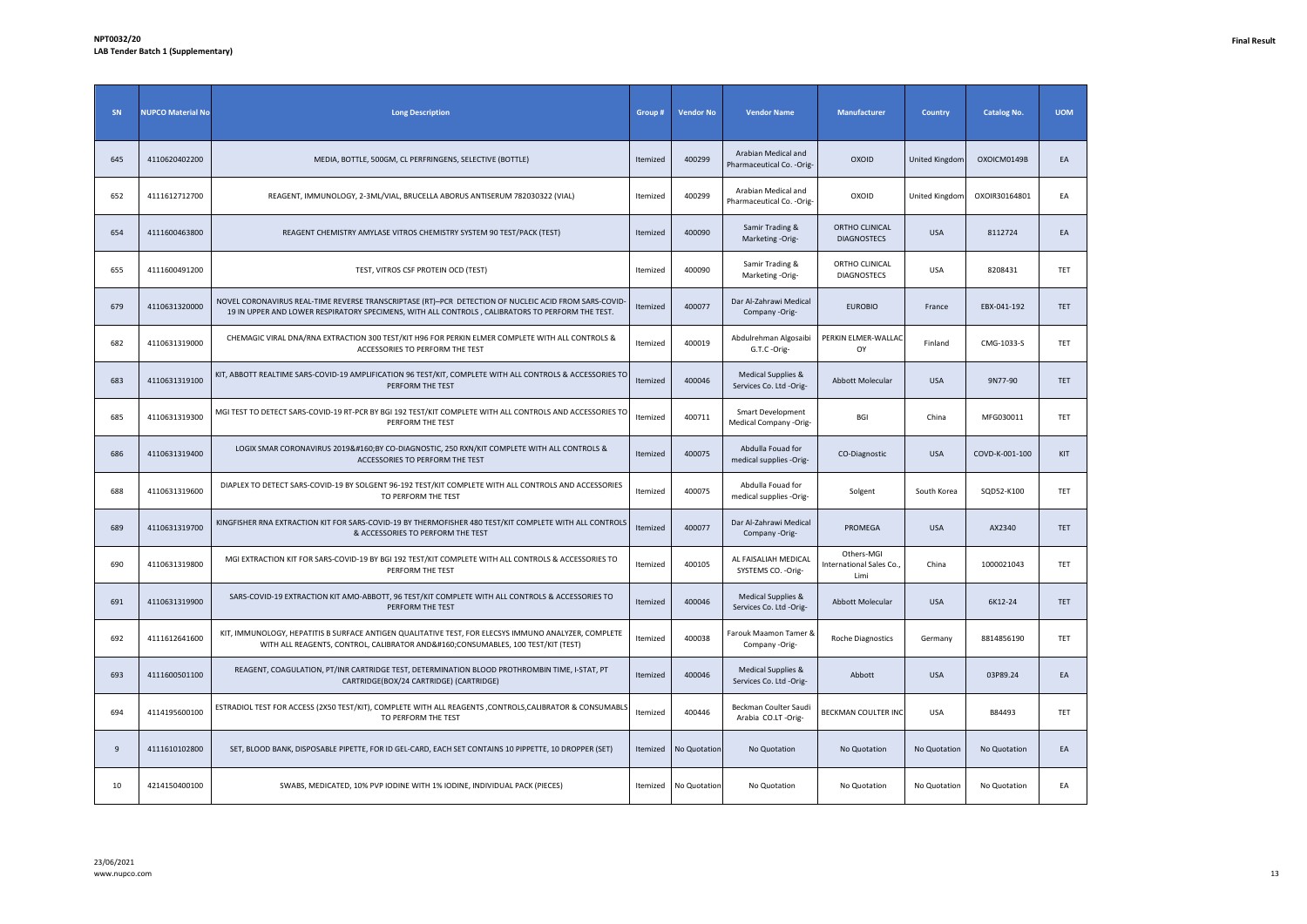| SN | <b>NUPCO Material No</b> | <b>Long Description</b>                                                                                                                                     | Group #         | <b>Vendor No</b>      | <b>Vendor Name</b> | Manufacturer | <b>Country</b> | <b>Catalog No.</b> | <b>UOM</b> |
|----|--------------------------|-------------------------------------------------------------------------------------------------------------------------------------------------------------|-----------------|-----------------------|--------------------|--------------|----------------|--------------------|------------|
| 13 | 4231150603600            | BANDAGE, COMPRESSION, DIA2IN, 50YARD, CO FLEX, COHESIVE FLEXIBLE                                                                                            | Itemized        | No Quotation          | No Quotation       | No Quotation | No Quotation   | No Quotation       | EA         |
| 22 | 4229460600700            | INDICATOR, AUTOTRANSFUSION, 24C, PLATELET CONCENTRATION, NON REVERSIBLE, TEMPERATURE (SET)                                                                  |                 | Itemized No Quotation | No Quotation       | No Quotation | No Quotation   | No Quotation       | EA         |
| 25 | 4111600476000            | KIT, CHEMISTRY, ALBUMIN B C P TEST FOR ARCHETICT(CI8200,CI4100,,C4000, C8000, I1000SR,I2000SR ALLINITY I,<br>ALLINITY C MODULES) ANALYZE R, COMPLETE (TEST) | Itemized        | No Quotation          | No Quotation       | No Quotation | No Quotation   | No Quotation       | EA         |
| 27 | 4229460600800            | INDICATOR, AUTOTRANSFUSION, 24C, TRANSPORT, STORAGE CONTAINER, BLOOD NON REVERSIBLE, TEMPERATURE<br>(PIECES)                                                | Itemized        | No Quotation          | No Quotation       | No Quotation | No Quotation   | No Quotation       | EA         |
| 29 | 4111612625300            | TEST, IMMUNOLOGY, I.H.A ECHINOCOCCUS ANTIGEN (TEST)                                                                                                         | Itemized        | No Quotation          | No Quotation       | No Quotation | No Quotation   | No Quotation       | <b>TET</b> |
| 33 | 4111612625700            | TEST, IMMUNOLOGY, I.H.A LEISHMANIASIS ANTIGEN SCREENING (TEST)                                                                                              | <b>Itemized</b> | No Quotation          | No Quotation       | No Quotation | No Quotation   | No Quotation       | TET        |
| 34 | 4214230101900            | LABEL, IDENTIFICATION, 110X100MM, BLOOD BAG, ZEBRA ZM 400 PRINTER, STICKING AND STABLE 80C, ISBT COMPLIANT<br>(PIECES)                                      | Itemized        | No Quotation          | No Quotation       | No Quotation | No Quotation   | No Quotation       | EA         |
| 35 | 4228180800700            | PAPER STERILIZATION, 1X2CM, WHITE, ADHESIVE, 300 STICKING (PIECES)                                                                                          | Itemized        | No Quotation          | No Quotation       | No Quotation | No Quotation   | No Quotation       | EA         |
| 36 | 4111612625500            | TEST, IMMUNOLOGY, I.H.A AMOEBA ANTIGEN (TEST)                                                                                                               | Itemized        | No Quotation          | No Quotation       | No Quotation | No Quotation   | No Quotation       | <b>TET</b> |
| 37 | 4112181600600            | TUBE, GLASS, 1.5ML, FITTED, WITH SCREW CAP, WITHLINED SELF-SEALING SEPTUM, GC / MS CLOS 5000                                                                |                 | Itemized No Quotation | No Quotation       | No Quotation | No Quotation   | No Quotation       | EA         |
| 38 | 4111571701200            | SEAL CAP, GAS CHROMATOGRAPHY, MAGNETIC, TEFLON, SILICONE, GC, GC/MS, SHIMADZU (PIECES)                                                                      | Itemized        | No Quotation          | No Quotation       | No Quotation | No Quotation   | No Quotation       | EA         |
| 42 | 4228180800800            | PAPER STERILIZATION, 3X4CM, WHITE, A4, ADHESIVE, 50 STICKING (PIECES)                                                                                       | Itemized        | No Quotation          | No Quotation       | No Quotation | No Quotation   | No Quotation       | EA         |
| 43 | 4111600712300            | KIT, TOXICOLOGY, TRAMADOL, FOR ARCHITECT, CI8200, C4000, CI4100, I1000SR, I2000SR, MODULES, ANALYZER (TEST)                                                 | Itemized        | No Quotation          | No Quotation       | No Quotation | No Quotation   | No Quotation       | EA         |
| 44 | 4111612619200            | KIT, IMMUNOLOGY, IDENTIFICATION, LATEX AGGLUTINATION, HAEMOPHILUS, INCLUDES, 1 VIAL OF EACH H<br>.INFLUENZAE TYPES A, B, C, D, E, AND F, 50TEST (TEST)      | Itemized        | No Quotation          | No Quotation       | No Quotation | No Quotation   | No Quotation       | EA         |
| 48 | 4111600712200            | KIT, TOXICOLOGY, SYNTHETIC CANNABINOIDS TEST, FOR ARCHITECT, CI8200, C4000, CI4100, I1000SR, I2000SR,<br><b>MODULES (TEST)</b>                              | Itemized        | No Quotation          | No Quotation       | No Quotation | No Quotation   | No Quotation       | TET        |
| 54 | 4111613109200            | KIT, MICROBIOLOGY, BIOCHEMICAL, STAPHYLOCOCCUS IDENTIFICATION LOCATION: 788020076 (TEST)                                                                    |                 | Itemized No Quotation | No Quotation       | No Quotation | No Quotation   | No Quotation       | TET        |
| 60 | 4112170900300            | TUBE, CAPILLARY, L75-100MM, DIA1.5-2MM, HEPARINIZED APP, 100PIECE/VIAL (PIECES)                                                                             | Itemized        | No Quotation          | No Quotation       | No Quotation | No Quotation   | No Quotation       | EA         |
| 62 | 4111614900000            | KIT, LAL, DETACTION, BACTERIAL ENDOTOXIN, GEL-CLOT METHOD, WITH REAGENT, CONTROL STANDARD,<br>CONSUMABLES, 50TEST (TEST)                                    | <b>Itemized</b> | No Quotation          | No Quotation       | No Quotation | No Quotation   | No Quotation       | EA         |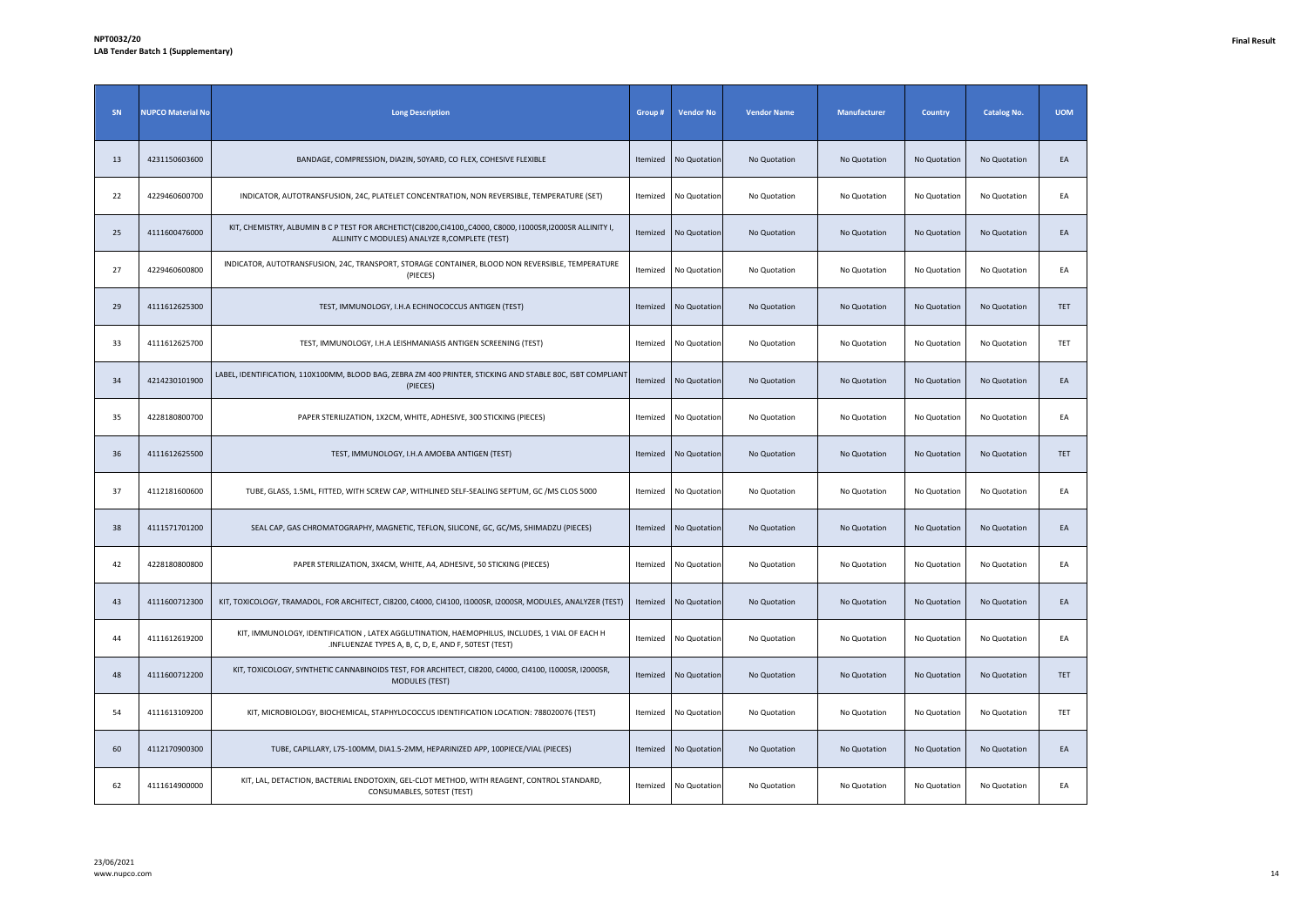| SN | <b>NUPCO Material No</b> | <b>Long Description</b>                                                                                                         | Group #  | <b>Vendor No</b> | <b>Vendor Name</b> | Manufacturer | Country      | <b>Catalog No.</b> | <b>UOM</b> |
|----|--------------------------|---------------------------------------------------------------------------------------------------------------------------------|----------|------------------|--------------------|--------------|--------------|--------------------|------------|
| 64 | 4111600457900            | KIT, CHEMISTRY, MPO TEST, COMPLETE, REAGENT, CONTROL, CALIBRATOR, CONSUMABL, 100TEST, FOR ARCHETICT<br>(TEST)                   | Itemized | No Quotation     | No Quotation       | No Quotation | No Quotation | No Quotation       | EA         |
| 65 | 4111613109400            | KIT, MICROBIOLOGY, BIOCHEMICAL, YEAST IDENTIFICATION LOCATION: 788020487 (TEST)                                                 | Itemized | No Quotation     | No Quotation       | No Quotation | No Quotation | No Quotation       | TET        |
| 66 | 4111614200000            | MEDIA, FUNGUS, RPMI1640, STERILE, ISOLATION LOCATION: 788040444 (PLATE)                                                         | Itemized | No Quotation     | No Quotation       | No Quotation | No Quotation | No Quotation       | PLT        |
| 68 | 4111614100200            | REAGENT, PARASITOLOGY, DERMATOPHYTE FUNGI, TEST, ISOLATION, CULTIVATION, PATHOGENIC (TEST)                                      | Itemized | No Quotation     | No Quotation       | No Quotation | No Quotation | No Quotation       | EA         |
| 69 | 4111612605400            | PLATES, IMMUNOLOGY, C3, IMMUNODIFUSION (TEST)                                                                                   | Itemized | No Quotation     | No Quotation       | No Quotation | No Quotation | No Quotation       | TET        |
| 70 | 4111612611300            | REAGENT, IMMUNOLOGY, PLATE, IGG, IMMUNODIFUSSION, TEST (TEST)                                                                   | Itemized | No Quotation     | No Quotation       | No Quotation | No Quotation | No Quotation       | TET        |
| 71 | 4111612605500            | PLATES, IMMUNOLOGY, C4, IMMUNODIFUSION (TEST)                                                                                   | Itemized | No Quotation     | No Quotation       | No Quotation | No Quotation | No Quotation       | TET        |
| 72 | 4111612611100            | REAGENT, IMMUNOLOGY, PLATE, IGA, IMMUNODIFUSSION, TEST (TEST)                                                                   | Itemized | No Quotation     | No Quotation       | No Quotation | No Quotation | No Quotation       | TET        |
| 73 | 4111600802900            | REAGENT, HEMATOLOGY, 10 X 800ML, G8 VARIANT, ELUTION BUFFER, HIS NO. 1 (S) PACK, TOSOH (PACK)                                   | Itemized | No Quotation     | No Quotation       | No Quotation | No Quotation | No Quotation       | EA         |
| 76 | 4111612301700            | KIT, HISTOLOGY TEST, NEUTROPHILE ALK PHOSPHATASE STAIN TEST, 100TEST (TEST)                                                     | Itemized | No Quotation     | No Quotation       | No Quotation | No Quotation | No Quotation       | EA         |
| 77 | 4111612611400            | REAGENT, IMMUNOLOGY, PLATE, IGM, IMMUNODIFUSSION, TEST (TEST)                                                                   | Itemized | No Quotation     | No Quotation       | No Quotation | No Quotation | No Quotation       | <b>TET</b> |
| 78 | 4112170900700            | TUBE, CAPILLARY, L75-100MM, DIA1.5-2MM, PLAIN, WITHOUT HEPARIN (PIECES)                                                         | Itemized | No Quotation     | No Quotation       | No Quotation | No Quotation | No Quotation       | EA         |
| 79 | 4111612619300            | KIT, IMMUNOLOGY, DETECTION, N. GONORRHOEAE ANTIGEN, MONOCLONAL, WITH REAGENTS, DISPOSABLE SLIDES AND<br>DROPPERS, 50TEST (TEST) | Itemized | No Quotation     | No Quotation       | No Quotation | No Quotation | No Quotation       | EA         |
| 80 | 4111612901200            | TUBE, MICROBIOLOGY TEST, 25X6MM, DURHAM, 250/BOX (BOX)                                                                          | Itemized | No Quotation     | No Quotation       | No Quotation | No Quotation | No Quotation       | EA         |
| 83 | 4114000076800            | REAGENT, CHEMISTRY, CLEAN BATH FOR PLASMA THAWING SYSTEM (PACK)                                                                 | Itemized | No Quotation     | No Quotation       | No Quotation | No Quotation | No Quotation       | EA         |
| 84 | 4111600802800            | KIT, HEMATOLOGY, 11X800ML, G8 B-THALASSEMIA, ELUTION BUFFER, TOSOH (BOTTLE)                                                     | Itemized | No Quotation     | No Quotation       | No Quotation | No Quotation | No Quotation       | EA         |
| 85 | 4111612200200            | CALIBRATOR, HEMATOLOGY, 4 VIAL, G8 HEMOGLOBIN F, A2, TOSOH (SET)                                                                | Itemized | No Quotation     | No Quotation       | No Quotation | No Quotation | No Quotation       | EA         |
| 86 | 4111611100500            | STAIN, CYTOCHEMCIAL TEST, CHLOROACETATE ESTERASE (BOTTLE)                                                                       | Itemized | No Quotation     | No Quotation       | No Quotation | No Quotation | No Quotation       | EA         |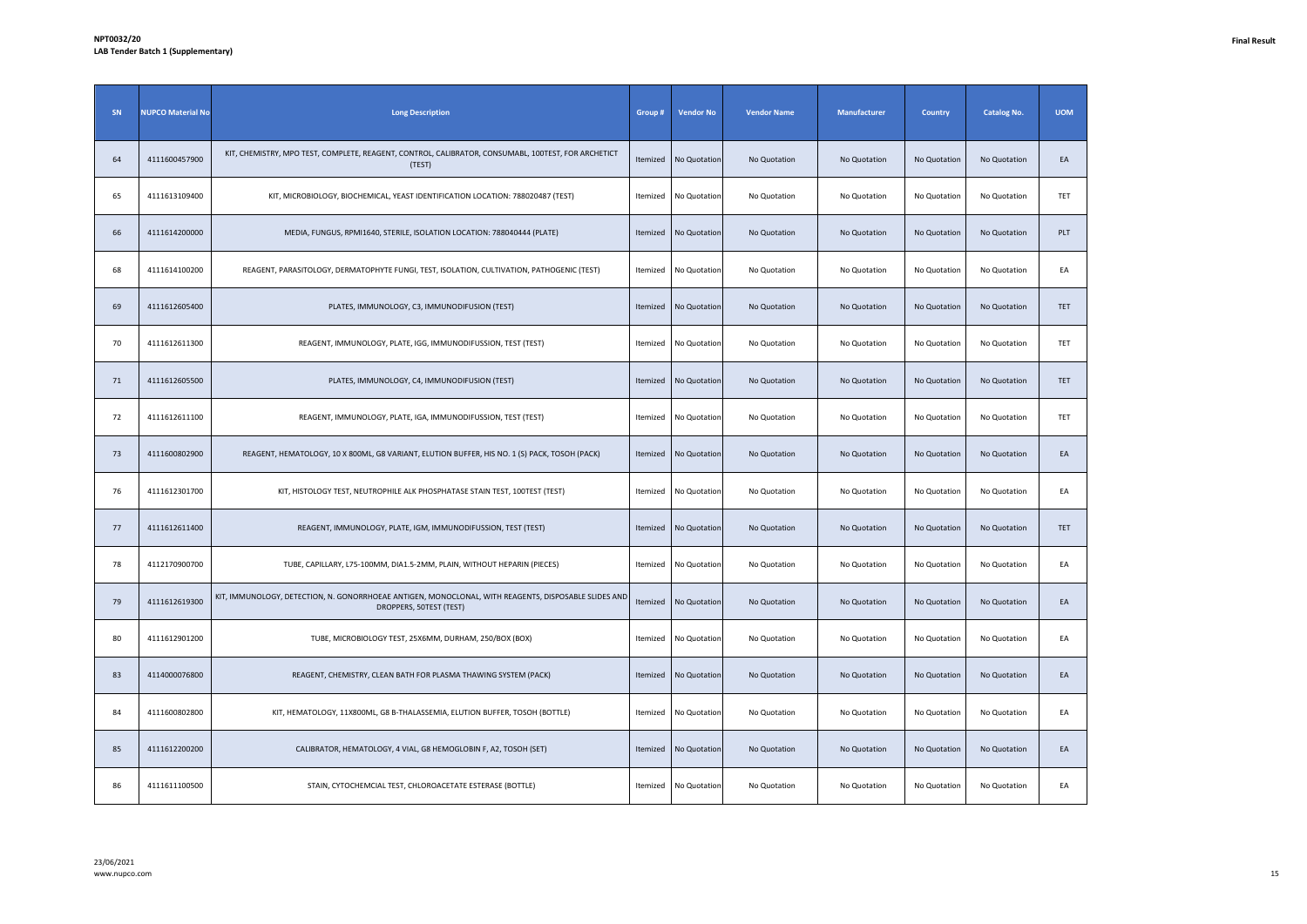| SN  | <b>NUPCO Material No</b> | <b>Long Description</b>                                                                                                                                                                                  | Group #  | <b>Vendor No</b> | <b>Vendor Name</b> | <b>Manufacturer</b> | <b>Country</b> | <b>Catalog No.</b> | <b>UOM</b> |
|-----|--------------------------|----------------------------------------------------------------------------------------------------------------------------------------------------------------------------------------------------------|----------|------------------|--------------------|---------------------|----------------|--------------------|------------|
| 87  | 4111611100400            | TEST, CYTOLOGY, ALPHA NAPHTYL ACETATE ESTERASE STAIN (BOTTLE)                                                                                                                                            | Itemized | No Quotation     | No Quotation       | No Quotation        | No Quotation   | No Quotation       | EA         |
| 90  | 4111612301900            | KIT, HISTOLOGY TEST, PEROXIDASE REACTION STAIN TEST, 100 ML/BOTTLE (BOTTLE)                                                                                                                              | Itemized | No Quotation     | No Quotation       | No Quotation        | No Quotation   | No Quotation       | EA         |
| 91  | 4111583600200            | GLASS, FERTILITY, CELL-VISION, D16 OR 20M, SPERM ANALYSER, CRISMAS AUTOMATED, COUNTING CHAMBER,<br>DISPOSABLE, 50PIECE/BOX (PIECES)                                                                      | Itemized | No Quotation     | No Quotation       | No Quotation        | No Quotation   | No Quotation       | EA         |
| 92  | 4111612626200            | KIT, IMMUNOLOGY TEST, RAPID DIRECT, BACILLUS CEREUS ENTEROTOXIN, CULTURE, SAMPLE, REAGENT, CONSUMABLE,<br>20-25 TEST (TEST)                                                                              | Itemized | No Quotation     | No Quotation       | No Quotation        | No Quotation   | No Quotation       | TET        |
| 94  | 4114000075800            | STERILE DISTILLED WATER FOR INJECTION, 5 ML/AMPOULE FOR LABORATORY (VIAL)                                                                                                                                | Itemized | No Quotation     | No Quotation       | No Quotation        | No Quotation   | No Quotation       | EA         |
| 98  | 4111612618000            | TEST, IMMUNOLOGY, CRYPTOSPORIDIUM ANTIGEN, STOOL SAMPLES, 100 TEST (TEST)                                                                                                                                | Itemized | No Quotation     | No Quotation       | No Quotation        | No Quotation   | No Quotation       | EA         |
| 100 | 4111581600300            | ELEMENT, ANALYZER, TOSOH, PREFILTER, G8, 1BOX/5PIECES (BOX)                                                                                                                                              | Itemized | No Quotation     | No Quotation       | No Quotation        | No Quotation   | No Quotation       | EA         |
| 102 | 4111614900300            | TESTER, LAL, 30ML, <0.005 EUML, LIMULUS AMEBOCYTE LYSATE RAEGENT WATER, BOTTLE (BOTTLE)                                                                                                                  | Itemized | No Quotation     | No Quotation       | No Quotation        | No Quotation   | No Quotation       | EA         |
| 103 | 4111612301500            | KIT, HISTOLOGY, LEUCOCYTES ACID PHOPHATASE, PRESENCE OR ABSENCE, TARTYRATE RESISTANT ENZYME, 100TEST<br>(TEST)                                                                                           | Itemized | No Quotation     | No Quotation       | No Quotation        | No Quotation   | No Quotation       | EA         |
| 104 | 4111612622000            | KIT, IMMUNOLOGY, DIRECT STAPHYLOCOCCUS AUREUS ENTEROTOXIN A B C D, 20-25 TEST LOCATION: 788020686 (TEST                                                                                                  | Itemized | No Quotation     | No Quotation       | No Quotation        | No Quotation   | No Quotation       | TET        |
| 106 | 4111600708000            | REAGENT, TOXICOLOGY, QUINIDINE TEST, ARCHITECT I8200, 14100, 11000, 12000 MODULE ANALYZER (TEST)                                                                                                         | Itemized | No Quotation     | No Quotation       | No Quotation        | No Quotation   | No Quotation       | <b>TET</b> |
| 107 | 4110631300700            | RT-PCR KIT FOR DETECTION & QUANTIFICATION OF ENTEROVIRUSES (POLIO, COXSACKIE A, COXSACKIE B, & ECHOVIRUSES<br>RNA, COMPLETE WITH ALL CONTROLS & CONSUMABLES TO PERFORM THE TEST, (20 TEST / KIT). (TEST) | Itemized | No Quotation     | No Quotation       | No Quotation        | No Quotation   | No Quotation       | TET        |
| 109 | 4111612616800            | KIT, IMMUNOLOGY, ANTI SPERM ANTIBODY, AGGLUTINATION TEST, LATEX, IN SERUM LOCATION: 786020192 (TEST)                                                                                                     | Itemized | No Quotation     | No Quotation       | No Quotation        | No Quotation   | No Quotation       | EA         |
| 113 | 4111612616900            | KIT, IMMUNOLOGY, ANTI OVA ANTIBODY, AGGLUTINATION TEST, LATEX, IN SERUM (TEST)                                                                                                                           | Itemized | No Quotation     | No Quotation       | No Quotation        | No Quotation   | No Quotation       | EA         |
| 114 | 4111620500400            | TEST, RAPID KIT, 2-3ML/VIAL, UREASE SPOT (VIAL)                                                                                                                                                          | Itemized | No Quotation     | No Quotation       | No Quotation        | No Quotation   | No Quotation       | EA         |
| 115 | 4111615811700            | KIT, CHEMISTRY, CARTILAGE OLIGOMERIC MATRIX PROTEIN, EIA METHOD, REAGENT, CONTROL, CONSUMABLE, 96-100<br>TEST (TEST)                                                                                     | Itemized | No Quotation     | No Quotation       | No Quotation        | No Quotation   | No Quotation       | EA         |
| 117 | 4111601010400            | REAGENT, IMMUNOLOGY, BECKMAN RHEUMATOID FACTOR, 2 X 120 TEST, DXC 600, AU480/AU680/AU5800XX (TEST)                                                                                                       | Itemized | No Quotation     | No Quotation       | No Quotation        | No Quotation   | No Quotation       | EA         |
| 120 | 4111601505500            | REAGENT, FLOW CYTOMETRY, COMPENSATION BEAD, FACSCANTO (KIT)                                                                                                                                              | Itemized | No Quotation     | No Quotation       | No Quotation        | No Quotation   | No Quotation       | EA         |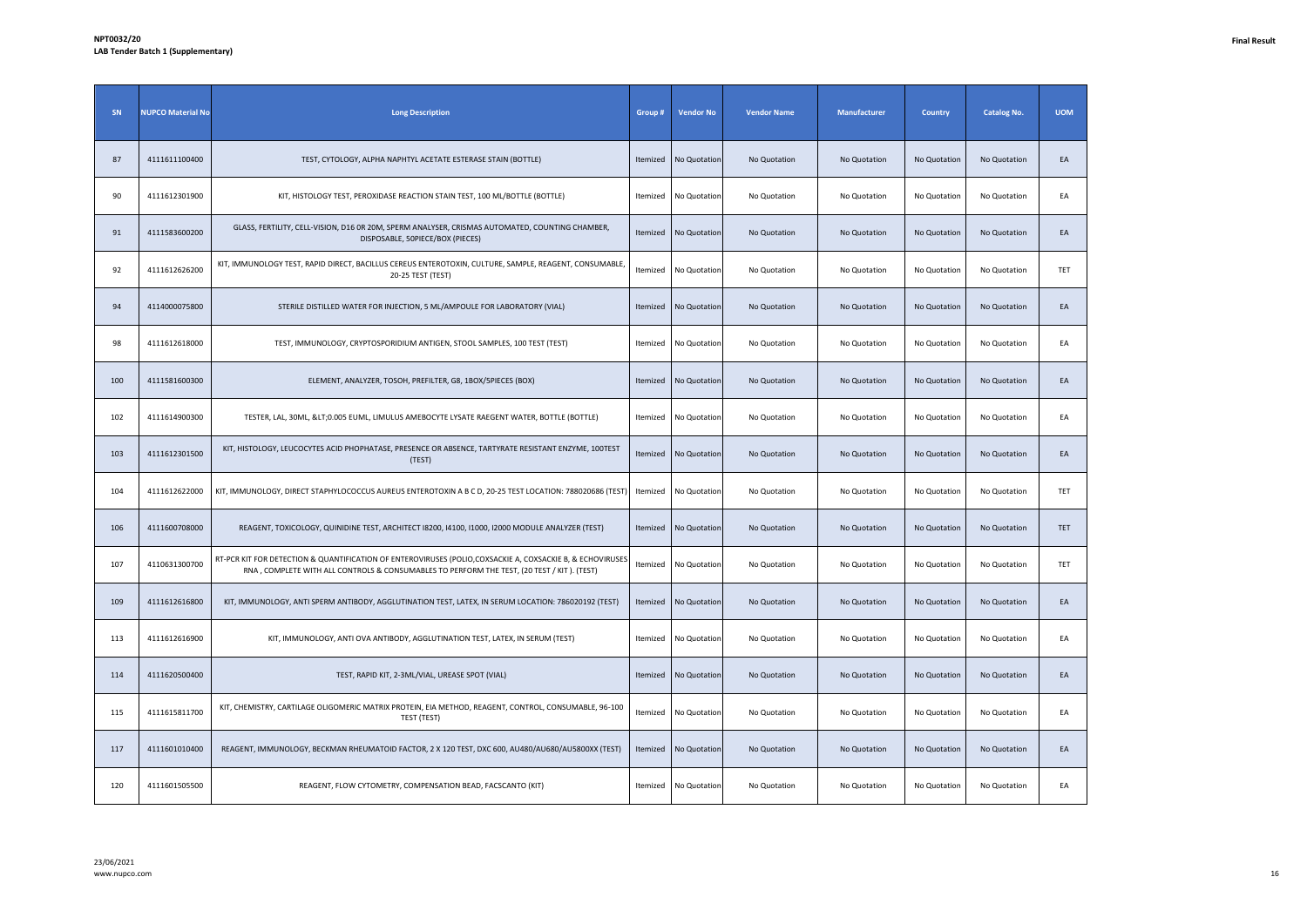| SN  | <b>NUPCO Material No</b> | <b>Long Description</b>                                                                                                                                  | Group #  | <b>Vendor No</b> | <b>Vendor Name</b> | <b>Manufacturer</b> | Country      | <b>Catalog No.</b> | <b>UOM</b> |
|-----|--------------------------|----------------------------------------------------------------------------------------------------------------------------------------------------------|----------|------------------|--------------------|---------------------|--------------|--------------------|------------|
| 123 | 4111612600100            | KIT ASSAY CT/GC/TV 24 TEST BD MAX LOCATION: 788090235 (TEST)                                                                                             | Itemized | No Quotation     | No Quotation       | No Quotation        | No Quotation | No Quotation       | EA         |
| 124 | 4111610748300            | CALIBRATION, CHEMISTRY, AXIS SHIELD HOMOCYSTEINE (TEST)                                                                                                  | Itemized | No Quotation     | No Quotation       | No Quotation        | No Quotation | No Quotation       | EA         |
| 125 | 4111615000000            | STANDARD, FERTILITY TEST, 20UL, LIJA COUNT, WITH CHAMBER SLIDE, IVOS SEMEN ANALYZER (TEST)                                                               | Itemized | No Quotation     | No Quotation       | No Quotation        | No Quotation | No Quotation       | EA         |
| 126 | 4111612603300            | PLATE, IMMUNOLOGY TEST, ALPHA ANTITRYSPSIN, IMMUNODIFFUSION (TEST)                                                                                       | Itemized | No Quotation     | No Quotation       | No Quotation        | No Quotation | No Quotation       | TET        |
| 128 | 4111612618700            | KIT, IMMUNOLOGY, CHLAMYDIA TRACHOMATIS DIRECT, IMMUNO-FLOURESCENCE ANTIGEN, COMPLETE, REAGENT,<br>CONTROL, SLIDES CONSUMABLE, NEEDED, 50 TEST/KIT (TEST) | Itemized | No Quotation     | No Quotation       | No Quotation        | No Quotation | No Quotation       | EA         |
| 131 | 4229460900100            | BLOOD/PLATELET, AUTOTRANSFUSION, COOLANT, TRANSPARENT, DRIVES SESION (SET)                                                                               | Itemized | No Quotation     | No Quotation       | No Quotation        | No Quotation | No Quotation       | EA         |
| 132 | 4111612301400            | KIT, HISTOLOGY, LEUCOCYTES ACID PHOPHATASE, THYMUS DERIVED LYMPHOCYTE, 100TEST (TEST)                                                                    | Itemized | No Quotation     | No Quotation       | No Quotation        | No Quotation | No Quotation       | EA         |
| 133 | 4111616120100            | REAGENT, IMMUNOLOGY, ANTI MDM 2 ANTIBODY, 100 TEST/VIAL (TEST)                                                                                           | Itemized | No Quotation     | No Quotation       | No Quotation        | No Quotation | No Quotation       | EA         |
| 134 | 4111600802700            | REAGENT, HEMATOLOGY, 800ML, G8 B-THALASSEMIA, DILUTING SOLUTION, TOSOH (PACK)                                                                            | Itemized | No Quotation     | No Quotation       | No Quotation        | No Quotation | No Quotation       | EA         |
| 135 | 4111612900700            | KIT, MICROBIOLOGY, FAST PLAQUE TEST, DETECTION, TUBERCULOSIS BY BACTERIPHAGE METHOD, SPUTUM, 50TEST/KIT<br>(TEST)                                        | Itemized | No Quotation     | No Quotation       | No Quotation        | No Quotation | No Quotation       | EA         |
| 136 | 4111612619000            | KIT, IMMUNOLOGY, DETECTION, VIBRIO CHOLERAE ENTEROTOXINS, E.COLI HEAT-LABILE ENTEROTOXIN, LATEX<br>AGGLUTINATION, 20-25 TEST (TEST)                      | Itemized | No Quotation     | No Quotation       | No Quotation        | No Quotation | No Quotation       | TET        |
| 137 | 4110492900800            | PAPER, FILTER, 46 X 75CM, LABORATORY LOCATION: 785020776 (PIECES)                                                                                        | Itemized | No Quotation     | No Quotation       | No Quotation        | No Quotation | No Quotation       | EA         |
| 140 | 4110430800800            | CHARGE, CATALYST, REPLACEMENT (SET)                                                                                                                      | Itemized | No Quotation     | No Quotation       | No Quotation        | No Quotation | No Quotation       | EA         |
| 143 | 4111614000100            | KIT, PARASITOLOGY TEST, ONE STEP MANUAL, FILTERING, CONCENTRATION, DETECT PARASITE, STOOL SAMPLE, 25<br>PIECE/PACK (TEST)                                | Itemized | No Quotation     | No Quotation       | No Quotation        | No Quotation | No Quotation       | EA         |
| 144 | 4111616115000            | REAGENT, IMMUNOLOGY, ANTI OLIG 1 AB (TEST)                                                                                                               | Itemized | No Quotation     | No Quotation       | No Quotation        | No Quotation | No Quotation       | TET        |
| 145 | 4111616119600            | REAGENT, IMMUNOLOGY, ANTI CK13 ANTIBODIES, 100 TEST/VIAL (TEST)                                                                                          | Itemized | No Quotation     | No Quotation       | No Quotation        | No Quotation | No Quotation       | EA         |
| 148 | 4111616120400            | REAGENT, IMMUNOLOGY, ANTI PIN 4 ANTIBODY, 100 TEST/VIAL (TEST)                                                                                           | Itemized | No Quotation     | No Quotation       | No Quotation        | No Quotation | No Quotation       | EA         |
| 150 | 4110631305900            | KIT, RT PCR, RABIES IDENTIFICATION TEST, CE IVD, 96 TEST (TEST)                                                                                          | Itemized | No Quotation     | No Quotation       | No Quotation        | No Quotation | No Quotation       | EA         |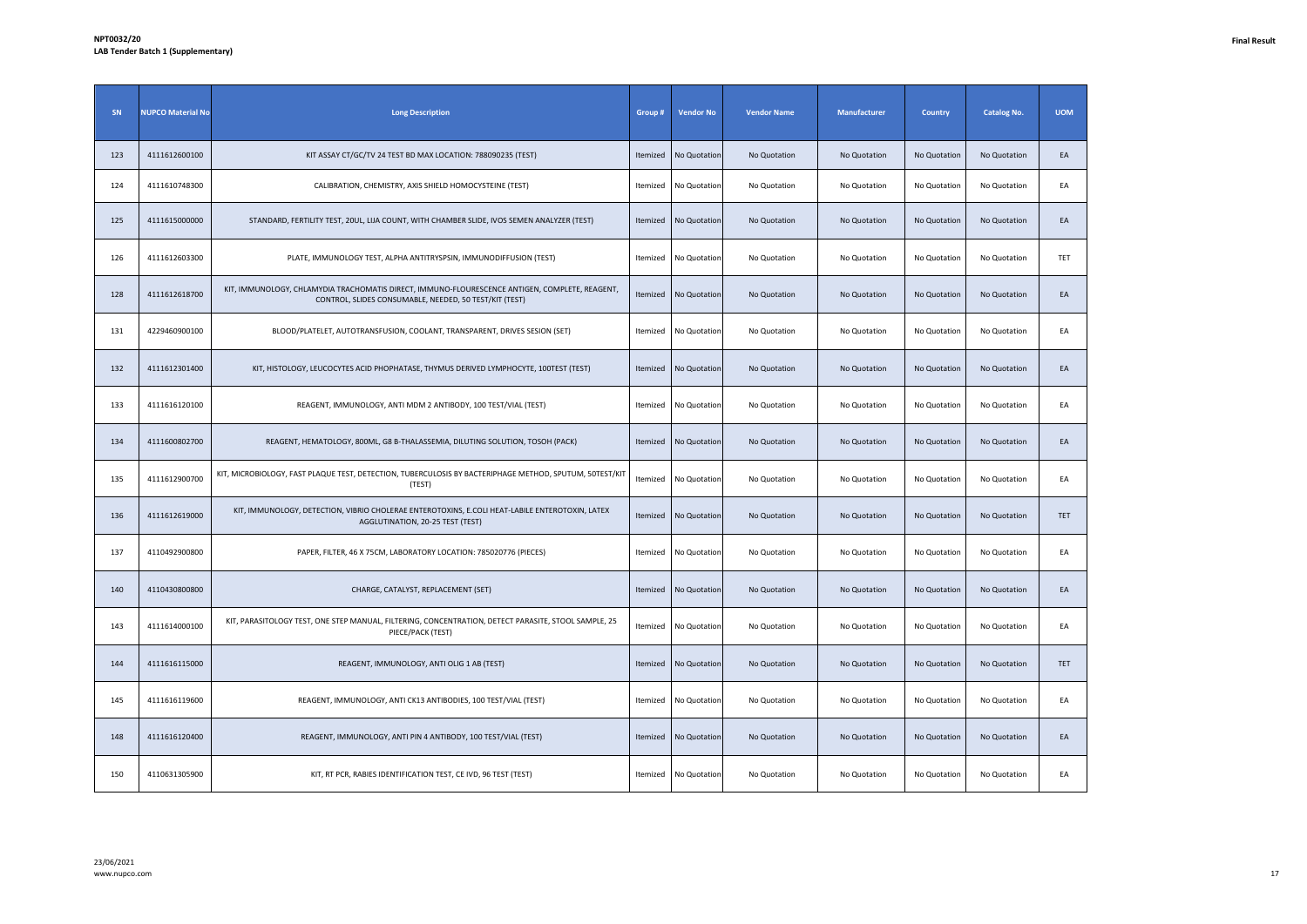| SN  | <b>NUPCO Material No</b> | <b>Long Description</b>                                                                                                                                                       | Group #  | <b>Vendor No</b> | <b>Vendor Name</b> | Manufacturer | <b>Country</b> | <b>Catalog No.</b> | <b>UOM</b> |
|-----|--------------------------|-------------------------------------------------------------------------------------------------------------------------------------------------------------------------------|----------|------------------|--------------------|--------------|----------------|--------------------|------------|
| 153 | 4111616134400            | REAGENT, IMMUNOLOGY, ANTI THYOFLAVIN ANTIBODY, 40-50 TEST/VIAL (TEST)                                                                                                         | Itemized | No Quotation     | No Quotation       | No Quotation | No Quotation   | No Quotation       | EA         |
| 154 | 4111600457200            | REAGENT, CHEMISTRY, ACID PHOS, VITROS, 90TEST/PACK (TEST)                                                                                                                     | Itemized | No Quotation     | No Quotation       | No Quotation | No Quotation   | No Quotation       | EA         |
| 155 | 4111616134300            | REAGENT, IMMUNOLOGY, ANTI SURFECTANT APOPROTEIN A.B ANTIBODIES, 40-50 TEST/VIAL (TEST)                                                                                        | Itemized | No Quotation     | No Quotation       | No Quotation | No Quotation   | No Quotation       | EA         |
| 156 | 4111616120500            | REAGENT, IMMUNOLOGY, ANTI PROSTEIN P5015 ANTIBODY, 100 TEST/VIAL (TEST)                                                                                                       | Itemized | No Quotation     | No Quotation       | No Quotation | No Quotation   | No Quotation       | EA         |
| 157 | 4110530902600            | KIT, ELECTROPHORESIS, HIGH DENSITY LIPOPROTEIN, COMPLETE, REAGENTS, CONTROL, STANDARD, CALIBRATOR,<br>CONSUMABLE, 10GEL X 24TEST, HELEN A SAS3, SA S4 (TEST)                  | Itemized | No Quotation     | No Quotation       | No Quotation | No Quotation   | No Quotation       | EA         |
| 158 | 4110530902800            | KIT, ELECTROPHORESIS, LACTATE DEHYDROGENASE, ISO ENZYME, COMPLETE, REAGENTS, CONTROL, STANDARD,<br>CALIBRATOR, CONSUMABLE, 10GEL X 20 T EST, HELEN A SAS3, SAS4 (TEST)        | Itemized | No Quotation     | No Quotation       | No Quotation | No Quotation   | No Quotation       | EA         |
| 159 | 4111612625400            | KIT, IMMUNOLOGY, IGE IEF GEL, OLIGOCLONAL BAND, IN CSF FLUID, DUBLE STEP, COMPLETE, REAGENT, CONTROL,<br>STANDARD, CALIBRATOR, CONSUMAB LE, 10GELX 10TEST, HELENA SAS3 (TEST) | Itemized | No Quotation     | No Quotation       | No Quotation | No Quotation   | No Quotation       | EA         |
| 161 | 4111616119700            | REAGENT, IMMUNOLOGY, ANTI G2D10 ANTIBODY, 100 TEST/VIAL (TEST)                                                                                                                | Itemized | No Quotation     | No Quotation       | No Quotation | No Quotation   | No Quotation       | EA         |
| 162 | 4111612900600            | KIT, MICROBIOLOGY, ST PLAQUE SENSITVITY TEST, TUBERCULOSIS, 50TEST/KIT (TEST)                                                                                                 | Itemized | No Quotation     | No Quotation       | No Quotation | No Quotation   | No Quotation       | EA         |
| 166 | 4229460600900            | KIT, AUTOTRANSFUSION TUBING, HEPARIN, THERMBOCYTOPENIA ASSAY, 50TEST (TEST)                                                                                                   | Itemized | No Quotation     | No Quotation       | No Quotation | No Quotation   | No Quotation       | EA         |
| 167 | 4111614900400            | TUBE, LIMULUS AMEBOCYTE LYSATE LAL TESTER, SCREW CAPPED, BOROSILICATE GLASS, DEPYROGENATED, 10 X75, 50<br><b>TUBES/PACK (TUBE)</b>                                            | Itemized | No Quotation     | No Quotation       | No Quotation | No Quotation   | No Quotation       | EA         |
| 169 | 4110631305600            | KIT, RT PCR, DETECT COXSAKIE A VIRUS, PRIMER SET AND PROBES, ONE STEP RNA (TEST)                                                                                              | Itemized | No Quotation     | No Quotation       | No Quotation | No Quotation   | No Quotation       | EA         |
| 170 | 4110631305700            | KIT, RT PCR, DETECT COXSAKIE B VIRUS, PRIMER SET AND PROBES, ONE STEP RNA (TEST)                                                                                              | Itemized | No Quotation     | No Quotation       | No Quotation | No Quotation   | No Quotation       | EA         |
| 171 | 4110631305800            | KIT, RT PCR, DETECT ECHO VIRUS, PRIMER SET AND PROBES, ONE STEP RNA (TEST)                                                                                                    | Itemized | No Quotation     | No Quotation       | No Quotation | No Quotation   | No Quotation       | EA         |
| 173 | 4111614900200            | TESTER, LAL, 0.2ML, LYSATE, GEL CLOT ASSAY REAGENT, SINGLE VIAL, 25TUBE/BOX (BOX)                                                                                             | Itemized | No Quotation     | No Quotation       | No Quotation | No Quotation   | No Quotation       | EA         |
| 174 | 4111614900100            | TESTER, LAL, ENDOTOXIN, POSITIVE CONTROL, SINGLE VIAL, 25TUBE/BOX (BOX)                                                                                                       | Itemized | No Quotation     | No Quotation       | No Quotation | No Quotation   | No Quotation       | EA         |
| 175 | 4218320200300            | KIT, IMMUNOLOGY, PARA INFLUENZA-III, DETECTION TEST(IF) (TEST)                                                                                                                | Itemized | No Quotation     | No Quotation       | No Quotation | No Quotation   | No Quotation       | EA         |
| 176 | 4218320200100            | KIT, IMMUNOLOGY, PARA INFLUENZA-I, DETECTION TEST(IF) (TEST)                                                                                                                  | Itemized | No Quotation     | No Quotation       | No Quotation | No Quotation   | No Quotation       | EA         |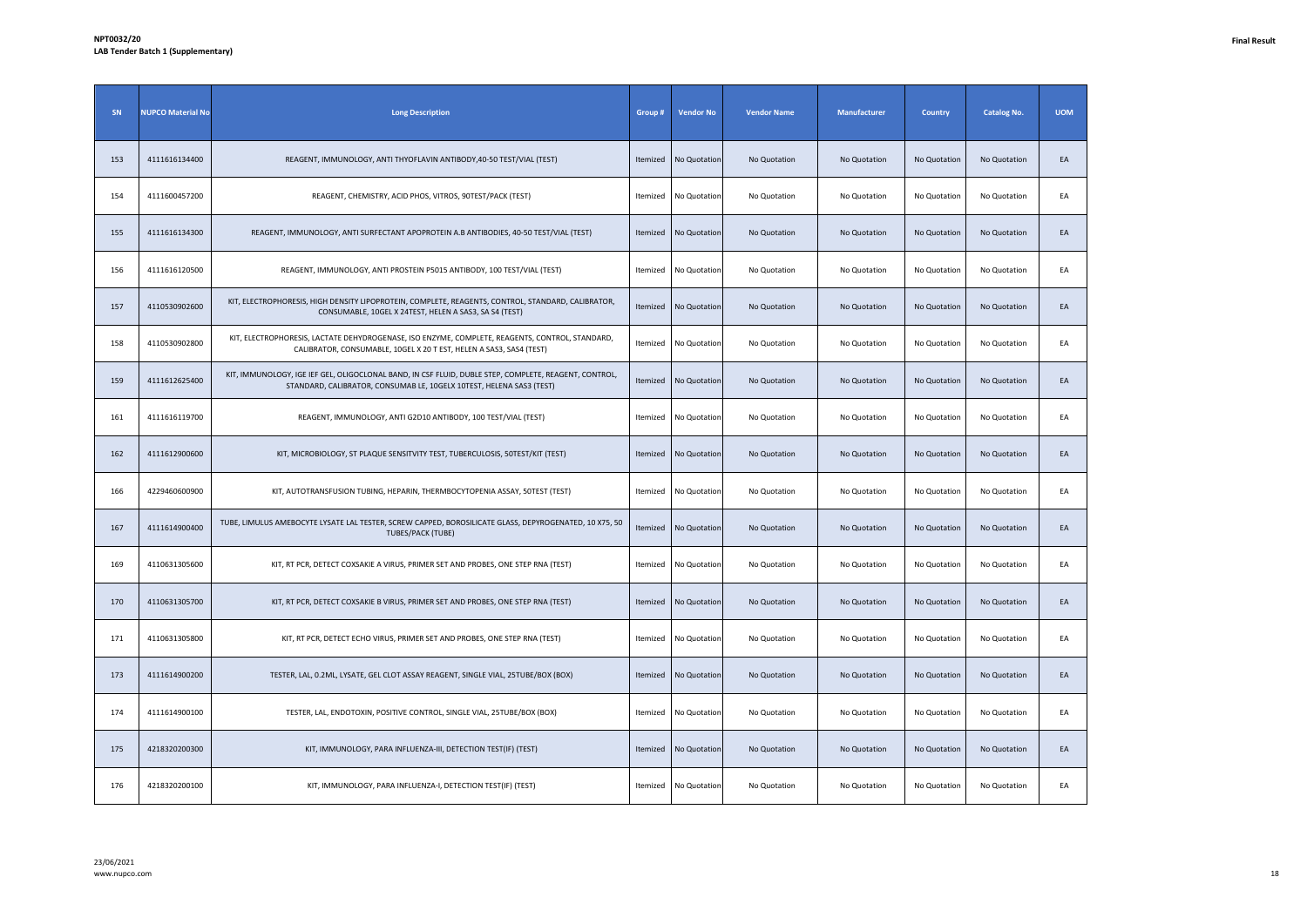| SN  | <b>NUPCO Material No</b> | <b>Long Description</b>                                                                                                                                  | Group #  | <b>Vendor No</b> | <b>Vendor Name</b> | Manufacturer | <b>Country</b> | <b>Catalog No.</b> | <b>UOM</b> |
|-----|--------------------------|----------------------------------------------------------------------------------------------------------------------------------------------------------|----------|------------------|--------------------|--------------|----------------|--------------------|------------|
| 177 | 4111615808600            | KIT, ELISA, RIFT VALLEY FEVER VIRUS IGM TEST, HUMAN SPECIMEN, EIA METHOD, 90-100 TEST (TEST)                                                             | Itemized | No Quotation     | No Quotation       | No Quotation | No Quotation   | No Quotation       | EA         |
| 178 | 4111615808500            | KIT, ELISA, RIFT VALLEY FEVER VIRUS IGG TEST, HUMAN SPECIMEN, EIA METHOD, 90-100 TEST (TEST)                                                             | Itemized | No Quotation     | No Quotation       | No Quotation | No Quotation   | No Quotation       | EA         |
| 180 | 4111613200200            | STANDARD, MICROBIOLOGY, 1ML, NP-3, CONTROL ENDOTOXIN, AMPULE (VIAL)                                                                                      | Itemized | No Quotation     | No Quotation       | No Quotation | No Quotation   | No Quotation       | EA         |
| 182 | 4110533000400            | REAGENT WATER, LIMULUS AMEBOCYTE LYSATE, 100ML, TESTER, BOTTLE (BOTTLE)                                                                                  | Itemized | No Quotation     | No Quotation       | No Quotation | No Quotation   | No Quotation       | EA         |
| 185 | 4111612617100            | KIT, IMMUNOLOGY, ANTI PHOSPHOLIPID, DOT 20 X 4, IMMUNODOT, DETERMINATION OF IGG OR IGM ANTIBODIES,<br>PHOSPHOLIPIDS, 2 GLYCOPROTEIN, HU MAN SERUM (TEST) | Itemized | No Quotation     | No Quotation       | No Quotation | No Quotation   | No Quotation       | EA         |
| 186 | 4111615807700            | KIT, ELISA, ALKHURMA VIRUS IGM TEST, HUMAN SPECIMEN, EIA METHOD, 90-100 TEST/KIT (TEST)                                                                  | Itemized | No Quotation     | No Quotation       | No Quotation | No Quotation   | No Quotation       | EA         |
| 187 | 4111615807600            | KIT, ELISA, ALKHURMA VIRUS IGG TEST, HUMAN SPECIMEN, EIA METHOD, 90-100 TEST/KIT (TEST)                                                                  | Itemized | No Quotation     | No Quotation       | No Quotation | No Quotation   | No Quotation       | EA         |
| 190 | 4111612713100            | REAGENT, IMMUNOLOGY, 2-3ML/VIAL, CANDIDA ALBICANS ANTISERUM (VIAL)                                                                                       | Itemized | No Quotation     | No Quotation       | No Quotation | No Quotation   | No Quotation       | EA         |
| 193 | 4110550400900            | KIT, DNA PURIFICATION, MAX EXK DNA 3, LIQUID SWAB AND URINE, 24 TEST/KIT (TEST)                                                                          | Itemized | No Quotation     | No Quotation       | No Quotation | No Quotation   | No Quotation       | EA         |
| 194 | 4110533000000            | TESTER, LAL, SML, LIMULUS AMEBOCYTE LYSATE RAEGENT, CONCENTRATION 0.03EU/ML, VIAL (VIAL)                                                                 | Itemized | No Quotation     | No Quotation       | No Quotation | No Quotation   | No Quotation       | EA         |
| 195 | 4110533000100            | TESTER, LAL, SML, LIMULUS AMEBOCYTE LYSATE RAEGENT, CONCENTRATION 0.06EU/ML, VIAL (VIAL)                                                                 | Itemized | No Quotation     | No Quotation       | No Quotation | No Quotation   | No Quotation       | EA         |
| 196 | 4110533000200            | TESTER, LAL, 5ML, LIMULUS AMEBOCYTE LYSATE RAEGENT, CONCENTRATION 0.125EU/ML, VIAL (VIAL)                                                                | Itemized | No Quotation     | No Quotation       | No Quotation | No Quotation   | No Quotation       | EA         |
| 198 | 4111601512500            | REAGENT, FLOW CYTOMETRY, 100UL/SET, HLA-DR SERUM, 60 WELL (TEST)                                                                                         | Itemized | No Quotation     | No Quotation       | No Quotation | No Quotation   | No Quotation       | EA         |
| 200 | 4110610301000            | KIT, DNA TYPING, KIR SSO GENOTYPING, LUMINIX 100 IS (TEST)                                                                                               | Itemized | No Quotation     | No Quotation       | No Quotation | No Quotation   | No Quotation       | EA         |
| 201 | 4110622503600            | BOTTLE, MEDIA, UREASE BROTH, AFB DETECTION, UREA HYDROLYSIS, ACID-FAST BACILLI LOCATION: 782020013<br>(BOTTLE)                                           | Itemized | No Quotation     | No Quotation       | No Quotation | No Quotation   | No Quotation       | EA         |
| 204 | 4111615801300            | KIT, ELISA, PROTEIN C ANTIGEN TEST, EIA METHOD (TEST)                                                                                                    | Itemized | No Quotation     | No Quotation       | No Quotation | No Quotation   | No Quotation       | TET        |
| 205 | 4111610536700            | REAGENT, CHEMISTRY, 250ML/BOTTLE, MICROTOME OIL (BOTTLE)                                                                                                 | Itemized | No Quotation     | No Quotation       | No Quotation | No Quotation   | No Quotation       | EA         |
| 207 | 4111571600100            | TUBE, LIQUID CHROMATOGRAPHY, 1 X 16 X 0.010 X 20 MM, LINER PTFE, LC/MS FROM WATERS                                                                       | Itemized | No Quotation     | No Quotation       | No Quotation | No Quotation   | No Quotation       | EA         |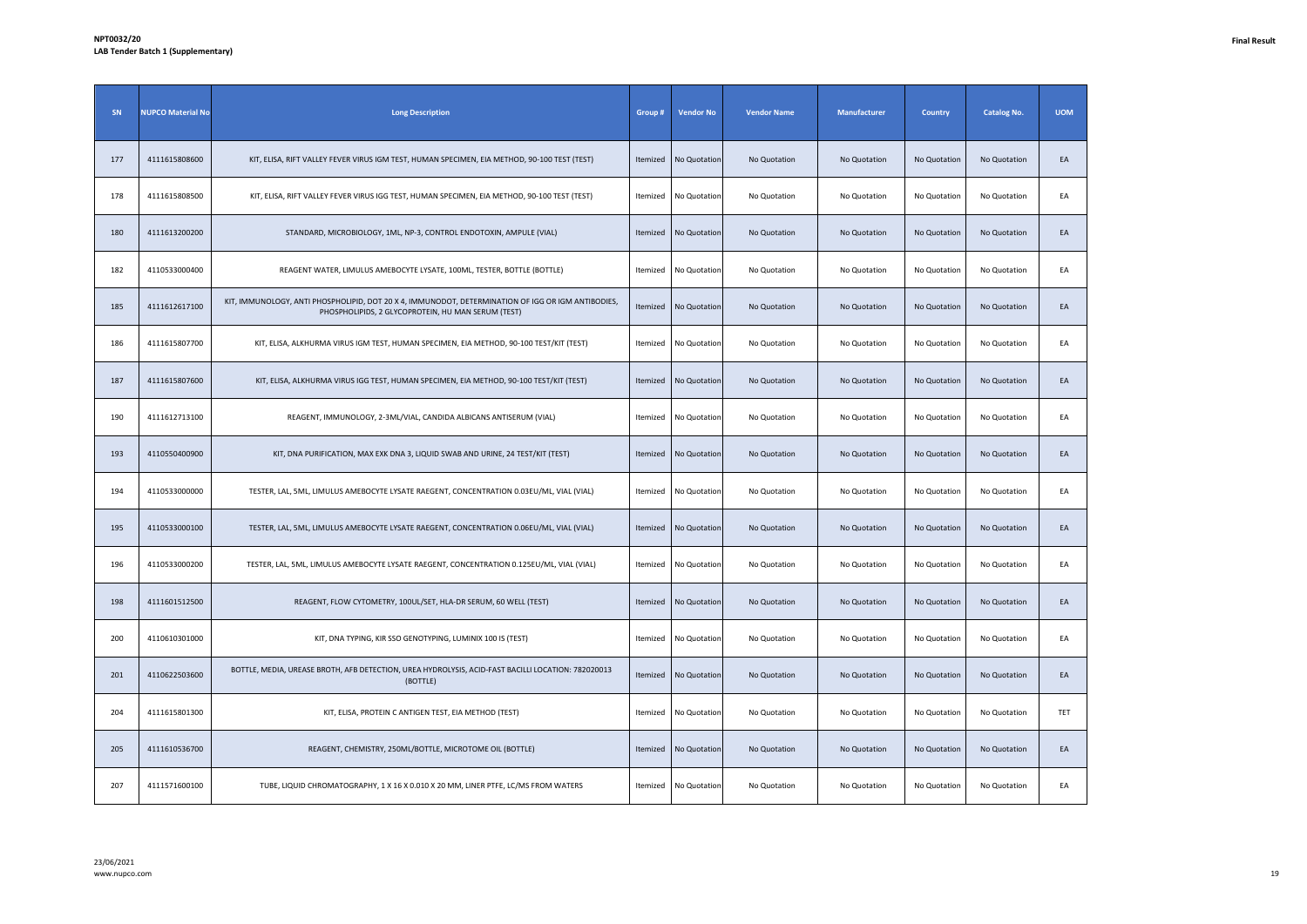| SN  | <b>NUPCO Material No</b> | <b>Long Description</b>                                                                                                                                                                            | Group#   | <b>Vendor No</b> | <b>Vendor Name</b> | Manufacturer | <b>Country</b> | <b>Catalog No.</b> | <b>UOM</b> |
|-----|--------------------------|----------------------------------------------------------------------------------------------------------------------------------------------------------------------------------------------------|----------|------------------|--------------------|--------------|----------------|--------------------|------------|
| 208 | 4111610516300            | REAGENT, CHEMISTRY, NITRIC ACID AR, 69-71%, 500ML/BOTTLE                                                                                                                                           | Itemized | No Quotation     | No Quotation       | No Quotation | No Quotation   | No Quotation       | EA         |
| 210 | 4111612301300            | KIT, HISTOLOGY TEST, ENVISION SYSTEM/AP, RABBIT/MOUSE FAST REDD, 150 TEST (TEST)                                                                                                                   | Itemized | No Quotation     | No Quotation       | No Quotation | No Quotation   | No Quotation       | TET        |
| 211 | 4110291500000            | STATION, DISSECTING, STAINLESS STEEL                                                                                                                                                               | Itemized | No Quotation     | No Quotation       | No Quotation | No Quotation   | No Quotation       | EA         |
| 212 | 4111610206600            | REAGENT, BLOOD BANK, 2-5ML/VIAL, ANTI JSB SERUM, TITER NOT LESS THAN 1/2 (VIAL)                                                                                                                    | Itemized | No Quotation     | No Quotation       | No Quotation | No Quotation   | No Quotation       | EA         |
| 214 | 4111612003200            | KIT, HEMATOLOGY, FETAL HEMOGLOBIN TEST, COMPLETE, REAGENT, ALKALINE DENATURATION METHOD (TEST)                                                                                                     | Itemized | No Quotation     | No Quotation       | No Quotation | No Quotation   | No Quotation       | EA         |
| 218 | 4111610400200            | KIT, CHEMISTRY TEST, URINARY/CEREBROSPINAL FLUID, PROTEIN TEST, COMPLETE, REAGENT, 5 ML STANDARD, 1 VIAL,<br>NORMAL AND ABNORMA, L CONT ROL, 2.5ML, 40-80TEST, STANDARD, CONTROL, COMPATABLE (SET) | Itemized | No Quotation     | No Quotation       | No Quotation | No Quotation   | No Quotation       | EA         |
| 219 | 4111601600100            | REAGENT, ELECTROLYTE TEST, FLUID PACK, AVL 9130 (PACK)                                                                                                                                             | Itemized | No Quotation     | No Quotation       | No Quotation | No Quotation   | No Quotation       | EA         |
| 220 | 4111612612400            | REAGENT, IMMUNOLOGY, LEGIONELA IMMUNOFLORESENCE SPOT TEST, FOR TOTAL SERUM ANTIBODY DETECTION<br>(TEST)                                                                                            | Itemized | No Quotation     | No Quotation       | No Quotation | No Quotation   | No Quotation       | EA         |
| 222 | 4111613500300            | CONTROL, MOLECULAR BIOLOGY, 100 TEST/KIT, INTERNAL COBAS ANALYZER (TEST)                                                                                                                           | Itemized | No Quotation     | No Quotation       | No Quotation | No Quotation   | No Quotation       | EA         |
| 225 | 4111615200700            | CONTROL, FLOWCYTOMETRY, 2ML/VIAL, ANTI LYMPHOCYTE SERUM, POSITIVE (VIAL)                                                                                                                           | Itemized | No Quotation     | No Quotation       | No Quotation | No Quotation   | No Quotation       | EA         |
| 230 | 4111600711200            | KIT, TOXICOLOGY, SYNTHETIC CANNABINOID UR144/XLR11 HEIA, RANDOX, HOMOGENEOUS ENZYME IMMUNOASSAY,<br>200 TEST                                                                                       | Itemized | No Quotation     | No Quotation       | No Quotation | No Quotation   | No Quotation       | EA         |
| 231 | 4111600711300            | KIT, TOXICOLOGY, SYNTHETIC CANNABINOID UR144/XLR11 HEIA, RANDOX, HOMOGENEOUS ENZYME IMMUNOASSAY,<br>2000 TEST                                                                                      | Itemized | No Quotation     | No Quotation       | No Quotation | No Quotation   | No Quotation       | EA         |
| 235 | 4111612624300            | KIT, IMMUNOLOGY TEST, LUPUS DOT, FOR DETERMINATION OF AUTOANTIBODIES OF NUCLEAR AND CYTOPLASMIC<br>ANTIGENS, HUMAN SERUM OR PLASMA, NUC LEOSOMES, HISTONES, SM BOVINE, RIBOSOMES, 24 X 4 (TEST)    | Itemized | No Quotation     | No Quotation       | No Quotation | No Quotation   | No Quotation       | EA         |
| 239 | 4110621200300            | ADDITIVE, MEDIA, 10%, STERILE, DEFIBRINATED SHEEP BLOOD (BOTTLE)                                                                                                                                   | Itemized | No Quotation     | No Quotation       | No Quotation | No Quotation   | No Quotation       | EA         |
| 241 | 4111610206500            | REAGENT, BLOOD BANK, 2-5ML/VIAL, ANTI JSA SERUM, TITER NOT LESS THAN 1/2 (TEST)                                                                                                                    | Itemized | No Quotation     | No Quotation       | No Quotation | No Quotation   | No Quotation       | EA         |
| 242 | 4110621202300            | POTASSIUM TELLURITE: 0.2% TELLURITE REDUCTION REAGENT FOR DIFFERENTIATION AND IDENTIFICATION OF<br>MYCOBACTERIA USED WITH MIDDLE BROOK 7H9 BROTH WITH POLYSORBATE 80. (TEST)                       | Itemized | No Quotation     | No Quotation       | No Quotation | No Quotation   | No Quotation       | EA         |
| 243 | 4111151500300            | RIM, BALANCE, ALUMINIUM FLANGED, SLOPING SIDE DIA70MM X 67MM BOTTOM, 100/PACK (PACK)                                                                                                               | Itemized | No Quotation     | No Quotation       | No Quotation | No Quotation   | No Quotation       | EA         |
| 247 | 4111610208400            | REAGENT, BLOODBANK, 1ML, NEUTRA AB, DISTINGUISH, IGG, IGM, ANTI A, ANTI B, 3VIAL/BOX (BOX)                                                                                                         | Itemized | No Quotation     | No Quotation       | No Quotation | No Quotation   | No Quotation       | EA         |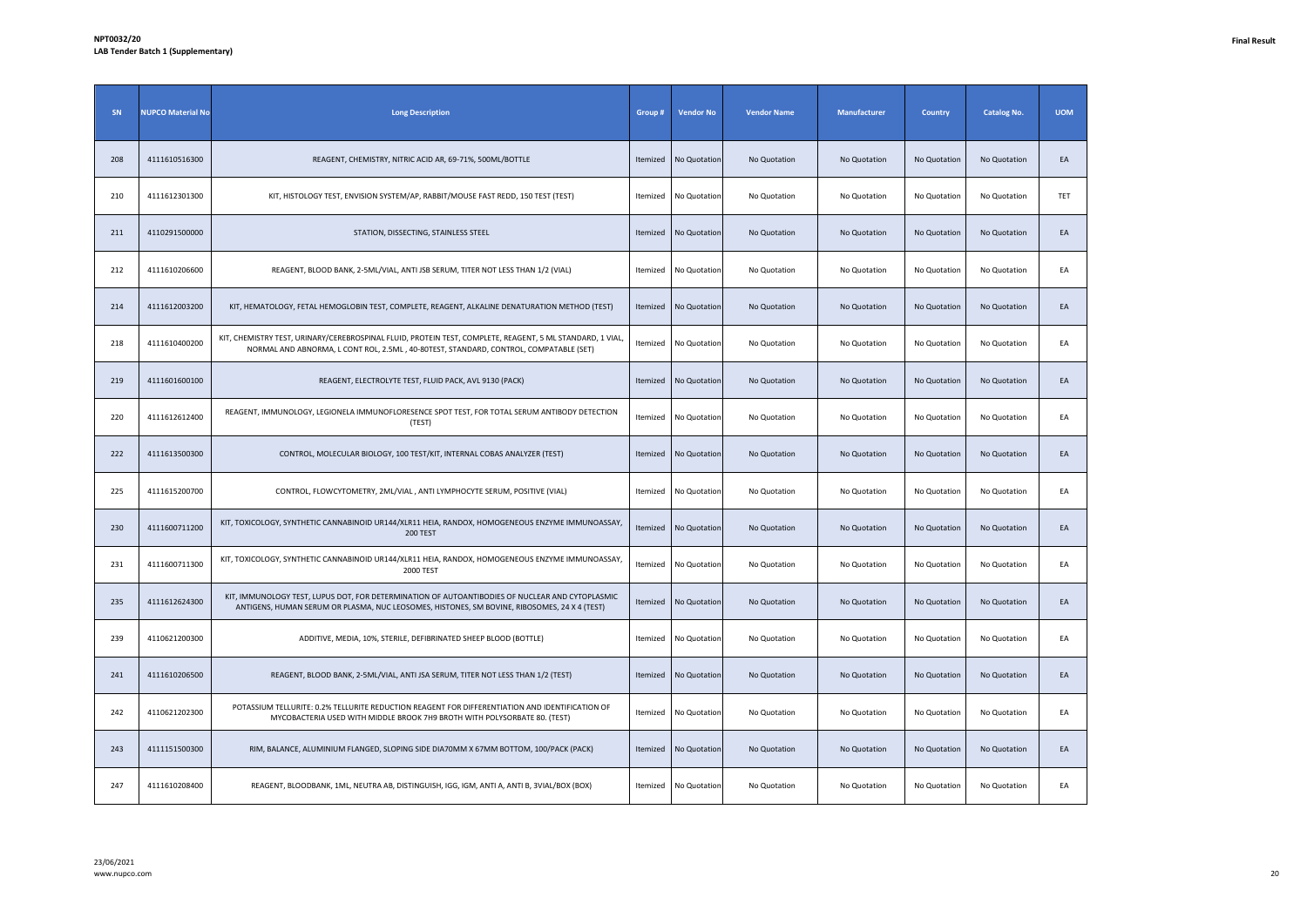| SN  | <b>NUPCO Material No</b> | <b>Long Description</b>                                                                | Group #  | <b>Vendor No</b> | <b>Vendor Name</b> | <b>Manufacturer</b> | <b>Country</b> | <b>Catalog No.</b> | <b>UOM</b> |
|-----|--------------------------|----------------------------------------------------------------------------------------|----------|------------------|--------------------|---------------------|----------------|--------------------|------------|
| 249 | 4111610102900            | TEST, BLOOD BANK, PAPAINIZED, 11 RED CELLS PANEL, ANTIBODY IDENTIFICATION (SET)        | Itemized | No Quotation     | No Quotation       | No Quotation        | No Quotation   | No Quotation       | EA         |
| 250 | 4111615805900            | REAGENT, IMMUNOLOGY, PLASMINOGEN, ANTIGEN TEST (TEST)                                  | Itemized | No Quotation     | No Quotation       | No Quotation        | No Quotation   | No Quotation       | EA         |
| 254 | 4110550400700            | KIT, DNA PURIFICATION, MAX DNA MMK SPC, 24 TEST/KIT, BD (TEST)                         | Itemized | No Quotation     | No Quotation       | No Quotation        | No Quotation   | No Quotation       | EA         |
| 256 | 4111610708300            | CALIBRATOR, CHEMISTRY, ELECTROLYTE REFERENCE FLUID, VITROS 5, 1 FS (KIT)               | Itemized | No Quotation     | No Quotation       | No Quotation        | No Quotation   | No Quotation       | EA         |
| 257 | 4111612300100            | FOETAL RED CELL DETECTION KIT (KLEIHAUER KIT) 100-150 TEST (TEST)                      | Itemized | No Quotation     | No Quotation       | No Quotation        | No Quotation   | No Quotation       | EA         |
| 259 | 4111612713300            | REAGENT, IMMUNOLOGY, 2-3ML, CRYPTOCOCCUS NEOFORMANS ANTISERUM, VIAL (VIAL)             | Itemized | No Quotation     | No Quotation       | No Quotation        | No Quotation   | No Quotation       | EA         |
| 263 | 4111612003100            | KIT, HEMATOLOGY, SS TRICH 3 GREEN PACK (BOTTLE)                                        | Itemized | No Quotation     | No Quotation       | No Quotation        | No Quotation   | No Quotation       | EA         |
| 264 | 4111571700000            | O-RING FOR GLASS INSET P/N 036-11203-84 COMPATIBLE WITH GC/MS FROM SHEMADZU (5/PK).    | Itemized | No Quotation     | No Quotation       | No Quotation        | No Quotation   | No Quotation       | EA         |
| 266 | 4110391300300            | GUN, CENTRIFUGE, COMPRESSED AIR, FOR DESAGA                                            | Itemized | No Quotation     | No Quotation       | No Quotation        | No Quotation   | No Quotation       | EA         |
| 267 | 4111571701100            | INSERT, GAS CHROMATOGRAPHY, GLASS, SPLIT, SPLITLESS MODE, UNICAM PRO GC                | Itemized | No Quotation     | No Quotation       | No Quotation        | No Quotation   | No Quotation       | EA         |
| 268 | 4111615200900            | REAGENT, FLOW CYTOMETRY, 2ML, NEGATIVE CONTROL SERUM, VIAL, 2000TEST (VIAL)            | Itemized | No Quotation     | No Quotation       | No Quotation        | No Quotation   | No Quotation       | EA         |
| 269 | 4112320401300            | ORGANISM, MICROBIOLOGY, ACINETOBACTER CALCOACETICUS, LYOPHILIZED (VIAL)                | Itemized | No Quotation     | No Quotation       | No Quotation        | No Quotation   | No Quotation       | EA         |
| 271 | 4110620404800            | MEDIA, BOTTLED, 500GM, DERMASAL AGAR BASE (BOTTLE)                                     | Itemized | No Quotation     | No Quotation       | No Quotation        | No Quotation   | No Quotation       | EA         |
| 272 | 4218320205800            | KIT, ALLERGY TEST, CANNABIS EXTRACTED TABLET                                           | Itemized | No Quotation     | No Quotation       | No Quotation        | No Quotation   | No Quotation       | EA         |
| 273 | 4111614805300            | PLATE, FLOW CYTOMETRY, HLA-BL-72, 1TEST/TRAY (TRAY)                                    | Itemized | No Quotation     | No Quotation       | No Quotation        | No Quotation   | No Quotation       | EA         |
| 274 | 4111614805400            | RESERVOIR, FLOW CYTOMETRY, 250UL/RESERVIOR, HLA-DR, 72 WELL (SET)                      | Itemized | No Quotation     | No Quotation       | No Quotation        | No Quotation   | No Quotation       | EA         |
| 275 | 4111613121100            | SD ETRACONAZOLE FOR ANTI FUNGI GRAM (50 DISC/CARTRIDGE). (PACK)                        | Itemized | No Quotation     | No Quotation       | No Quotation        | No Quotation   | No Quotation       | EA         |
| 276 | 4111615811300            | KIT, ELISA, GASTRIN, COMPLETE, WITH REAGENTS, CONTROLS, CONSUMABLES, 90-100TEST (TEST) | Itemized | No Quotation     | No Quotation       | No Quotation        | No Quotation   | No Quotation       | EA         |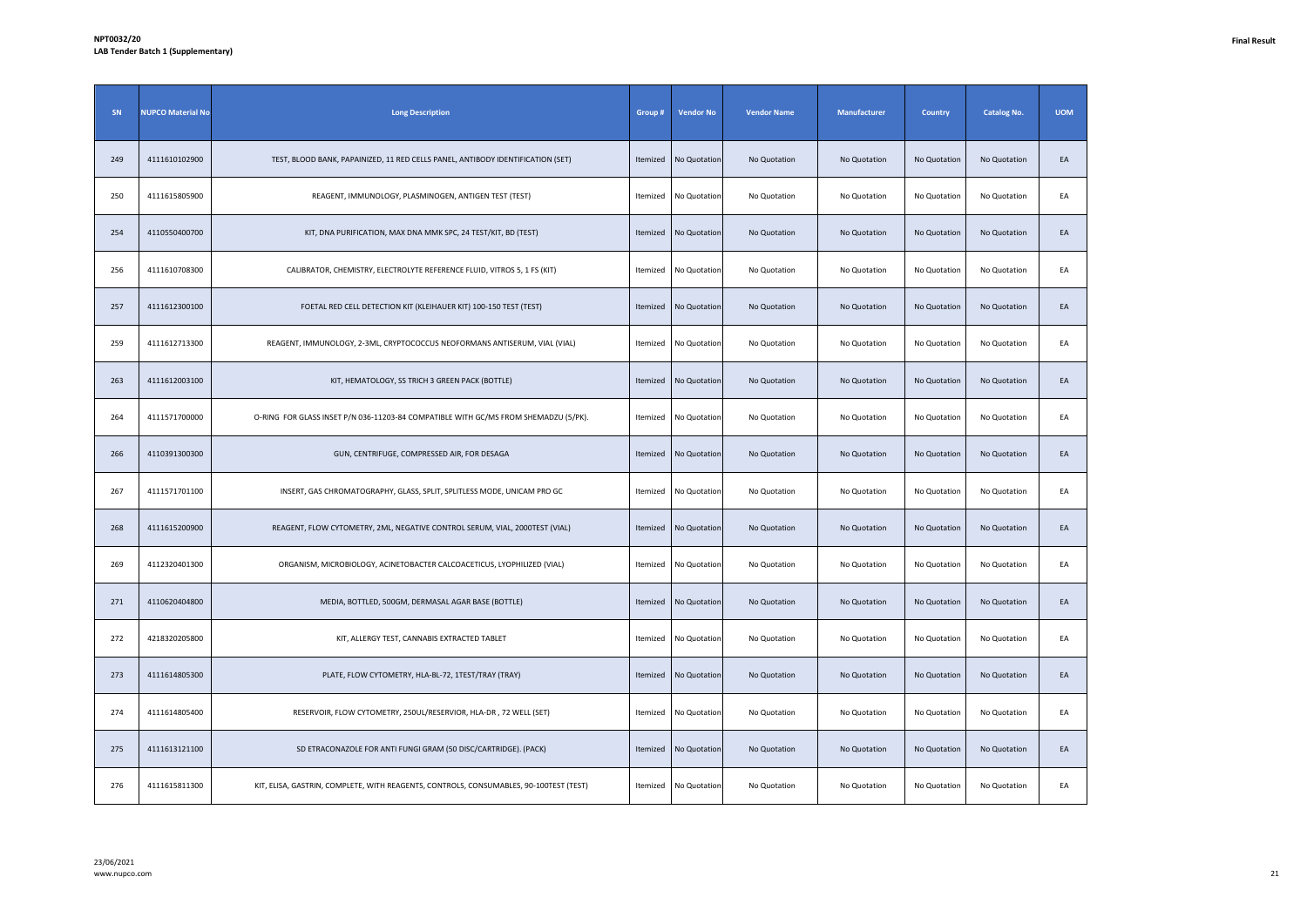| SN  | <b>NUPCO Material No</b> | <b>Long Description</b>                                                                                                                | Group#   | <b>Vendor No</b>      | <b>Vendor Name</b> | Manufacturer | <b>Country</b> | <b>Catalog No.</b> | <b>UOM</b> |
|-----|--------------------------|----------------------------------------------------------------------------------------------------------------------------------------|----------|-----------------------|--------------------|--------------|----------------|--------------------|------------|
| 277 | 4111600454900            | KIT, CHEMISTRY, PORPHYRINS TEST, QUALITATIVE, REAGENTS, 5ML STANDARD, 1 VIAL NORMAL, ABNORMAL, CONTROL<br>2.5ML (TEST)                 | Itemized | No Quotation          | No Quotation       | No Quotation | No Quotation   | No Quotation       | EA         |
| 278 | 4111612620400            | KIT, IMMUNOLOGY, COXSACKEI VIRUS B1 DETECTION, CFT ASSAY, REAGENT, CONTROL, CONSUMABLE, 20 TEST, FOR<br>SERAMAT INSTRUMENT (TEST)      | Itemized | No Quotation          | No Quotation       | No Quotation | No Quotation   | No Quotation       | EA         |
| 280 | 4110630202700            | KIT, PCR, DETECTION, GENERIC, QUALITATIVE ASSAY, 100 TEST, COBAS (TEST)                                                                | Itemized | No Quotation          | No Quotation       | No Quotation | No Quotation   | No Quotation       | EA         |
| 281 | 4111615809600            | KIT, ENZYME LINKED IMMUNOSORBENT ASSAY, CANDIDA ALBICANS IGG, COMPLETE, REAGENT, CONTROL,<br>CONSUMABLE, 96 TESTS (TEST)               | Itemized | No Quotation          | No Quotation       | No Quotation | No Quotation   | No Quotation       | EA         |
| 282 | 4111615809800            | KIT, ENZYME LINKED IMMUNOSORBENT ASSAY, CANDIDA ALBICANS IGM, COMPLETE, REAGENT, CONTROL,<br>CONSUMABLE, 96 TESTS (TEST)               | Itemized | No Quotation          | No Quotation       | No Quotation | No Quotation   | No Quotation       | EA         |
| 283 | 4111612620000            | KIT, IMMUNOLOGY, COXIELLA BURNETTI BACTERIA, Q-FEVER RNA DETECTION QUANTIFICATION, REAGENT, CONTROL,<br>CONSUMABLE, 96 TEST (TEST)     | Itemized | No Quotation          | No Quotation       | No Quotation | No Quotation   | No Quotation       | EA         |
| 284 | 4111615811900            | KIT, IMMUNOLOGY, CRIMEAN- CONGO HEMORRHAGIC FEVER, VIRUS IGM TEST, HUMAN SPECIMEN, REAGENT,<br>CONTROL, CONSUMABLE, 90-100 TEST (TEST) | Itemized | No Quotation          | No Quotation       | No Quotation | No Quotation   | No Quotation       | EA         |
| 285 | 4114000019600            | ARCHITECT HBSAG QUANTI FOR ARCHITECT I1000/I2000, 100 TEST/KIT (TEST)                                                                  |          | Itemized No Quotation | No Quotation       | No Quotation | No Quotation   | No Quotation       | EA         |
| 286 | 4114000019800            | ARCHITECT HBEAG QUANTI FOR ARCHITECT I1000/I2000, 100 TEST/KIT (TEST)                                                                  | Itemized | No Quotation          | No Quotation       | No Quotation | No Quotation   | No Quotation       | EA         |
| 287 | 4114000022800            | CHOLINESTERASE FOR BECKMAN DXC600 / DXC800 SERIESES COMPLETE WITH ALL REAGENTS, CONTROLS, CALIBRATORS<br>(TEST)                        | Itemized | No Quotation          | No Quotation       | No Quotation | No Quotation   | No Quotation       | EA         |
| 288 | 4114000022900            | ALPHA1 - ACID GLYCOPROTEIN (AAG) FOR BECKMAN DXC600 / DXC800 SERIESES COMPLETE WITH ALL<br>REAGENTS, CONTROLS, CALIBRATORS (TEST)      | Itemized | No Quotation          | No Quotation       | No Quotation | No Quotation   | No Quotation       | EA         |
| 289 | 4114000023000            | ALPHA1 - ANTITRYPSIN (AAT) FOR BECKMAN DXC600 / DXC800 SERIESES COMPLETE WITH ALL REAGENTS, CONTROLS,<br><b>CALIBRATORS (TEST)</b>     |          | Itemized No Quotation | No Quotation       | No Quotation | No Quotation   | No Quotation       | EA         |
| 290 | 4114000023600            | CERULOPLASMIN (CER) FOR BECKMAN DXC600 / DXC800 SERIESES COMPLETE WITH ALL REAGENTS, CONTROLS,<br><b>CALIBRATORS (TEST)</b>            | Itemized | No Quotation          | No Quotation       | No Quotation | No Quotation   | No Quotation       | EA         |
| 291 | 4114000024100            | HOMOCYSTEINE FOR BECKMAN DXC600 / DXC800 SERIESES COMPLETE WITH ALL REAGENTS, CONTROLS, CALIBRATORS<br>(TEST)                          | Itemized | No Quotation          | No Quotation       | No Quotation | No Quotation   | No Quotation       | EA         |
| 292 | 4114000024500            | KAPPA (KAP) FOR BECKMAN DXC600 / DXC800 SERIESES COMPLETE WITH ALL REAGENTS, CONTROLS, CALIBRATORS<br>(TEST)                           | Itemized | No Quotation          | No Quotation       | No Quotation | No Quotation   | No Quotation       | EA         |
| 293 | 4114000024600            | LAMBDA (LAM) FOR BECKMAN DXC600 / DXC800 SERIESES COMPLETE WITH ALL REAGENTS, CONTROLS, CALIBRATORS<br>(TEST)                          | Itemized | No Quotation          | No Quotation       | No Quotation | No Quotation   | No Quotation       | EA         |
| 294 | 4114000024900            | RHEUMATOID FACTOR UDR BIOKIT REAGENT FOR BECKMAN DXC600 / DXC800 SERIESES COMPLETE WITH ALL<br>REAGENTS, CONTROLS, CALIBRATORS (TEST)  | Itemized | No Quotation          | No Quotation       | No Quotation | No Quotation   | No Quotation       | EA         |
| 295 | 4111610746600            | CALIBRATOR, CHEMISTRY, VITAMIN B12, ECI VITAMIN B12 CAL, FOR VITROS CHEMISTRY SYSTEM (PACK)                                            |          | Itemized No Quotation | No Quotation       | No Quotation | No Quotation   | No Quotation       | EA         |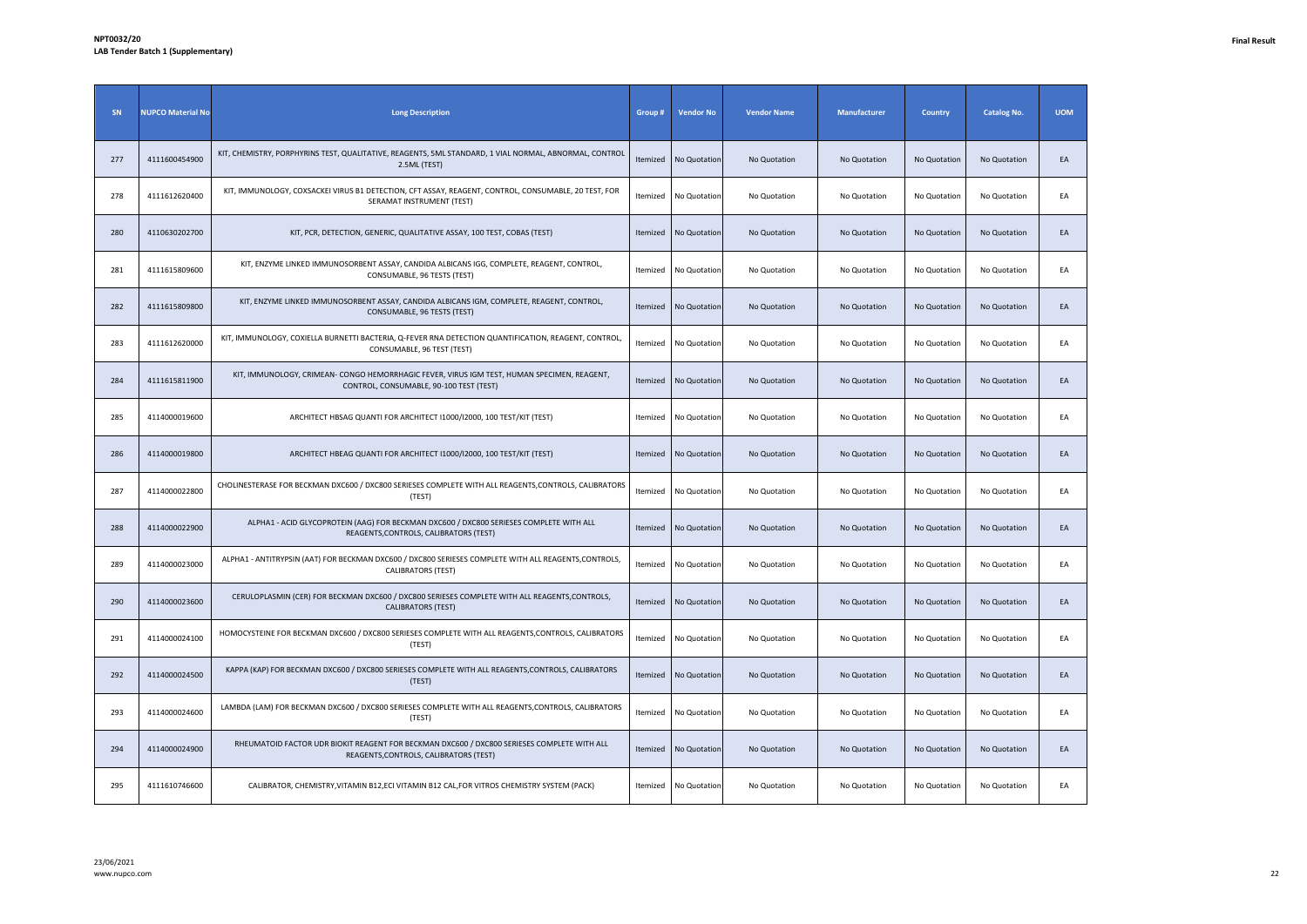| SN  | <b>NUPCO Material No</b> | <b>Long Description</b>                                                                                                                     | Group #  | <b>Vendor No</b> | <b>Vendor Name</b> | Manufacturer | <b>Country</b> | <b>Catalog No.</b> | <b>UOM</b> |
|-----|--------------------------|---------------------------------------------------------------------------------------------------------------------------------------------|----------|------------------|--------------------|--------------|----------------|--------------------|------------|
| 296 | 4114000044200            | IRON TEST FOR FUJI (100TEST/KIT),COMPLETE WITH ALL REAGENTS, CONTROLS, STANDARDS,CALIBRATORS AND<br>CONSUMABLES TO PERFORM THE TEST. (TEST) | Itemized | No Quotation     | No Quotation       | No Quotation | No Quotation   | No Quotation       | EA         |
| 297 | 4114000033200            | NYCOCARD D-DIMER SINGLE TEST, 24 TESTS, COMPLETE WITH ALL REAGENTS, CONTROLS AND CONSUMABLES TO<br>PERFORM THE TEST (TEST)                  | Itemized | No Quotation     | No Quotation       | No Quotation | No Quotation   | No Quotation       | EA         |
| 298 | 4114000033300            | NYCOCARD U-ALBUMIN, 24 TESTS, COMPLETE WITH ALL REAGENTS, CONTROLS AND CONSUMABLES TO PERFORM THE<br>TEST (TEST)                            | Itemized | No Quotation     | No Quotation       | No Quotation | No Quotation   | No Quotation       | EA         |
| 299 | 4114000033100            | REAGENT, CHEMISTRY, MICROCIDE SQ FOR IH-AUTOMATED MACHINES (TEST)                                                                           | Itemized | No Quotation     | No Quotation       | No Quotation | No Quotation   | No Quotation       | EA         |
| 300 | 4110321300000            | CLEANER, SURFACE, 5L, DECON 90, GALLON (GALLON)                                                                                             | Itemized | No Quotation     | No Quotation       | No Quotation | No Quotation   | No Quotation       | EA         |
| 303 | 4114000049600            | REAGENT, CHEMISTRY, INSULIN PORCINE FOR PHADIA UNICAP 250 (TEST)                                                                            | Itemized | No Quotation     | No Quotation       | No Quotation | No Quotation   | No Quotation       | EA         |
| 304 | 4114000049700            | REAGENT, CHEMISTRY, INSULIN BOVINE FOR PHADIA UNICAP 250 (TEST)                                                                             | Itemized | No Quotation     | No Quotation       | No Quotation | No Quotation   | No Quotation       | EA         |
| 306 | 4114000049900            | REAGENT, CHEMISTRY, AMPICILLOYL FOR PHADIA UNICAP 250 (TEST)                                                                                | Itemized | No Quotation     | No Quotation       | No Quotation | No Quotation   | No Quotation       | EA         |
| 320 | 4110621201100            | MEDIA, CULTURE, 500ML, BORDETELLA, SELECTIVE SUPPLEMENT, MEDIUM, 2 AMPOULE, 36G BORDET-GENGOU<br>(BOTTLE)                                   | Itemized | No Quotation     | No Quotation       | No Quotation | No Quotation   | No Quotation       | EA         |
| 322 | 4111612712000            | REAGENT, IMMUNOLOGY, SHIGELLA ALKALESCENCE, DISPAR, ANTISERUM (VIAL)                                                                        | Itemized | No Quotation     | No Quotation       | No Quotation | No Quotation   | No Quotation       | VIA        |
| 323 | 4112320402400            | ORGANISM, MICROBIOLOGY TEST, SHIGELLA DYSENTERIAE TYPE 2, LYOPHILIZED (VIAL)                                                                | Itemized | No Quotation     | No Quotation       | No Quotation | No Quotation   | No Quotation       | EA         |
| 324 | 4111613121000            | SD 5-FLUROCONAZOLE FOR ANTI FUNGI GRAM (50 DISC/CARTRIDGE). (BOX)                                                                           | Itemized | No Quotation     | No Quotation       | No Quotation | No Quotation   | No Quotation       | EA         |
| 325 | 4111612714000            | REAGENT, IMMUNOLOGY, VIBRIO PARAHAEMOLYTICUS ANTISERUM, 2-3ML/VIAL (VIAL)                                                                   | Itemized | No Quotation     | No Quotation       | No Quotation | No Quotation   | No Quotation       | EA         |
| 326 | 4111571700200            | FERRULE, GAS CHROMATOGRAPHY, 004                                                                                                            | Itemized | No Quotation     | No Quotation       | No Quotation | No Quotation   | No Quotation       | EA         |
| 328 | 4111614718200            | STANDARD, TOXICOLOGY, 100MG, SPICE CANNABINOID MIX 2 (VIAL)                                                                                 | Itemized | No Quotation     | No Quotation       | No Quotation | No Quotation   | No Quotation       | EA         |
| 329 | 4111612706600            | REAGENT, IMMUNOLOGY, 2-3ML, SALMONELLA H, ANTISERUM FACTOR 1 AND 2 (VIAL)                                                                   | Itemized | No Quotation     | No Quotation       | No Quotation | No Quotation   | No Quotation       | VIA        |
| 330 | 4110621201500            | MEDIA, CULTURE, 500ML, CAMPYLOBACTER, GROWTH SUPPLEMENT, 25 TAB/BOTTLE (BOTTLE)                                                             | Itemized | No Quotation     | No Quotation       | No Quotation | No Quotation   | No Quotation       | EA         |
| 332 | 4112320402900            | ORGANISM, MICROBIOLOGY TEST, VIBRIO CHOLERAE 0139, LYOPHILIZED (VIAL)                                                                       | Itemized | No Quotation     | No Quotation       | No Quotation | No Quotation   | No Quotation       | EA         |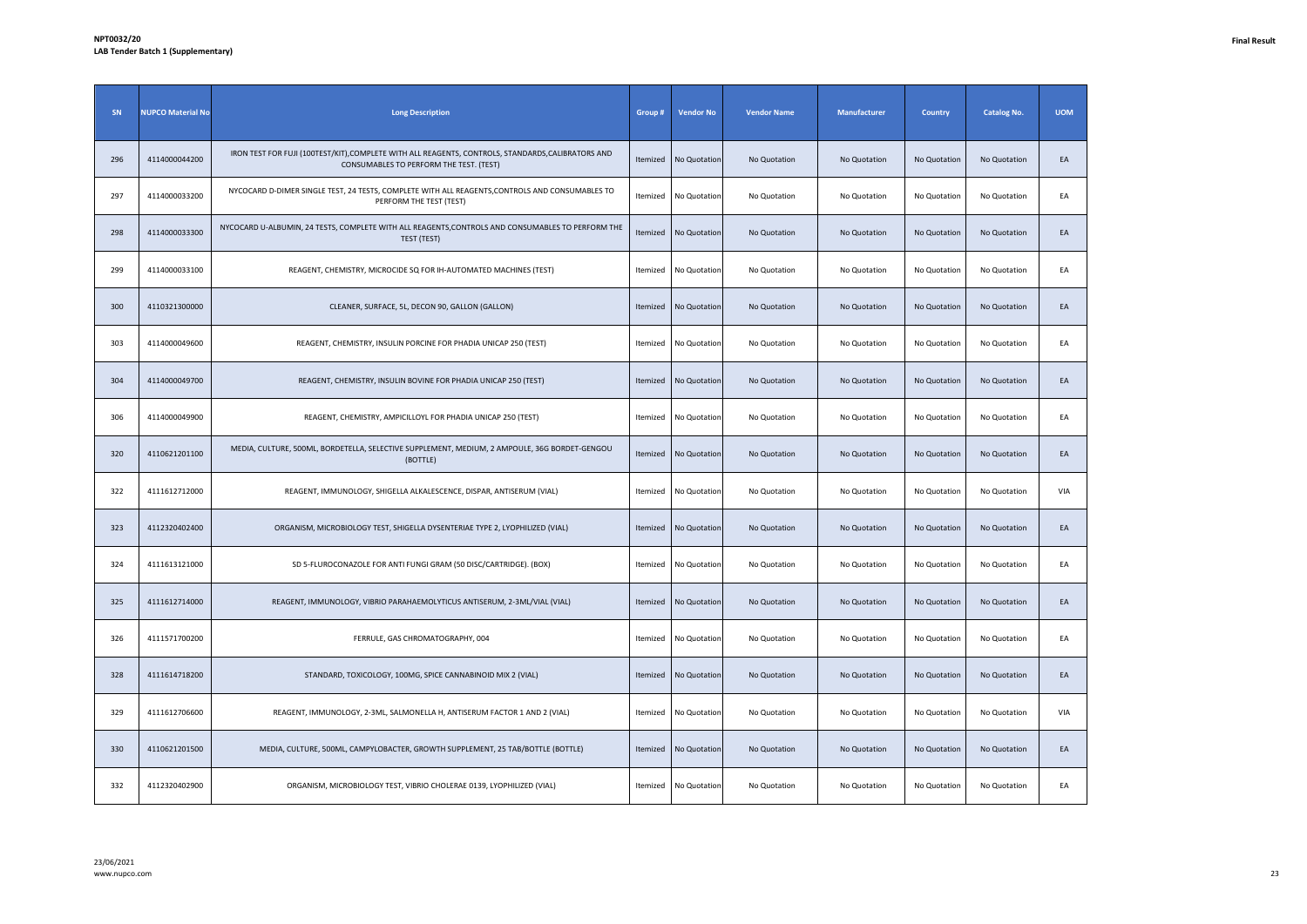| SN  | <b>NUPCO Material No</b> | <b>Long Description</b>                                                                                                    | Group #  | <b>Vendor No</b> | <b>Vendor Name</b> | Manufacturer | <b>Country</b> | <b>Catalog No.</b> | <b>UOM</b> |
|-----|--------------------------|----------------------------------------------------------------------------------------------------------------------------|----------|------------------|--------------------|--------------|----------------|--------------------|------------|
| 333 | 4112320402300            | ORGANISM, MICROBIOLOGY TEST, SHIGELLA DYSENTERIAE TYPE 1, LYOPHILIZED (VIAL)                                               | Itemized | No Quotation     | No Quotation       | No Quotation | No Quotation   | No Quotation       | EA         |
| 334 | 4110621202000            | SUPPLEMENT, MEDIA, GARDENERELLA VAGINALIS, 500 ML, COLUMBIA BLOOD AGAR BASE 20 GM, DEHYDRATED OR 15<br>TAB/VAIL. (BOTTLE)  | Itemized | No Quotation     | No Quotation       | No Quotation | No Quotation   | No Quotation       | EA         |
| 336 | 4112320403800            | ORGANISM, MICROBIOLOGY TEST, E. COLI, ALKALESCENS-DISPAR TYPE 01, ATCC 9339, LYOPHILIZED (VIAL)                            | Itemized | No Quotation     | No Quotation       | No Quotation | No Quotation   | No Quotation       | EA         |
| 337 | 4111581600200            | HEMATOLOGY, ANALYZER, CELL DYN ENZYMATIC, CLEANER (PACK)                                                                   | Itemized | No Quotation     | No Quotation       | No Quotation | No Quotation   | No Quotation       | EA         |
| 338 | 4112320403000            | ORGANISM, MICROBIOLOGY TEST, VIBRIO CHOLERAE INABA ATCC 1221, LYOPHILIZED (VIAL)                                           | Itemized | No Quotation     | No Quotation       | No Quotation | No Quotation   | No Quotation       | EA         |
| 339 | 4111614740300            | REAGENT, TOXICOLOGY, 2000 G/ML, SEMIVOLATILE, STOCK STANDARD, PESTICIDE (VIAL)                                             | Itemized | No Quotation     | No Quotation       | No Quotation | No Quotation   | No Quotation       | EA         |
| 341 | 4110621201700            | MEDIA, CULTURE, 500ML, CAMPYLOBACTER, SELECTIVE SUPPLEMENT, 25 TAB/BOTTLE (BOTTLE)                                         | Itemized | No Quotation     | No Quotation       | No Quotation | No Quotation   | No Quotation       | EA         |
| 342 | 4112320403500            | ORGANISM, MICROBIOLOGY TEST, E. COLI, TYPE 6, LYOPHILIZED (VIAL)                                                           | Itemized | No Quotation     | No Quotation       | No Quotation | No Quotation   | No Quotation       | EA         |
| 343 | 4111610703800            | STANDARD, CHEMISTRY, 50 / CAPSULE/BOTTLE, BUFFER CAPSULE, PH 6.5, PHYDRION (BOTTLE)                                        | Itemized | No Quotation     | No Quotation       | No Quotation | No Quotation   | No Quotation       | EA         |
| 344 | 4111612902600            | KIT, MICROBIOLOGY TEST, DETECTION, LISTERIA LPT, REAGENTS, CONTROLS, CALIBRATORS, CONSUMABLES, 60TEST, FOR<br>VIDAS (TEST) | Itemized | No Quotation     | No Quotation       | No Quotation | No Quotation   | No Quotation       | EA         |
| 345 | 4111612619100            | STRIP, IMMUNOLOGY, KL-ANTITIOXIN, DIPHTERIA (TEST)                                                                         | Itemized | No Quotation     | No Quotation       | No Quotation | No Quotation   | No Quotation       | EA         |
| 347 | 4111612712900            | REAGENT, IMMUNOLOGY, 2-3ML/VIAL, BRUCELLA SUIS ANTISERUM (VIAL)                                                            | Itemized | No Quotation     | No Quotation       | No Quotation | No Quotation   | No Quotation       | EA         |
| 348 | 4111571900000            | LINER, GLASS, ID3MM                                                                                                        | Itemized | No Quotation     | No Quotation       | No Quotation | No Quotation   | No Quotation       | EA         |
| 349 | 4111571700100            | FERRULE, GAS CHROMATOGRAPHY, INNER DIA0.4MM, 1/16 G/V                                                                      | Itemized | No Quotation     | No Quotation       | No Quotation | No Quotation   | No Quotation       | EA         |
| 350 | 4111571700300            | PURIFIER, GAS, COMPATIBLE                                                                                                  | Itemized | No Quotation     | No Quotation       | No Quotation | No Quotation   | No Quotation       | EA         |
| 352 | 4110530500100            | ELECTRODE, ELECTROPHORESIS, BUFFERIZER, BOTTOMS, LIDS (BOTTLE)                                                             | Itemized | No Quotation     | No Quotation       | No Quotation | No Quotation   | No Quotation       | EA         |
| 353 | 4110534400000            | GLUE, ELECTROPHORESIS, STICK (PIECES)                                                                                      | Itemized | No Quotation     | No Quotation       | No Quotation | No Quotation   | No Quotation       | EA         |
| 354 | 4110534200200            | KIT, ELECTROPHORESIS, TITAN GEL ACID, REAGENT, DISPOSABLE WITH HEMO CONTROL (SET)                                          | Itemized | No Quotation     | No Quotation       | No Quotation | No Quotation   | No Quotation       | EA         |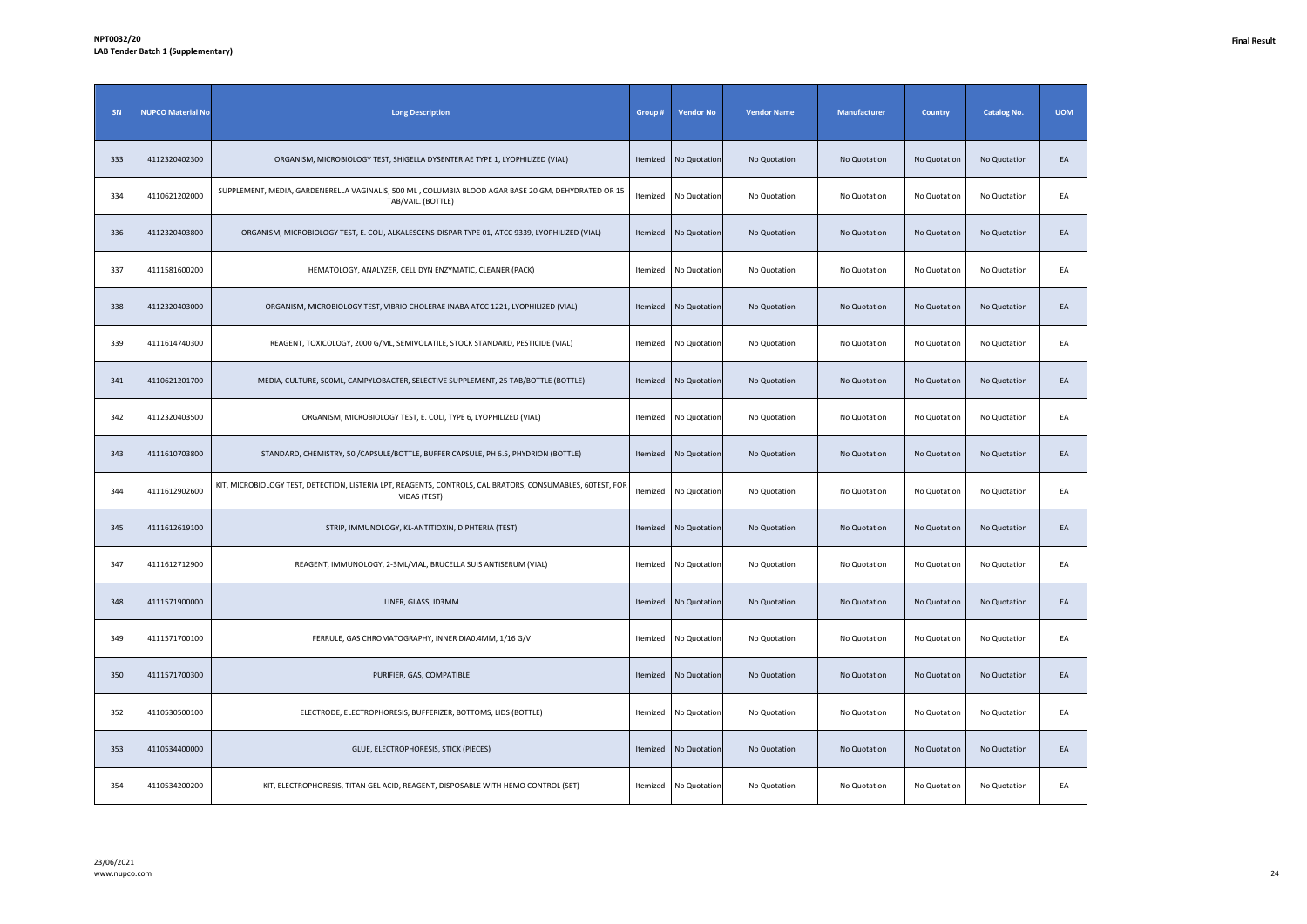| SN  | <b>NUPCO Material No</b> | <b>Long Description</b>                                                                                                                                                         | Group #  | <b>Vendor No</b>      | <b>Vendor Name</b> | <b>Manufacturer</b> | <b>Country</b> | <b>Catalog No.</b> | <b>UOM</b> |
|-----|--------------------------|---------------------------------------------------------------------------------------------------------------------------------------------------------------------------------|----------|-----------------------|--------------------|---------------------|----------------|--------------------|------------|
| 355 | 4113171900100            | KIT, GLYCOSYLATED HEMOGLOBIN, AFFINITY CHROMATOGRAPHY METHOD, COMPLETE, REAGENT, 50TEST (TEST)                                                                                  | Itemized | No Quotation          | No Quotation       | No Quotation        | No Quotation   | No Quotation       | EA         |
| 356 | 4111600461700            | REAGENT, CHEMISTRY, HIL SERUM INDEX, FATS, UA SAMPLE, HEMOLYSIS (BOTTLE)                                                                                                        | Itemized | No Quotation          | No Quotation       | No Quotation        | No Quotation   | No Quotation       | EA         |
| 357 | 4111600712100            | KIT, TOXICOLOGY, PHENYLALANINE LEVEL TEST, QUALITATIVE, REAGENTS, 5ML STANDARD, 1 VIAL NORMAL, ABNORMAL<br>CONTROL, 2.5ML (TEST)                                                | Itemized | No Quotation          | No Quotation       | No Quotation        | No Quotation   | No Quotation       | EA         |
| 359 | 4111610704300            | REAGENT, CHEMISTRY, HBA1C, PERFORMANCE, VERIFIER I (VIAL)                                                                                                                       | Itemized | No Quotation          | No Quotation       | No Quotation        | No Quotation   | No Quotation       | EA         |
| 360 | 4111600448100            | KIT, CHEMISTRY, ACID PHOSPHATASE, 50-100 TEST, 5ML STANDARD, ANDERSON AND FISHMAN ENZYMATIC<br>COLORIMETERIC METHOD (TEST)                                                      | Itemized | No Quotation          | No Quotation       | No Quotation        | No Quotation   | No Quotation       | EA         |
| 363 | 4111584800000            | KIT, SWEAT, 6 TEST, BIOTECHNOLOGY, MEDICAL, SUPPLIES (TEST)                                                                                                                     | Itemized | No Quotation          | No Quotation       | No Quotation        | No Quotation   | No Quotation       | EA         |
| 364 | 4111610710700            | STANDARD, CHEMISTRY, 1ML/VIAL, PROGRAMMED TEST MIX, GC, GC/MS (VIAL)                                                                                                            | Itemized | No Quotation          | No Quotation       | No Quotation        | No Quotation   | No Quotation       | EA         |
| 365 | 4111585400000            | PAPER, THERMAL, PRINTER, SHIMADZU HPLC, C-R7A (PACK)                                                                                                                            | Itemized | No Quotation          | No Quotation       | No Quotation        | No Quotation   | No Quotation       | EA         |
| 366 | 4111612630300            | KIT, IMMUNOLOGY TEST, VARRICELLA ZOSTER TEST, IFA METHOD, COMPLETE, SLIDE, CONTROL, CONJUGATE, BUFFER<br>AND OIL, 96 TEST/KIT (TEST)                                            | Itemized | No Quotation          | No Quotation       | No Quotation        | No Quotation   | No Quotation       | EA         |
| 367 | 4111615812700            | KIT, IMMUNOLOGY, RENIN/ANGIOTENSIN TEST, REAGENTS, CONTROLS, CONSUMABLES, 90-100 TEST (TEST)                                                                                    | Itemized | No Quotation          | No Quotation       | No Quotation        | No Quotation   | No Quotation       | EA         |
| 368 | 4111615811400            | KIT, ELISA, HPL (EIA), COMPLETE, WITH REAGENTS, CONTROLS, CONSUMABLES, 90-100TEST (TEST)                                                                                        |          | Itemized No Quotation | No Quotation       | No Quotation        | No Quotation   | No Quotation       | EA         |
| 373 | 4114000018200            | KIT, IMMUNOLOGY, HIV ANTIBODY/ANTIGEN, QUALITATIVE DETERMINATION, P24 ANTIGEN, FOR LIAISON XL, 200<br>TEST/KIT (TEST)                                                           |          | Itemized No Quotation | No Quotation       | No Quotation        | No Quotation   | No Quotation       | EA         |
| 374 | 4111600475300            | KIT, CHEMISTRY, ALPHA 1 ACIDGLYCOPROTEIN, 100 TEST / KIT (TEST)                                                                                                                 | Itemized | No Quotation          | No Quotation       | No Quotation        | No Quotation   | No Quotation       | EA         |
| 375 | 4110520400600            | PACK, ANNUAL MAINTENANCE, GRAM HUCKER NICOLLE AND RAL 555 STAINER (PACK)                                                                                                        | Itemized | No Quotation          | No Quotation       | No Quotation        | No Quotation   | No Quotation       | EA         |
| 376 | 4111612620300            | KIT, IMMUNOLOGY, HBF ASSAY, RADIAL IMMUNODIFFUSION, 3X16 WELLS WITH CONTROL, DILUENT (PACK)                                                                                     |          | Itemized No Quotation | No Quotation       | No Quotation        | No Quotation   | No Quotation       | EA         |
| 377 | 4111615806000            | PROTEIN S ANTIGEN (FREE + TOTAL) TEST KIT, (EIA), COMPLETE WITH ALL REAGENTS, CONTROLS, STANDERD &<br>CONSUMABLES, REAGENT MUST BE COMPATIBLE WITH AN OPEN ELISA SYSTEM. (TEST) | Itemized | No Quotation          | No Quotation       | No Quotation        | No Quotation   | No Quotation       | EA         |
| 378 | 4111615812100            | KIT, IMMUNOLOGY, TBE FEVER, VIRUS IGG, HUMAN SPECIMEN, REAGENTS, CONTROLS, STANDARDS, CALIBRATORS AND<br>CONSUMABLE, 90-100 TEST (TEST)                                         | Itemized | No Quotation          | No Quotation       | No Quotation        | No Quotation   | No Quotation       | EA         |
| 379 | 4111615812200            | KIT, IMMUNOLOGY, TBE FEVER, VIRUS IGM, HUMAN SPECIMEN, REAGENTS, CONTROLS, STANDARDS, CALIBRATORS AND<br>CONSUMABLE, 90-100 TEST (TEST)                                         | Itemized | No Quotation          | No Quotation       | No Quotation        | No Quotation   | No Quotation       | EA         |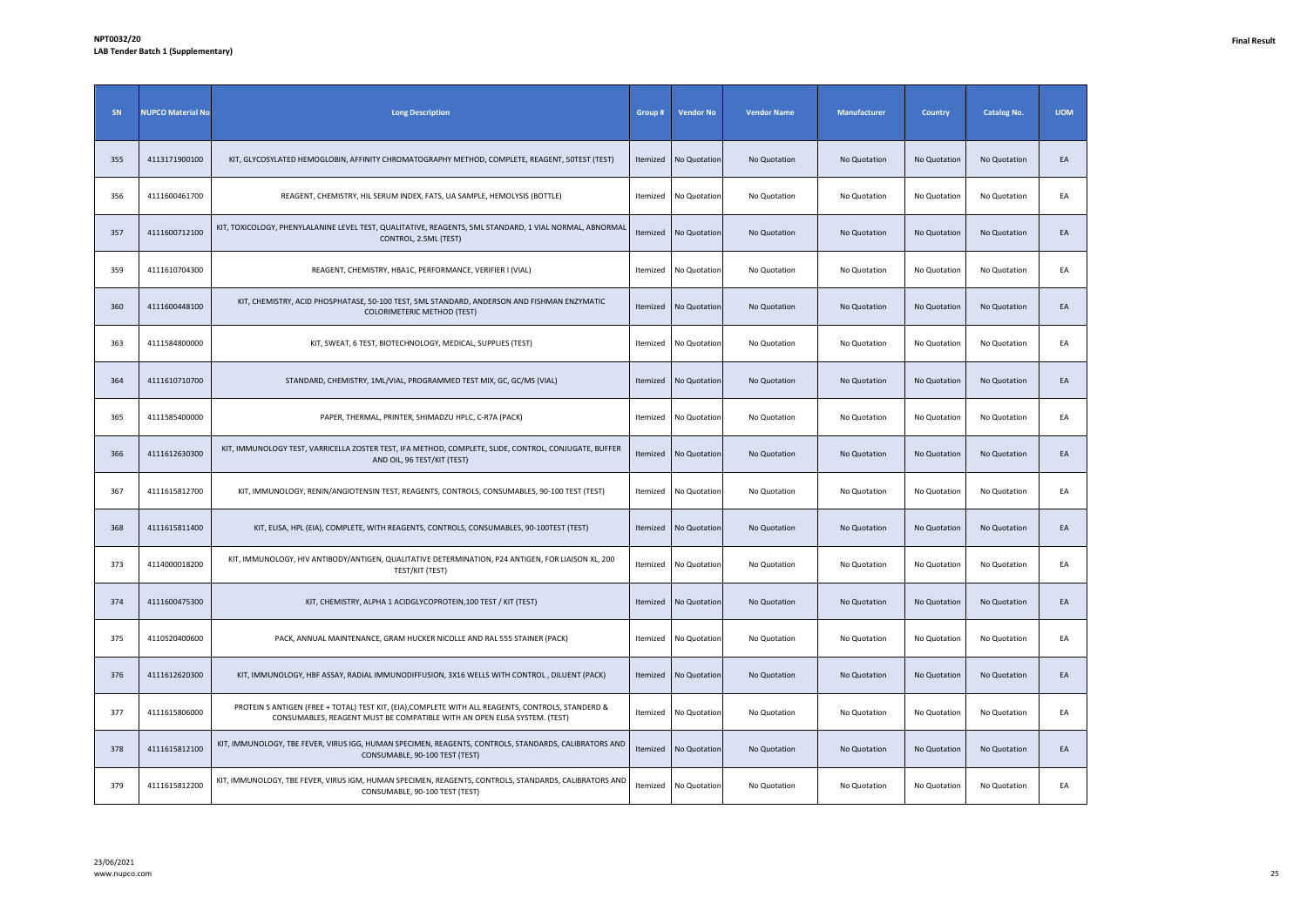| SN  | <b>NUPCO Material No</b> | <b>Long Description</b>                                                                                                                          | Group #  | <b>Vendor No</b>      | <b>Vendor Name</b> | Manufacturer | <b>Country</b> | <b>Catalog No.</b> | <b>UOM</b> |
|-----|--------------------------|--------------------------------------------------------------------------------------------------------------------------------------------------|----------|-----------------------|--------------------|--------------|----------------|--------------------|------------|
| 384 | 4111615807500            | KIT, ELISA, ABSCREEN HLA CLASS I, HAS, BIOTEST QUICK STEP (TEST)                                                                                 | Itemized | No Quotation          | No Quotation       | No Quotation | No Quotation   | No Quotation       | EA         |
| 385 | 4111601011400            | KIT, IMMUNOLOGY, 1ML/VIAL, CF ANTIGEN, COXSACKIE, A7 CFT, WITH ALL CONTROLS, STANDARDS, CALIBRATORS AND<br>CONSUMABLE TO PERFORM THE TEST (TEST) |          | Itemized No Quotation | No Quotation       | No Quotation | No Quotation   | No Quotation       | EA         |
| 386 | 4111612620200            | KIT, IMMUNOLOGY, COXSACKEI VIRUS A7 DETECTION, CFT ASSAY, REAGENT, CONTROL, CONSUMABLE, 20 TEST, FOR<br>SERAMAT INSTRUMENT (TEST)                | Itemized | No Quotation          | No Quotation       | No Quotation | No Quotation   | No Quotation       | EA         |
| 387 | 4111612620600            | KIT, IMMUNOLOGY, COXSACKEI VIRUS B2 DETECTION, CFT ASSAY, REAGENT, CONTROL, CONSUMABLE, 20 TEST, FOR<br>SERAMAT INSTRUMENT (TEST)                | Itemized | No Quotation          | No Quotation       | No Quotation | No Quotation   | No Quotation       | EA         |
| 388 | 4111612620800            | KIT, IMMUNOLOGY, COXSACKEI VIRUS B3 DETECTION, CFT ASSAY, REAGENT, CONTROL, CONSUMABLE, 20 TEST, FOR<br>SERAMAT INSTRUMENT (TEST)                | Itemized | No Quotation          | No Quotation       | No Quotation | No Quotation   | No Quotation       | EA         |
| 389 | 4111612621000            | KIT, IMMUNOLOGY, COXSACKEI VIRUS B4 DETECTION, CFT ASSAY, REAGENT, CONTROL, CONSUMABLE, 20 TEST, FOR<br>SERAMAT INSTRUMENT (TEST)                | Itemized | No Quotation          | No Quotation       | No Quotation | No Quotation   | No Quotation       | EA         |
| 390 | 4111612621200            | KIT, IMMUNOLOGY, COXSACKEI VIRUS B5 DETECTION, CFT ASSAY, REAGENT, CONTROL, CONSUMABLE, 20 TEST, FOR<br>SERAMAT INSTRUMENT (TEST)                | Itemized | No Quotation          | No Quotation       | No Quotation | No Quotation   | No Quotation       | EA         |
| 391 | 4111612621400            | KIT, IMMUNOLOGY, COXSACKEI VIRUS B6 DETECTION, CFT ASSAY, REAGENT, CONTROL, CONSUMABLE, 20 TEST, FOR<br>SERAMAT INSTRUMENT (TEST)                | Itemized | No Quotation          | No Quotation       | No Quotation | No Quotation   | No Quotation       | EA         |
| 392 | 4110631304000            | KIT, RT PCR, DETECTION, ECHO VIRUS, CFT ASSAY, WITH REAGENTS, CONTROLS, CONSUMABLES, SERAMAT INSTRUMENT<br>(TEST)                                | Itemized | No Quotation          | No Quotation       | No Quotation | No Quotation   | No Quotation       | EA         |
| 394 | 4110631306400            | KIT, TICK PORN ENCEPHALITIS, CFT ASSAY, COMPLETE, REAGENT, CONTROL, CONSUMABLE, 20TEST, SERAMAT<br><b>INSTRUMENT (TEST)</b>                      |          | Itemized No Quotation | No Quotation       | No Quotation | No Quotation   | No Quotation       | EA         |
| 395 | 4111612713500            | REAGENT, IMMUNOLOGY, 5ML/VIAL, GUINEA PIG COMPLEMENT, CFT LYOPHILIZED (VIAL)                                                                     | Itemized | No Quotation          | No Quotation       | No Quotation | No Quotation   | No Quotation       | EA         |
| 396 | 4111612713000            | REAGENT, IMMUNOLOGY, 100TABLETS/BOTTLE, C.F.T, DILUENT (BOTTLE)                                                                                  |          | Itemized No Quotation | No Quotation       | No Quotation | No Quotation   | No Quotation       | EA         |
| 397 | 4114000076100            | KIT, IMMUNOLOGY, CHLAMYDIA, CFT, REAGENTS, CONTROLS AND CONSUMABLES, SERAMAT INSTRUMENT, 20 TEST/KIT<br>(TEST)                                   | Itemized | No Quotation          | No Quotation       | No Quotation | No Quotation   | No Quotation       | EA         |
| 398 | 4111614804000            | KIT, FLOWCYTOMETRY, BCR ABL PROTEIN, CBA FUSION BUFFER, 50 TEST/KIT (TEST)                                                                       |          | Itemized No Quotation | No Quotation       | No Quotation | No Quotation   | No Quotation       | EA         |
| 400 | 4111613401500            | REAGENT, MOLECULAR BIOLOGY, 1L/BOTTLE, ISOMYLALCOHOL, IN HOUSE PCR (BOTTLE)                                                                      | Itemized | No Quotation          | No Quotation       | No Quotation | No Quotation   | No Quotation       | EA         |
| 401 | 4114000076300            | KIT, REVERSE TRANSCRIPTASE POLYMERASE CHAIN REACTION, ARTUS HI VIRUS-1 RT-PCR KIT (24) CE (TEST)                                                 | Itemized | No Quotation          | No Quotation       | No Quotation | No Quotation   | No Quotation       | EA         |
| 402 | 4111580811800            | REAGENT, CHEMISTRY, CHEMICAL ANALYZER, REAGENT PACK, VX (PACK)                                                                                   | Itemized | No Quotation          | No Quotation       | No Quotation | No Quotation   | No Quotation       | EA         |
| 403 | 4111580811900            | REAGENT, CHEMISTRY, CHEMICAL ANALYZER, REAGENT PACK, DX (PACK)                                                                                   |          | Itemized No Quotation | No Quotation       | No Quotation | No Quotation   | No Quotation       | EA         |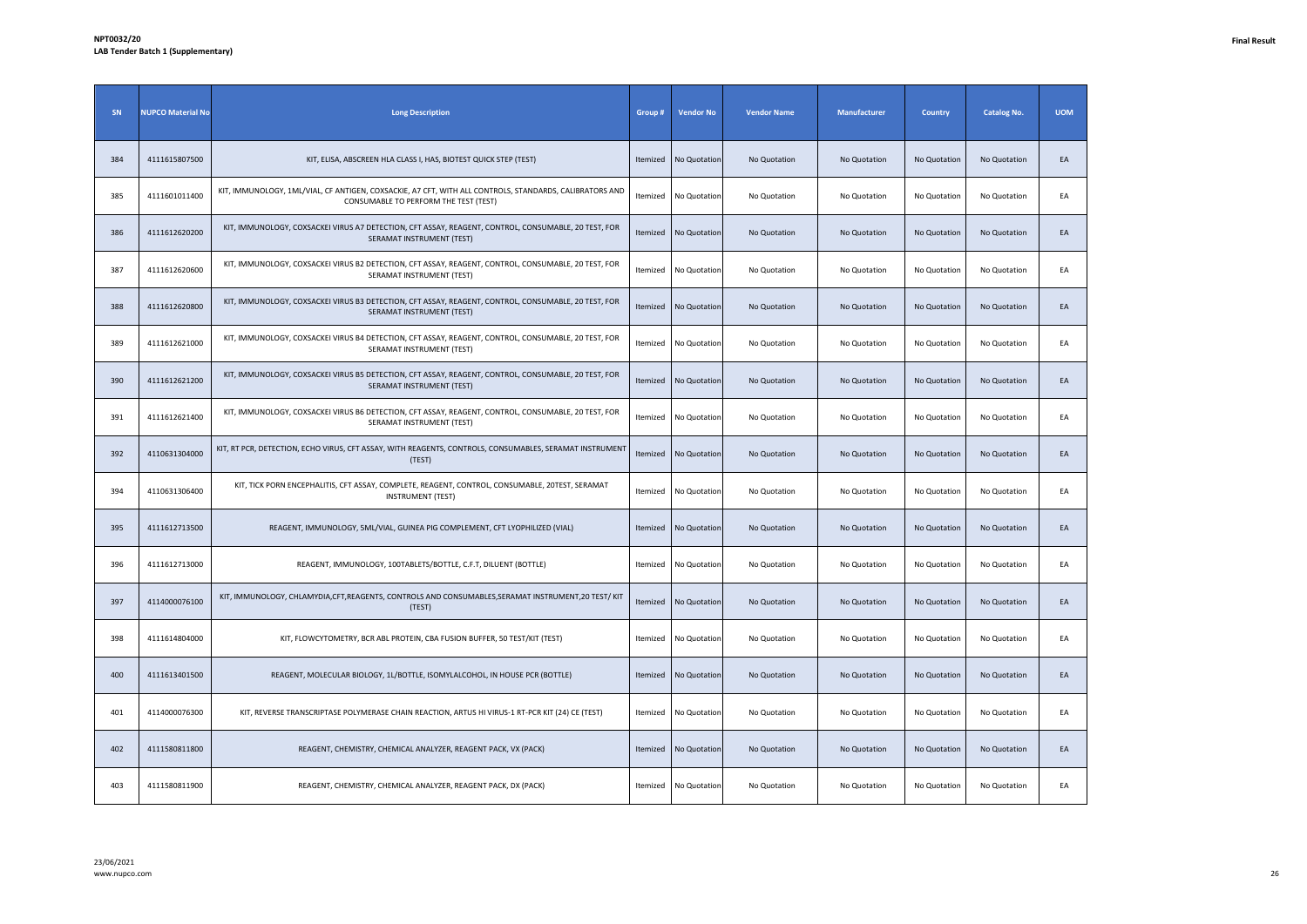| SN  | <b>NUPCO Material No</b> | <b>Long Description</b>                                                                                                                      | Group #  | <b>Vendor No</b> | <b>Vendor Name</b> | <b>Manufacturer</b> | <b>Country</b> | <b>Catalog No.</b> | <b>UOM</b> |
|-----|--------------------------|----------------------------------------------------------------------------------------------------------------------------------------------|----------|------------------|--------------------|---------------------|----------------|--------------------|------------|
| 405 | 4111615808300            | KIT, ELISA, ASPERGILLUS IGA TEST, ELISA TEST, 96 TEST/KIT LOCATION: 782030416 (TEST)                                                         | Itemized | No Quotation     | No Quotation       | No Quotation        | No Quotation   | No Quotation       | EA         |
| 406 | 4110630201800            | KIT, PCR, CE MARKED, DETECTION, TRANSPORT PROTEIN, MENINGITIDES, 96 REACTION, CONTROL, COMPLETE, REAGENT<br>CONTROL, CONSUMABLE (TEST)       | Itemized | No Quotation     | No Quotation       | No Quotation        | No Quotation   | No Quotation       | EA         |
| 407 | 4111615813000            | KIT, ELISA, LASSA FEVER VIRUS IGG TEST, HUMAN SPECIMEN, EIA METHOD, 90-100 TEST (TEST)                                                       | Itemized | No Quotation     | No Quotation       | No Quotation        | No Quotation   | No Quotation       | EA         |
| 408 | 4111615813100            | KIT, ELISA, LASSA FEVER VIRUS IGM TEST, HUMAN SPECIMEN, EIA METHOD, 90-100 TEST (TEST)                                                       | Itemized | No Quotation     | No Quotation       | No Quotation        | No Quotation   | No Quotation       | EA         |
| 409 | 4110630000100            | QUANTITATIVE PCR HUMAN REFERENCE TOTAL RNA (KIT)                                                                                             | Itemized | No Quotation     | No Quotation       | No Quotation        | No Quotation   | No Quotation       | EA         |
| 410 | 4111612625000            | KIT, IMMUNOLOGY, 12X8WELLS, SKMA, IFA (TEST)                                                                                                 | Itemized | No Quotation     | No Quotation       | No Quotation        | No Quotation   | No Quotation       | EA         |
| 412 | 4110630203600            | KIT, PCR, TUBERCULOSIS MICROBACTRIUM, QUALITATIVE ASSAY, COMPLETE, REAGENT, CONTROL, CONSUMABLE,<br>96TEST, COBAS LOCATION: 786020426 (TEST) | Itemized | No Quotation     | No Quotation       | No Quotation        | No Quotation   | No Quotation       | EA         |
| 414 | 4111615811800            | KIT, IMMUNOLOGY, CRIMEAN- CONGO HEMORRHAGIC FEVER, VIRUS IGG TEST, HUMAN SPECIMEN, REAGENT, CONTROL<br>CONSUMABLE, 90-100 TEST (TEST)        | Itemized | No Quotation     | No Quotation       | No Quotation        | No Quotation   | No Quotation       | EA         |
| 415 | 4110630201700            | KIT, PCR, TOTAL NUCLEIC ACID EXTRACTION, COBAS AMPLIPRPE INSTRUMENT, 48 TEST, ROCHE (TEST)                                                   | Itemized | No Quotation     | No Quotation       | No Quotation        | No Quotation   | No Quotation       | EA         |
| 419 | 4111612200100            | CONTROL, HEMATOLOGY, 4.5ML X 8VIALS /PACK, E CHECK (XE), L1, X CLASS INSTRUMENT, SYSMEX (VIAL)                                               | Itemized | No Quotation     | No Quotation       | No Quotation        | No Quotation   | No Quotation       | EA         |
| 421 | 4111614100300            | REAGENT, PARASITOLOGY, DETECTION OF AFRICAN TRYPANOSOMIASIS, CELLOGNOST TRYPANO IHA COMBIPACK, 150<br><b>TESTS (TEST)</b>                    | Itemized | No Quotation     | No Quotation       | No Quotation        | No Quotation   | No Quotation       | EA         |
| 422 | 4111612901600            | KIT, MICROBIOLOGY, CAMP IDENTIFICATION, A 3-TEST SYSTEM, PRESUMPTIVE, THERMOPHILIC, CAMPYLOBACTER<br>SPECIES, 10TEST/KIT (TEST)              | Itemized | No Quotation     | No Quotation       | No Quotation        | No Quotation   | No Quotation       | EA         |
| 423 | 4111601511500            | REAGENT, FLOWCYTOMETRY, HLA ABC SERUM 1 AND 2, 60 WELL, 1 TEST/TRAY (TRAY)                                                                   | Itemized | No Quotation     | No Quotation       | No Quotation        | No Quotation   | No Quotation       | EA         |
| 424 | 4111615812400            | ASSAY, ELISA, LAT TRAY, DETECTION OF HLA ANTIBODIES, 40-96 TEST/TRAY (TRAY)                                                                  | Itemized | No Quotation     | No Quotation       | No Quotation        | No Quotation   | No Quotation       | EA         |
| 425 | 4111614805200            | KIT, FLOW CYTOMETRY, HLA-ABDR SSP TRAY, 25TEST (TEST)                                                                                        | Itemized | No Quotation     | No Quotation       | No Quotation        | No Quotation   | No Quotation       | EA         |
| 426 | 4111614804800            | KIT, FLOW CYTOMETRY, HLA-ABC SSP TRAY, 25 TEST (TEST)                                                                                        | Itemized | No Quotation     | No Quotation       | No Quotation        | No Quotation   | No Quotation       | EA         |
| 427 | 4111601502400            | REAGENT, FLOW CYTOMETRY, CELL TRAYS CLASS I, 60TEST/TRAY (TRAY)                                                                              | Itemized | No Quotation     | No Quotation       | No Quotation        | No Quotation   | No Quotation       | EA         |
| 428 | 4111612614000            | KIT, IMMUNOLOGY, AKLIDES ANA CYPLAS 10 X 12, QUALITATIVE AND SEMIQUANTITATIVE DETERMINATION OF<br>ANTIBODIES, HUMAN SERUM (TEST)             | Itemized | No Quotation     | No Quotation       | No Quotation        | No Quotation   | No Quotation       | EA         |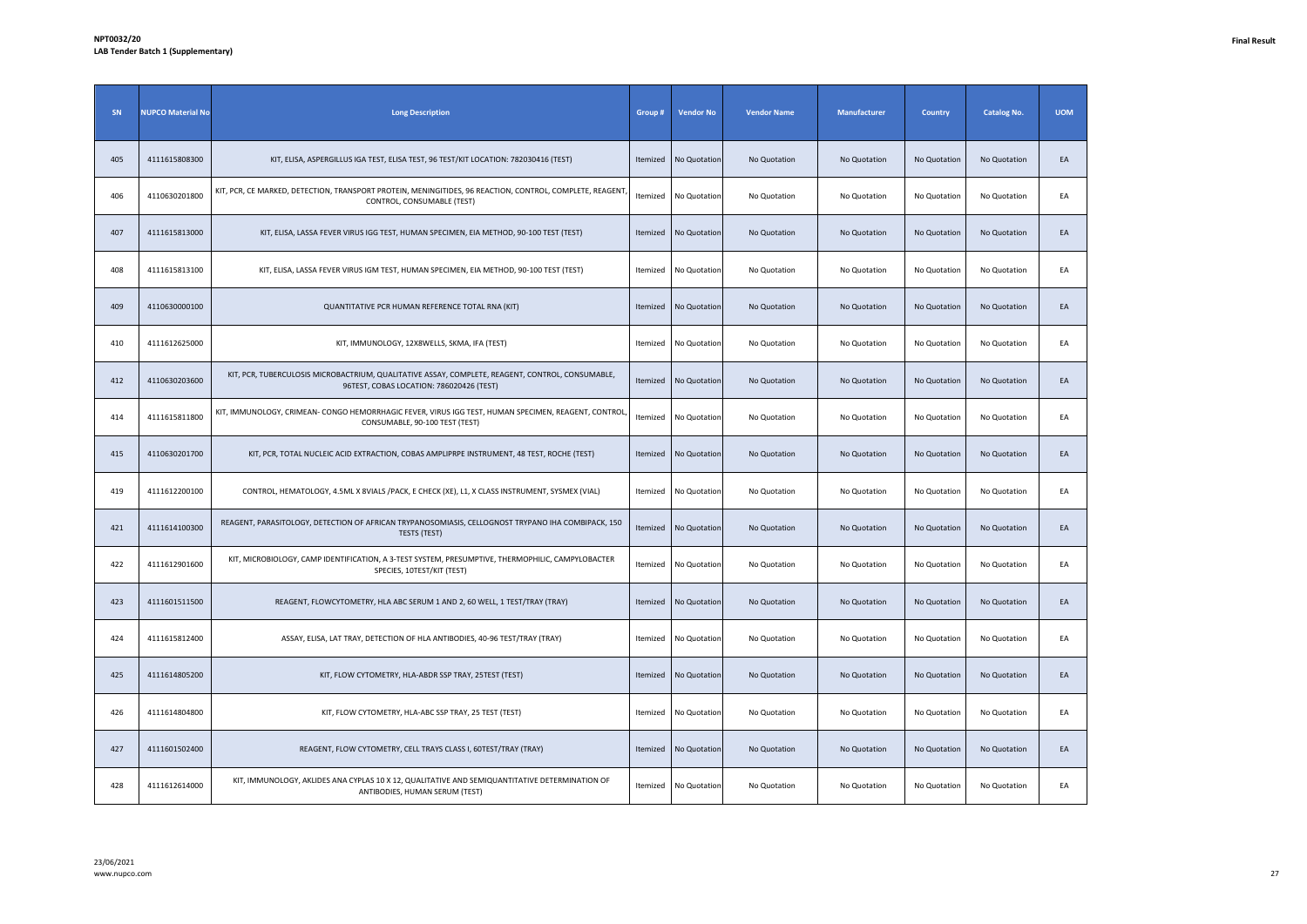| SN  | <b>NUPCO Material No</b> | <b>Long Description</b>                                                                                                                      | Group #         | <b>Vendor No</b> | <b>Vendor Name</b> | <b>Manufacturer</b> | <b>Country</b> | <b>Catalog No.</b> | <b>UOM</b> |
|-----|--------------------------|----------------------------------------------------------------------------------------------------------------------------------------------|-----------------|------------------|--------------------|---------------------|----------------|--------------------|------------|
| 429 | 4111612614400            | KIT, IMMUNOLOGY, AKLIDES ATA 12 X 8, ANTIBODIES AGAINST THYROID ANTIGENS, HUMAN SERUM (TEST)                                                 | Itemized        | No Quotation     | No Quotation       | No Quotation        | No Quotation   | No Quotation       | EA         |
| 430 | 4111612615800            | KIT, IMMUNOLOGY, ATA IFA 12 X 4 WELLS, DETERMINATION OF IGG ANTIBODIES, THYROID ANTIGENS (TEST)                                              | <b>Itemized</b> | No Quotation     | No Quotation       | No Quotation        | No Quotation   | No Quotation       | EA         |
| 431 | 4111612615900            | KIT, IMMUNOLOGY, ATA IFA 12 X 8 WELLS, DETERMINATION OF IGG ANTIBODIES, THYROID ANTIGENS (TEST)                                              | Itemized        | No Quotation     | No Quotation       | No Quotation        | No Quotation   | No Quotation       | EA         |
| 432 | 4111611304600            | SOLUTION, CYTOLOGY, 100 ML/ BOTTLE, QUINS SPERM WASHING MEDIA, SEMEN IN INFERTILITY PROCEDURES (TEST)                                        | Itemized        | No Quotation     | No Quotation       | No Quotation        | No Quotation   | No Quotation       | EA         |
| 433 | 4110630203100            | KIT, PCR, SECOND LINE TEST, ACCESSORIES, REAGENTS, CONTROLS, CONSUMABLES, 96TEST, FOR MTB (TEST)                                             | Itemized        | No Quotation     | No Quotation       | No Quotation        | No Quotation   | No Quotation       | EA         |
| 434 | 4111611303100            | REAGENT, CYTOLOGY, SIL-SELECT PLUS, 16 PREPARATION, INFERTILITY PROCEDURES, 100ML/BOTTLE (TEST)                                              | Itemized        | No Quotation     | No Quotation       | No Quotation        | No Quotation   | No Quotation       | EA         |
| 435 | 4111611303300            | REAGENT, CYTOLOGY, SPERM SEPERATION MEDIUM, INFERTILITY PROCEDURES, 100ML/BOTTLE (BOTTLE)                                                    | Itemized        | No Quotation     | No Quotation       | No Quotation        | No Quotation   | No Quotation       | EA         |
| 436 | 4110622502200            | MEDIA, BOTTLE, 500GM, CAYE CULTURE, MEDIUM (BOTTLE)                                                                                          | Itemized        | No Quotation     | No Quotation       | No Quotation        | No Quotation   | No Quotation       | EA         |
| 437 | 4111613001600            | REAGENT, BACTERIOLOGY, POLYSORBATE 80 HYDROLYSIS SUBSTRATE CONCENTRATE, DIFFERENTIATION OF<br>MYCOBACTERIUM SPP LOCATION: 788050346 (TEST)   | Itemized        | No Quotation     | No Quotation       | No Quotation        | No Quotation   | No Quotation       | EA         |
| 438 | 4110620402400            | MEDIA, BOTTLED, PYRAZINAMIDASE AGAR, DIFFERENTIATION OF MYCOBACTERIUM SPP, PYRAZINAMIDASE ACTIVITY<br>(BOTTLE)                               | Itemized        | No Quotation     | No Quotation       | No Quotation        | No Quotation   | No Quotation       | EA         |
| 439 | 4110622501800            | MEDIUM, BACTERIA, ARYLSULFATASE BROTH, 2 WEEKS, DIFFERENTIATION OF MYCOBACTERIUM SPP (BOTTLE)                                                | Itemized        | No Quotation     | No Quotation       | No Quotation        | No Quotation   | No Quotation       | EA         |
| 441 | 4110630203200            | KIT, PCR, BIOGX PRIMERS AND PROBES CE-IVD VANR ABC ASSAY, 24 TEST (TEST)                                                                     | Itemized        | No Quotation     | No Quotation       | No Quotation        | No Quotation   | No Quotation       | EA         |
| 442 | 4110622800800            | MEDIA, CULTURE, 500GM, CYSTINE TELURITE AGAR, BOTTLE LOCATION: 788030392 (BOTTLE)                                                            | Itemized        | No Quotation     | No Quotation       | No Quotation        | No Quotation   | No Quotation       | BT         |
| 443 | 4110620404500            | MEDIA, BOTTLED, 500GM, AGAR, MONSUR'S (BOTTLE)                                                                                               | Itemized        | No Quotation     | No Quotation       | No Quotation        | No Quotation   | No Quotation       | EA         |
| 444 | 4114000076400            | SOLUTION, MICROBIOLOGY, TWEEN OPACITY 1 WEEK FOR DIFFERENTIATION OF MYCOBACTERIUM SPP. (BOTTLE)                                              | Itemized        | No Quotation     | No Quotation       | No Quotation        | No Quotation   | No Quotation       | EA         |
| 445 | 4110622501900            | MEDIUM, BACTERIA, ARYLSULFATASE BROTH, 3 DAYS, 3 DAY TEST, DIFFERENTIATION OF MYCOBACTERIUM FORTUITUM<br>COMPLEX, SAPROPHYTIC MYCOBAC (TUBE) | Itemized        | No Quotation     | No Quotation       | No Quotation        | No Quotation   | No Quotation       | EA         |
| 446 | 4111611305200            | SOLUTION, CYTOLOGY, BME WITH EARLS SATL AND L-GLUTAMIN FOR 1 LITERS. (BOTTLE)                                                                | Itemized        | No Quotation     | No Quotation       | No Quotation        | No Quotation   | No Quotation       | EA         |
| 447 | 4111611301700            | SOLUTION, CYTOLOGY, THINPREP BLUING 1L, HOLOGIC (BOTTLE)                                                                                     | Itemized        | No Quotation     | No Quotation       | No Quotation        | No Quotation   | No Quotation       | EA         |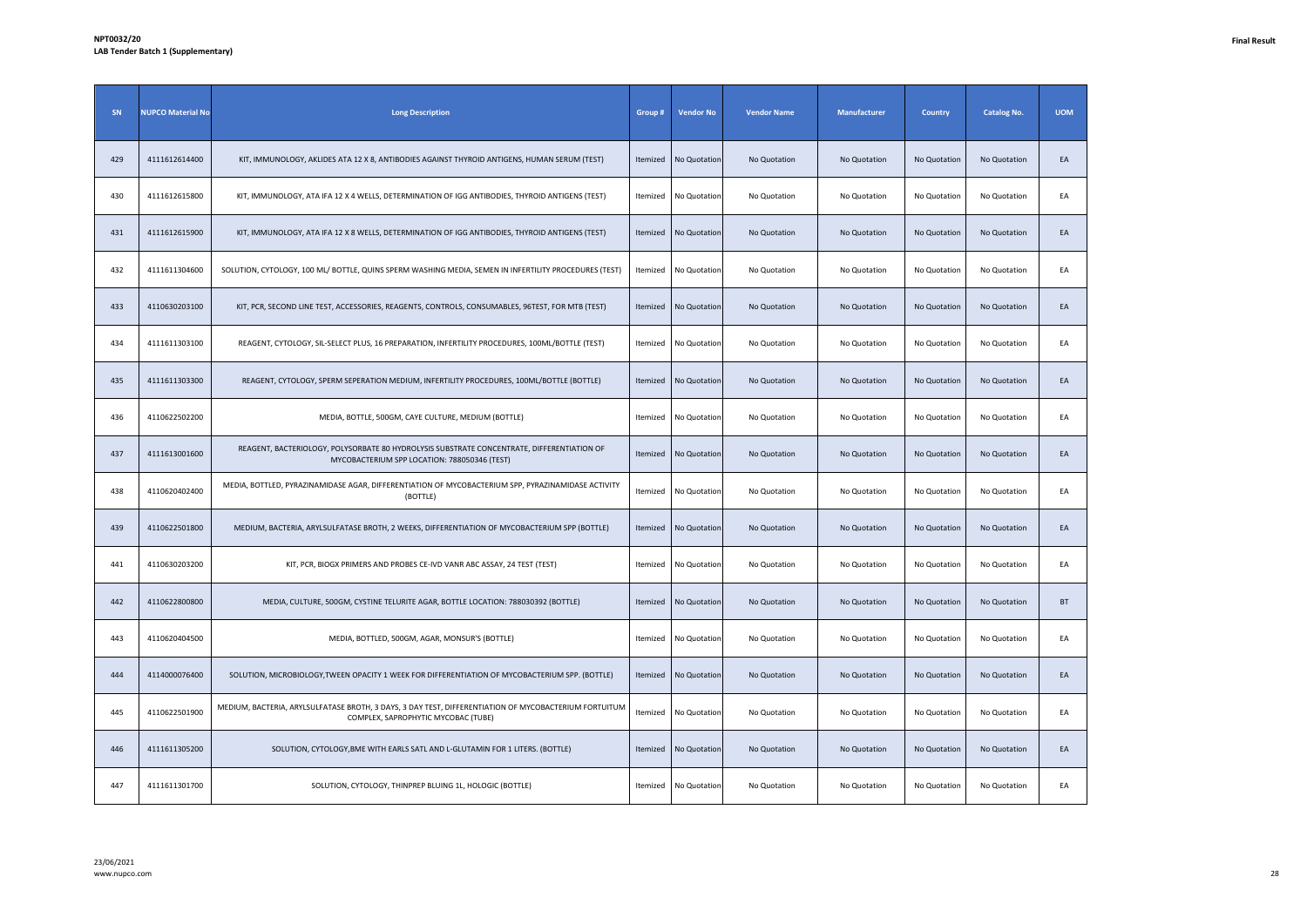| SN  | <b>NUPCO Material No</b> | <b>Long Description</b>                                                                                                                                | Group #  | <b>Vendor No</b>      | <b>Vendor Name</b> | <b>Manufacturer</b> | <b>Country</b> | <b>Catalog No.</b> | <b>UOM</b> |
|-----|--------------------------|--------------------------------------------------------------------------------------------------------------------------------------------------------|----------|-----------------------|--------------------|---------------------|----------------|--------------------|------------|
| 448 | 4111610524800            | REAGENT, CHEMISTRY, 5ML/AMP, 99.5%, BRONINE                                                                                                            | Itemized | No Quotation          | No Quotation       | No Quotation        | No Quotation   | No Quotation       | EA         |
| 449 | 4111614737900            | REAGENT, TOXICOLOGY, 10MG/VIAL, NIGELLONE (VIAL)                                                                                                       | Itemized | No Quotation          | No Quotation       | No Quotation        | No Quotation   | No Quotation       | EA         |
| 450 | 4111610532500            | REAGENT, CHEMISTRY, 50GM, TETRABUTYL EHTYL AMMONIUM BROMIDE, BOTTLE                                                                                    | Itemized | No Quotation          | No Quotation       | No Quotation        | No Quotation   | No Quotation       | EA         |
| 452 | 4112340300600            | DROPPER, DOSING, 50UL, DISPOSABLE, STERILE LOCATION: 782010502 (PIECES)                                                                                | Itemized | No Quotation          | No Quotation       | No Quotation        | No Quotation   | No Quotation       | EA         |
| 453 | 4110410100000            | SHIPPING BOXES CONSISTS: 3 STOOL, 1 PLAIN TUBE, SERUM, 6-ICE BAG ROLL, 1 MARKER PEN, 1 ADHESIVE TAPE, 1<br>PLASTIC BAG, PAPERS, SAMPLE (BOX)           | Itemized | No Quotation          | No Quotation       | No Quotation        | No Quotation   | No Quotation       | EA         |
| 456 | 4111615812600            | KIT, IMMUNOLOGY, PLASMA HOMOCYSTEINE, REAGENT, CONTROLS, CONSUMABLES, 96 TEST, FOR ELISA ASSAY (TEST)                                                  |          | Itemized No Quotation | No Quotation       | No Quotation        | No Quotation   | No Quotation       | EA         |
| 457 | 4111612617400            | KIT, IMMUNOLOGY TEST, ANTITHROMBIN III ANTIGEN TEST, IMMUNO DIFFUSION ASSAY, CONTROL 1 VIAL/2 TEST, 12<br>TEST/KIT, CALIBRATOR (TEST)                  | Itemized | No Quotation          | No Quotation       | No Quotation        | No Quotation   | No Quotation       | EA         |
| 458 | 4111611304400            | SOLUTION, CYTOLOGY, 100ML/BOTTLE, PBS, WITHOUT CALCIUM AND MAGNESIUM, LIQUID OR TABLET LOCATION:<br>782010413 (BOTTLE)                                 | Itemized | No Quotation          | No Quotation       | No Quotation        | No Quotation   | No Quotation       | EA         |
| 462 | 4110530901200            | KIT, ELECTROPHORESIS, 10 GELX24, CHOLESTEROL, COMPLETE, REAGENT, CONTROL, STANDARD, CALIBRATOR,<br>CONSUMABLE, HELENA SAS3 SAS4 (TEST)                 | Itemized | No Quotation          | No Quotation       | No Quotation        | No Quotation   | No Quotation       | EA         |
| 463 | 4110534200000            | KIT, CHEMISTRY, CREATININE KINASE, ISO ENZYME, REAGENT, CONTROLS, STANDARD, CALIBRATOR, CONSUMABLE,<br>10GELX20 TEST, FOR HELENA SAS3 A ND SAS4 (TEST) | Itemized | No Quotation          | No Quotation       | No Quotation        | No Quotation   | No Quotation       | EA         |
| 464 | 4113171400200            | ASSAY, HBA2, QUICK COLOUMN, RACK, TUBE (TUBE)                                                                                                          | Itemized | No Quotation          | No Quotation       | No Quotation        | No Quotation   | No Quotation       | EA         |
| 465 | 4113171400000            | KIT, HEMATOLOGY, HB A2 QUICK COLUMN, 50 TEST (TEST)                                                                                                    | Itemized | No Quotation          | No Quotation       | No Quotation        | No Quotation   | No Quotation       | EA         |
| 466 | 4111612002100            | KIT, HEMATOLOGY, BETA THALASSEMIA, SHORT PROGRAM, VARIANT CLASSIC, HAEMOGLOBIN ANALYZER (TEST)                                                         | Itemized | No Quotation          | No Quotation       | No Quotation        | No Quotation   | No Quotation       | EA         |
| 467 | 4111612002300            | ANALYZER, HEMATOLOGY, GLOBIN CHAIN, VARIANT (CLASSIC) HAEMOGLOBIN, COMPETE, WITH REAGENT, CONTROL,<br>CONSUMABLES, CONSUMABLES (TEST)                  | Itemized | No Quotation          | No Quotation       | No Quotation        | No Quotation   | No Quotation       | EA         |
| 468 | 4111612002600            | KIT, HEMATOLOGY, SICKLE CELL SHORT PROGRAM, REAGENT, CONTROL, CONSUMABLES, CONSUMABLES, FOR VARIANT<br>HAEMOGLOBIN ANALYZER (TEST)                     | Itemized | No Quotation          | No Quotation       | No Quotation        | No Quotation   | No Quotation       | EA         |
| 469 | 4111600712700            | KIT, TOXICOLOGY, NETILMICIN, REAGENTS, CONTROLS, STANDARDS, CALIBRATORS, CONSUMABLES, 260TEST, VIVA                                                    | Itemized | No Quotation          | No Quotation       | No Quotation        | No Quotation   | No Quotation       | EA         |
| 470 | 4218320200200            | KIT, IMMUNOLOGY, PARA INFLUENZA-II, DETECTION TEST(IF) (TEST)                                                                                          | Itemized | No Quotation          | No Quotation       | No Quotation        | No Quotation   | No Quotation       | EA         |
| 471 | 4110630202600            | KIT, RT PCR, CT MONITOR, QUANTITATIVE ASSAY, REAGENT, CONTROL, CONSUMABLE, 48 TEST, FOR COBAS TAQMAN<br><b>INSTRUMENT (TEST)</b>                       | Itemized | No Quotation          | No Quotation       | No Quotation        | No Quotation   | No Quotation       | EA         |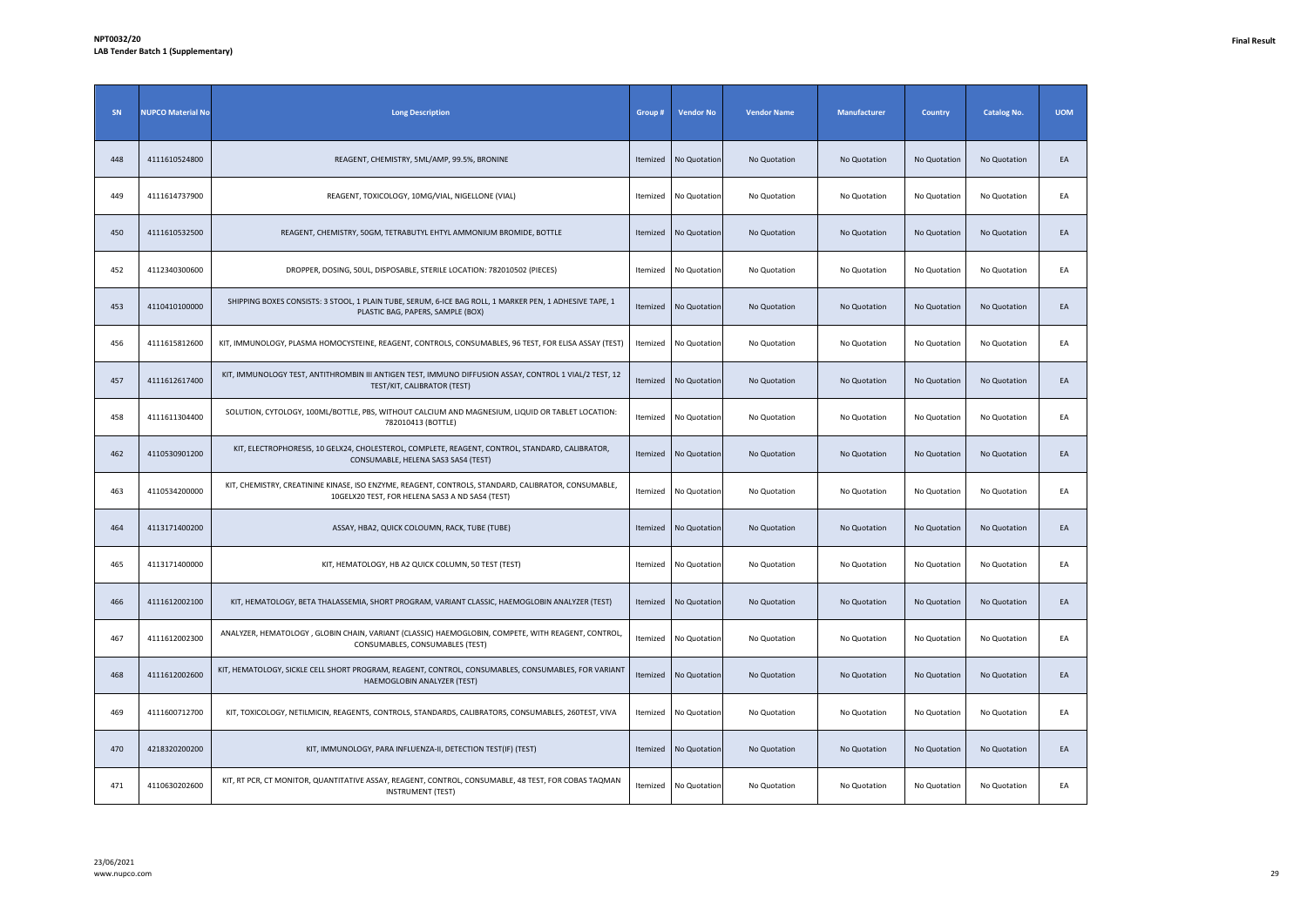| SN  | <b>NUPCO Material No</b> | <b>Long Description</b>                                                                                                                                            | Group#   | <b>Vendor No</b> | <b>Vendor Name</b> | Manufacturer | <b>Country</b> | <b>Catalog No.</b> | <b>UOM</b> |
|-----|--------------------------|--------------------------------------------------------------------------------------------------------------------------------------------------------------------|----------|------------------|--------------------|--------------|----------------|--------------------|------------|
| 472 | 4110630202400            | KIT, RT PCR, MTB MONITOR, QUANTITATIVE ASSAY, WITH REAGENTS, CONTROLS, CONSUMABLES, 48 TEST, FOR COBAS<br>TAQMAN INSTRUMENT (TEST)                                 | Itemized | No Quotation     | No Quotation       | No Quotation | No Quotation   | No Quotation       | EA         |
| 474 | 4111612902000            | KIT, MICROBIOLOGY TEST, DETECTION, LISTERIA SPP LSX XPRESS, REAGENTS, CONTROLS, CALIBRATORS, CONSUMABLES,<br>60TEST, FOR VIDAS (TEST)                              | Itemized | No Quotation     | No Quotation       | No Quotation | No Quotation   | No Quotation       | EA         |
| 475 | 4111612901900            | KIT, MICROBIOLOGY TEST, DETECTION, LISTERIA SPP, MONOCYTOGENES LDUO, REAGENTS, CONTROLS, CALIBRATORS,<br>CONSUMABLES, 60TEST, FOR VIDAS (TEST)                     | Itemized | No Quotation     | No Quotation       | No Quotation | No Quotation   | No Quotation       | EA         |
| 478 | 4111612002000            | KIT, HEMATOLOGY, ALPHA THALASSEMIA, SHORT PROGRAM, VARIANT CLASSIC, HAEMOGLOBIN ANALYZER (TEST)                                                                    | Itemized | No Quotation     | No Quotation       | No Quotation | No Quotation   | No Quotation       | EA         |
| 479 | 4113171400100            | KIT, HEMATOLOGY, HB A2 QUICK COLUMN, PRESENCE OF HBS, 25 TEST (TEST)                                                                                               | Itemized | No Quotation     | No Quotation       | No Quotation | No Quotation   | No Quotation       | EA         |
| 480 | 4111612618600            | KIT, IMMUNOLOGY, CHLAMYDIA PNEUMONITIS ANTIGEN TEST, IMMUNO- FLOURESCENCE FOR ANTIGEN, COMPLETE,<br>REAGENT, CONTROL, SLIDES CONSUMABLE, NEEDED, 50TEST/KIT (TEST) | Itemized | No Quotation     | No Quotation       | No Quotation | No Quotation   | No Quotation       | EA         |
| 483 | 4111616119900            | REAGENT, IMMUNOLOGY, 1ML/VIAL, ANTI HEPAR 2 ANTIBODY, RAISED IN MOUSE, PARAFFIN SECTIONS (TEST)                                                                    | Itemized | No Quotation     | No Quotation       | No Quotation | No Quotation   | No Quotation       | EA         |
| 484 | 4111541800000            | CUVETTE, SPECTROPHTOMETER, 25MM, CRYSTAL (PIECES)                                                                                                                  | Itemized | No Quotation     | No Quotation       | No Quotation | No Quotation   | No Quotation       | EA         |
| 486 | 4112320402500            | ORGANISM, MICROBIOLOGY TEST, SHIGELLA DYSENTERIAE TYPE 3-7, LYOPHILIZED (BOTTLE)                                                                                   | Itemized | No Quotation     | No Quotation       | No Quotation | No Quotation   | No Quotation       | EA         |
| 487 | 4112320402600            | ORGANISM, MICROBIOLOGY TEST, SHIGELLA DYSENTERIAE TYPE 8-12, LYOPHILIZED (BOTTLE)                                                                                  | Itemized | No Quotation     | No Quotation       | No Quotation | No Quotation   | No Quotation       | EA         |
| 489 | 4111610525800            | REAGENT, CHEMISTRY, 250GM/BOTTLE, CHROMIC ACID (BOTTLE)                                                                                                            | Itemized | No Quotation     | No Quotation       | No Quotation | No Quotation   | No Quotation       | EA         |
| 490 | 4110620401100            | MEDIA, BOTTLED, 100GM, BORDET GENGOU (BOTTLE)                                                                                                                      | Itemized | No Quotation     | No Quotation       | No Quotation | No Quotation   | No Quotation       | EA         |
| 491 | 4111610506900            | REAGENT, HISTOLOGY, 5GM, SAFRANIN O, BOTTLE LOCATION: 785020618 (BOTTLE)                                                                                           | Itemized | No Quotation     | No Quotation       | No Quotation | No Quotation   | No Quotation       | BT         |
| 493 | 4111541800100            | PAPER, PRINTER, SPECTROPHOTOMETER, UNICOM, ROLLS (ROLL)                                                                                                            | Itemized | No Quotation     | No Quotation       | No Quotation | No Quotation   | No Quotation       | EA         |
| 494 | 4111601512700            | REAGENT, FLOW CYTOMETRY, HLA-B27, 2-5TEST/TRAY LOCATION: 790010004 (TRAY)                                                                                          | Itemized | No Quotation     | No Quotation       | No Quotation | No Quotation   | No Quotation       | EA         |
| 495 | 4111601512600            | REAGENT, FLOW CYTOMETRY, HLA- DR TYPING, ANTISERA, EXTENDED TRAY, 72 WELL, 1TEST/TRAY (TRAY)                                                                       | Itemized | No Quotation     | No Quotation       | No Quotation | No Quotation   | No Quotation       | EA         |
| 496 | 4110622600000            | MEDIA, BOTTLE, CASEIN HYDROLYSATE YEAST, EXTRACT BROTH, ENTEROTOXIN, VIBRIO CHOLERA, STERILE ML TUBE<br>LOCATION: 788050249 (TUBE)                                 | Itemized | No Quotation     | No Quotation       | No Quotation | No Quotation   | No Quotation       | EA         |
| 497 | 4114000013200            | REAGENT, CHEMISTRY, PARAFORMALDEHYDE,500 ML/BOTTLE . (BOTTLE)                                                                                                      | Itemized | No Quotation     | No Quotation       | No Quotation | No Quotation   | No Quotation       | EA         |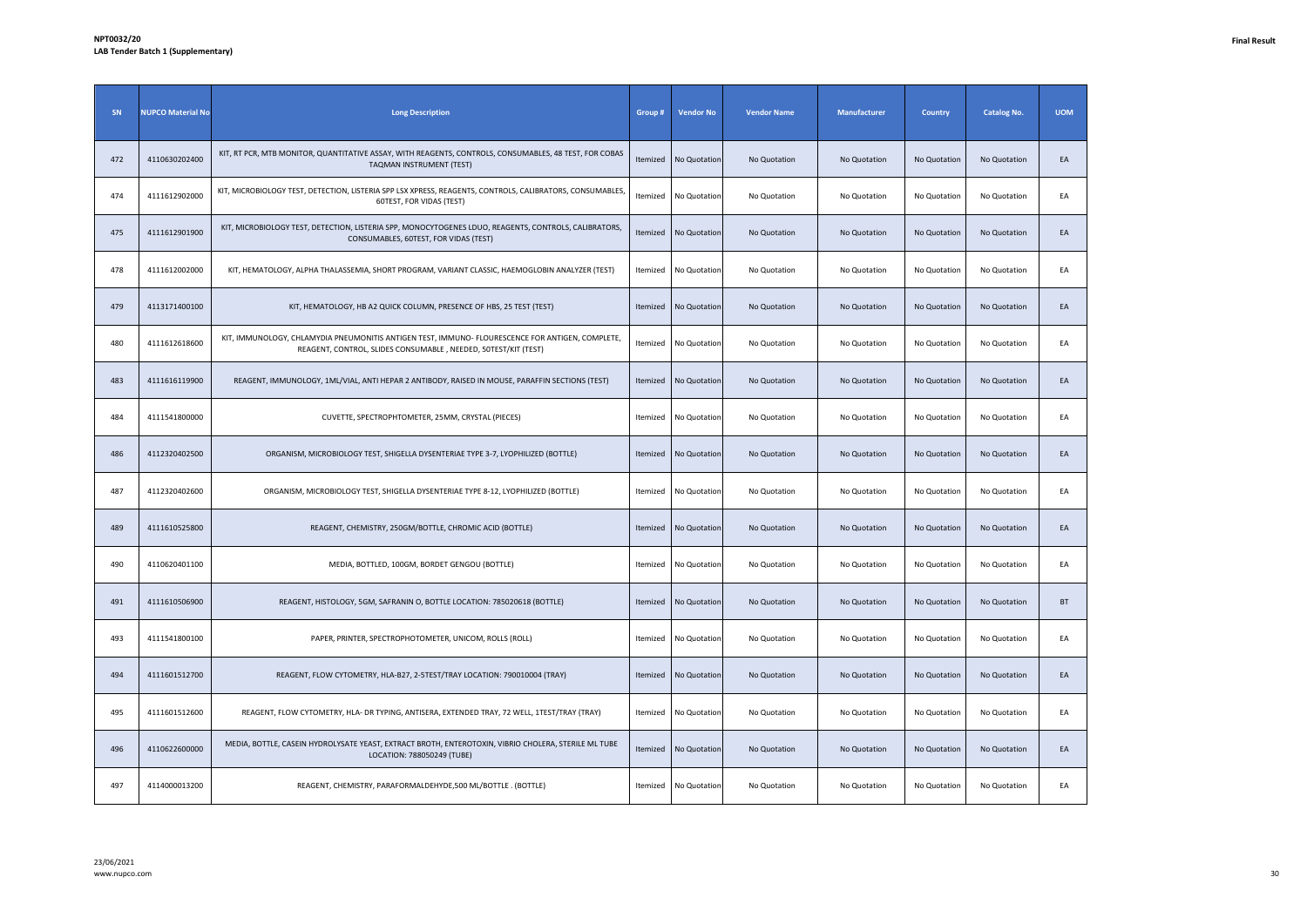| SN  | <b>NUPCO Material No</b> | <b>Long Description</b>                                                                                                     | Group #  | <b>Vendor No</b> | <b>Vendor Name</b> | <b>Manufacturer</b> | Country      | <b>Catalog No.</b> | <b>UOM</b> |
|-----|--------------------------|-----------------------------------------------------------------------------------------------------------------------------|----------|------------------|--------------------|---------------------|--------------|--------------------|------------|
| 498 | 4110530901000            | KIT, ELECTROPHORESIS, ALKALINE PHOSPHATASE ENZYME, 10 GEL X 20 TEST, HELENA SAS4 (TEST)                                     | Itemized | No Quotation     | No Quotation       | No Quotation        | No Quotation | No Quotation       | EA         |
| 499 | 4110530900900            | KIT, ELECTROPHORESIS, ALKALINE PHOSPHATASE ENZYME TEST, HELENA SAS3, 10 GEL X 20 TEST/KIT (TEST)                            | Itemized | No Quotation     | No Quotation       | No Quotation        | No Quotation | No Quotation       | TET        |
| 503 | 4111613401100            | REAGENT, MOLECULAR BIOLOGY, 40U, PROTECTOR RNASE, INHIBITOR (BOTTLE)                                                        | Itemized | No Quotation     | No Quotation       | No Quotation        | No Quotation | No Quotation       | EA         |
| 504 | 4111610532900            | REAGENT, CHEMISTRY, SILVER EMTHINAMINE PWODER, 100G/BOTTLE                                                                  | Itemized | No Quotation     | No Quotation       | No Quotation        | No Quotation | No Quotation       | EA         |
| 505 | 4110391300200            | STOPPER, CYTOCENTRIFUGE, SILICONE RUBBER, FOR CYTOSPIN INSTRUMENT (PIECES)                                                  | Itemized | No Quotation     | No Quotation       | No Quotation        | No Quotation | No Quotation       | EA         |
| 507 | 4111616119400            | REAGENT, IMMUNOLOGY, 1ML/VIAL, ANTI B 72.3 ANTIBODY, RAISED IN MOUSE, PARAFFIN SECTIONS (TEST)                              | Itemized | No Quotation     | No Quotation       | No Quotation        | No Quotation | No Quotation       | EA         |
| 509 | 4111611301500            | REAGENT, CYTOLOGY, 5-7% VV, LYSED HORSE SERUM, STERILE (BOTTLE)                                                             | Itemized | No Quotation     | No Quotation       | No Quotation        | No Quotation | No Quotation       | L          |
| 510 | 4111616119500            | REAGENT, IMMUNOLOGY, 1ML/VIAL, ANTI CD56/58 ANTIBODY, RAISED IN MOUSE, PARAFFIN SECTIONS (TEST)                             | Itemized | No Quotation     | No Quotation       | No Quotation        | No Quotation | No Quotation       | EA         |
| 512 | 4111571700600            | FERRULE, GC, 0.4MM, TRANSFERLINE                                                                                            | Itemized | No Quotation     | No Quotation       | No Quotation        | No Quotation | No Quotation       | EA         |
| 513 | 4111611303200            | REAGENT, CYTOLOGY, PH 6.7, SORENSONS PHSOPHATE BUFFER, WITHOUT CALCIUM, MAGNESIUM TABLET (TABLET)                           | Itemized | No Quotation     | No Quotation       | No Quotation        | No Quotation | No Quotation       | EA         |
| 514 | 4111613600400            | KIT, URINALYSIS TEST, 1X29ML, UX II SEARCH-SED (SET)                                                                        | Itemized | No Quotation     | No Quotation       | No Quotation        | No Quotation | No Quotation       | EA         |
| 516 | 4111613600300            | KIT, URINALYSIS TEST, 1X25ML, UX II SEARCH-BAC (SET)                                                                        | Itemized | No Quotation     | No Quotation       | No Quotation        | No Quotation | No Quotation       | EA         |
| 517 | 4111610511300            | REAGENT, CHEMISTRY, TOLUIDINE BLUE O, 10G/BOTTLE                                                                            | Itemized | No Quotation     | No Quotation       | No Quotation        | No Quotation | No Quotation       | EA         |
| 518 | 4111610509600            | REAGENT, CHEMISTRY, PHOSPHOMOLYBDIC ACID, 500G/BOTTLE                                                                       | Itemized | No Quotation     | No Quotation       | No Quotation        | No Quotation | No Quotation       | EA         |
| 519 | 4111610532000            | REAGENT, CHEMISTRY, 500 ML/BOTTLE, HYDROCHLORIC ACID, CONCENTRATED 12.1 M, ATOMIC ABSORPTION,<br>SPECTROPHOTOMETRY (BOTTLE) | Itemized | No Quotation     | No Quotation       | No Quotation        | No Quotation | No Quotation       | EA         |
| 520 | 4111610517000            | REAGENT, CHEMISTRY, DI POTASSIUM H PHOSPHATE                                                                                | Itemized | No Quotation     | No Quotation       | No Quotation        | No Quotation | No Quotation       | EA         |
| 521 | 4111610523700            | REAGENT, CHEMISTRY, 250GM/BOTTLE, AMMONIUM VANDADATE                                                                        | Itemized | No Quotation     | No Quotation       | No Quotation        | No Quotation | No Quotation       | EA         |
| 522 | 4111600505000            | REAGENT, COAGULATION, TEST, THROMBIN ACTIVATABLE FIBRINOLYSIS INHIBITOR (TEST)                                              | Itemized | No Quotation     | No Quotation       | No Quotation        | No Quotation | No Quotation       | TET        |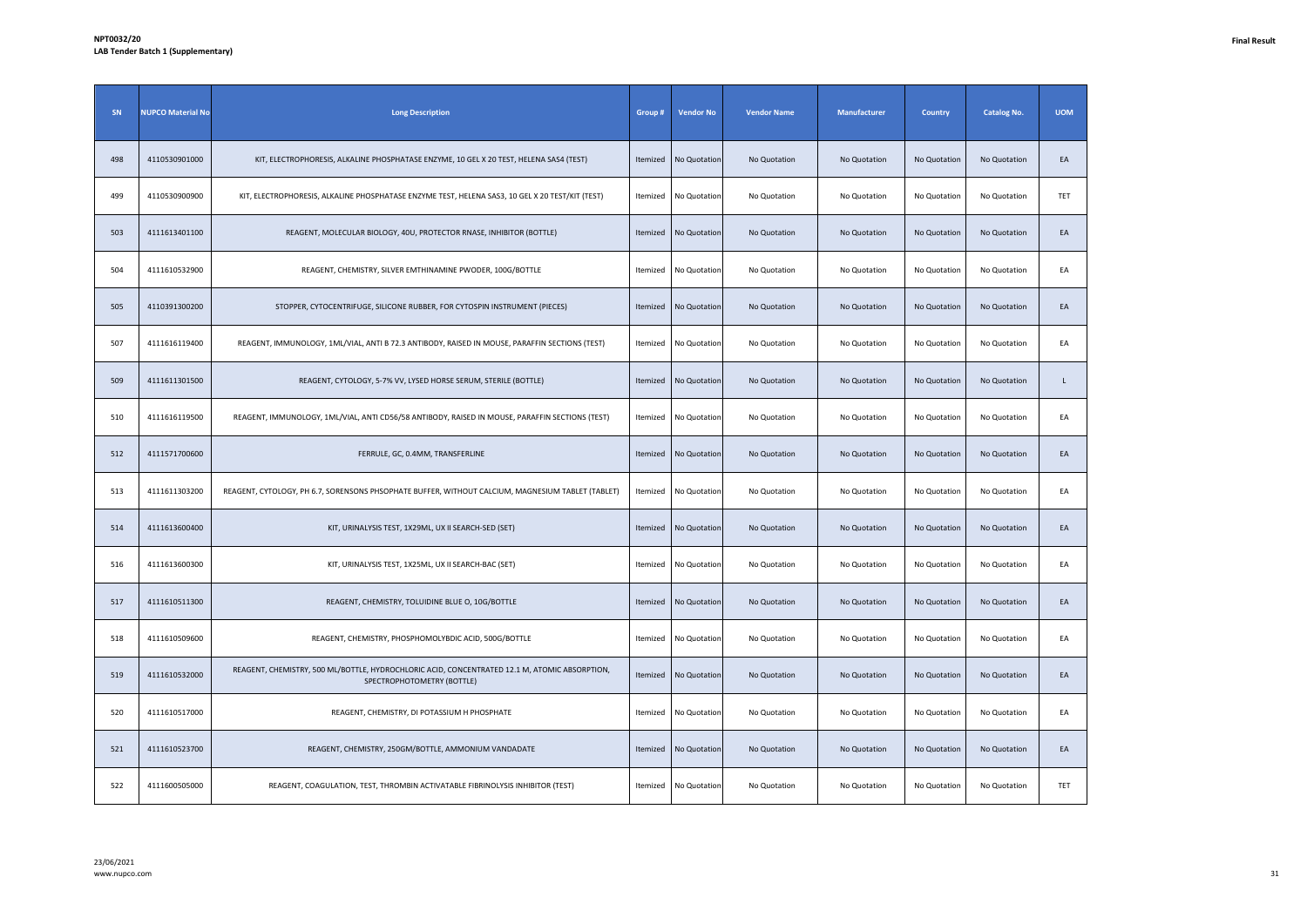| SN  | <b>NUPCO Material No</b> | <b>Long Description</b>                                                                                                                         | Group #  | <b>Vendor No</b> | <b>Vendor Name</b> | <b>Manufacturer</b> | <b>Country</b> | <b>Catalog No.</b> | <b>UOM</b> |
|-----|--------------------------|-------------------------------------------------------------------------------------------------------------------------------------------------|----------|------------------|--------------------|---------------------|----------------|--------------------|------------|
| 524 | 4111614720000            | REAGENT, TOXICOLOGY, 5 MG/VIAL, ETORPHINE (VIAL)                                                                                                | Itemized | No Quotation     | No Quotation       | No Quotation        | No Quotation   | No Quotation       | EA         |
| 527 | 4111616134100            | REAGENT, IMMUNOLOGY, 1ML/VIAL, ANTI OSTEONECTIN ANTIBODY, RAISED IN MOUSE, PARAFFIN SECTIONS (VIAL)                                             | Itemized | No Quotation     | No Quotation       | No Quotation        | No Quotation   | No Quotation       | EA         |
| 528 | 4924170400000            | INDICATOR, WATER TEST, 100TABLET/BOTTLE, CALCIUM HARDNES (BOTTLE)                                                                               | Itemized | No Quotation     | No Quotation       | No Quotation        | No Quotation   | No Quotation       | EA         |
| 529 | 4111614708100            | REAGENT, TOXICOLOGY, 10MG, PYRIMITE (VIAL)                                                                                                      | Itemized | No Quotation     | No Quotation       | No Quotation        | No Quotation   | No Quotation       | EA         |
| 530 | 4111612618400            | KIT, IMMUNOLOGY, CERULOPASMIN PLATES, IMMUNODIFFUSION TEST, CONTROL, STANDARD, 12-14 TEST/KIT (PLATE)                                           | Itemized | No Quotation     | No Quotation       | No Quotation        | No Quotation   | No Quotation       | EA         |
| 533 | 4111611303400            | STAIN, CYTOLOGY, SPERMAC STAIN, SEMEN, DETECT, NORMAL AND ABNORMAL, INFERTILITY PROCEDURES,<br>10ML/BOTTLE (BOTTLE)                             | Itemized | No Quotation     | No Quotation       | No Quotation        | No Quotation   | No Quotation       | EA         |
| 534 | 4111616134000            | REAGENT, IMMUNOLOGY, 1ML/VIAL, ANTI GLA PROTEIN ANTIBODY, RAISED IN MOUSE, PARAFFIN SECTIONS (VIAL)                                             | Itemized | No Quotation     | No Quotation       | No Quotation        | No Quotation   | No Quotation       | EA         |
| 535 | 4110621201600            | SUPPLEMENT, MEDIA, FILDE'S ENRICHMENT, 5MLX6/PACK (PACK)                                                                                        | Itemized | No Quotation     | No Quotation       | No Quotation        | No Quotation   | No Quotation       | EA         |
| 536 | 4112200100300            | SYRINGE, CHROMATOGRAPHY, 10ML, MICRO, GLASS, GC (PIECES)                                                                                        | Itemized | No Quotation     | No Quotation       | No Quotation        | No Quotation   | No Quotation       | EA         |
| 537 | 4111612800400            | CONTROL, IMMUNOLOGY, PROTEUS POSITIVE, OX19, OX2, OXK (TEST)                                                                                    | Itemized | No Quotation     | No Quotation       | No Quotation        | No Quotation   | No Quotation       | EA         |
| 539 | 4111616120200            | REAGENT, IMMUNOLOGY, 1ML/VIAL, ANTI OSTEOCALCIN ANTIBODY, RAISED IN MOUSE, PARAFFIN SECTIONS (VIAL)                                             | Itemized | No Quotation     | No Quotation       | No Quotation        | No Quotation   | No Quotation       | EA         |
| 540 | 4110532300000            | REAGENT, ELECTROPHORESIS, TRIS HCL BUFFER POWDER, 100G/BOTTLE LOCATION: 785020327 (BOTTLE)                                                      | Itemized | No Quotation     | No Quotation       | No Quotation        | No Quotation   | No Quotation       | EA         |
| 541 | 4111581600400            | PAPER, ANALYZER, TOSOH, 6MM, FOR G7/G8/360, 10 ROLLS/PACK (PACK)                                                                                | Itemized | No Quotation     | No Quotation       | No Quotation        | No Quotation   | No Quotation       | EA         |
| 542 | 4110321300400            | DECONTAMINANT LABORATORY SPRAY RNASEZAP SOLUTION 6 X 250 ML (PACK)                                                                              | Itemized | No Quotation     | No Quotation       | No Quotation        | No Quotation   | No Quotation       | PAC        |
| 543 | 4111614805000            | REAGENT, FLOW CYTOMETRY, HLA ABC, T 1 - 72 WELL, 1 TEST/TRAY LOCATION: 790010024 (TRAY)                                                         | Itemized | No Quotation     | No Quotation       | No Quotation        | No Quotation   | No Quotation       | EA         |
| 547 | 4111613600100            | KIT, URINALYSIS TEST, 1X2100ML, UX II PACK-BAC (TEST)                                                                                           | Itemized | No Quotation     | No Quotation       | No Quotation        | No Quotation   | No Quotation       | EA         |
| 548 | 4111613002700            | REAGENT, MICROBIOLOGY, NITRATE A, AFB, DIFFERENTIATION, IDENTIFICATION, MYCOBACTERIA, WITH NITRATE B-,<br>WITH NITRATE SUBSTRATE BROTH (BOTTLE) | Itemized | No Quotation     | No Quotation       | No Quotation        | No Quotation   | No Quotation       | EA         |
| 549 | 4111613002800            | REAGENT, MICROBIOLOGY, NITRATE B, AFB, DIFFERENTIATION, IDENTIFICATION, MYCOBACTERIA, WITH NITRATE B-,<br>WITH NITRATE SUBSTRATE BROTH (BOTTLE) | Itemized | No Quotation     | No Quotation       | No Quotation        | No Quotation   | No Quotation       | EA         |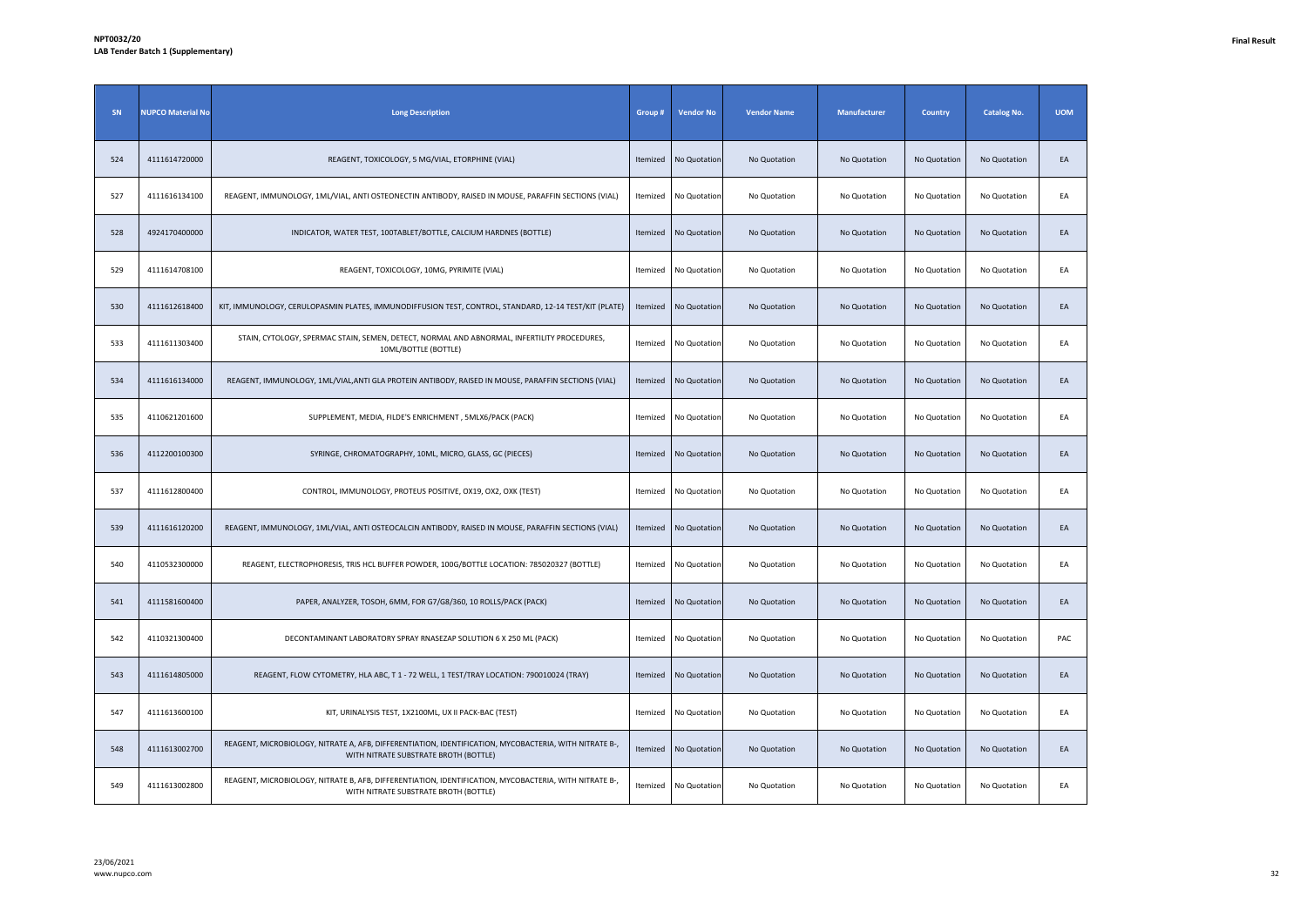| SN  | <b>NUPCO Material No</b> | <b>Long Description</b>                                                                                        | Group #  | <b>Vendor No</b> | <b>Vendor Name</b> | Manufacturer | <b>Country</b> | <b>Catalog No.</b> | <b>UOM</b> |
|-----|--------------------------|----------------------------------------------------------------------------------------------------------------|----------|------------------|--------------------|--------------|----------------|--------------------|------------|
| 550 | 4111613600200            | KIT, URINALYSIS TEST, 1X2100ML, UX II PACK-SED (PACK)                                                          | Itemized | No Quotation     | No Quotation       | No Quotation | No Quotation   | No Quotation       | EA         |
| 551 | 4111611302300            | REAGENT, CYTOLOGY, 100ML/BOTTLE, EARLS BALANCED SALT (EBS), WITHOUT CALCIUM, MAGNESIUM (BOTTLE)                | Itemized | No Quotation     | No Quotation       | No Quotation | No Quotation   | No Quotation       | EA         |
| 552 | 4112170900400            | TUBE, CAPILLARY, ESI, MS (PIECES)                                                                              | Itemized | No Quotation     | No Quotation       | No Quotation | No Quotation   | No Quotation       | EA         |
| 554 | 4111614732800            | IMMUNOSUPPRESSANT, 1MG/ML, CYCLOSPORIN D                                                                       | Itemized | No Quotation     | No Quotation       | No Quotation | No Quotation   | No Quotation       | EA         |
| 555 | 4110621200900            | SUPPLEMENT, MEDIA, 500GM, SKIMMED MILK POWDER LOCATION: 788030287 (BOTTLE)                                     | Itemized | No Quotation     | No Quotation       | No Quotation | No Quotation   | No Quotation       | EA         |
| 556 | 4111610710300            | REAGENT, CHEMISTRY, 250ML, 12000 MS/CM, CONDUCTIVITY STANDARD SOLUTION, BOTTLE (BOTTLE)                        | Itemized | No Quotation     | No Quotation       | No Quotation | No Quotation   | No Quotation       | EA         |
| 557 | 4110622800400            | MEDIA, BOTTLED, 20ML, KL-VIRULENCE, ENRICHMENT, DIPHTERIA (BOTTLE)                                             | Itemized | No Quotation     | No Quotation       | No Quotation | No Quotation   | No Quotation       | EA         |
| 558 | 4111610709200            | CALIBRATOR, CHEMISTRY, MALB VERIFIER II, VITROS (SET)                                                          | Itemized | No Quotation     | No Quotation       | No Quotation | No Quotation   | No Quotation       | EA         |
| 559 | 4111610555400            | HYDROGEN DIPOTOSSIUM PHOSPHOTE, TRIHYDRATE (500g /BOTTLE).                                                     | Itemized | No Quotation     | No Quotation       | No Quotation | No Quotation   | No Quotation       | EA         |
| 560 | 4111611302800            | REAGENT, CYTOLOG, Y LYMPHOWIK, T & B, 50TEST, BOTTLE (BOTTLE)                                                  | Itemized | No Quotation     | No Quotation       | No Quotation | No Quotation   | No Quotation       | EA         |
| 561 | 4111614805100            | REAGENT, FLOW CYTOMETRY, HLA ABC, T3-72 WELL 1 TEST/TRAY (TRAY)                                                | Itemized | No Quotation     | No Quotation       | No Quotation | No Quotation   | No Quotation       | EA         |
| 562 | 4111616119300            | REAGENT, IMMUNOLOGY, 1ML/VIAL, ANTI ATPASE ANTIBODY, RAISED IN MOUSE, PARAFFIN SECTIONS (VIAL)                 | Itemized | No Quotation     | No Quotation       | No Quotation | No Quotation   | No Quotation       | EA         |
| 563 | 4111616120600            | REAGENT, IMMUNOLOGY, 1ML/VIAL, ANTI SECRETORY COMPONENT ANTIBODY, RAISED IN MOUSE, PARAFFIN SECTIONS<br>(VIAL) | Itemized | No Quotation     | No Quotation       | No Quotation | No Quotation   | No Quotation       | EA         |
| 565 | 4110622800300            | MEDIA, BOTTLED, 1L, AGAR, KL-VIRULENCE, DIPHTERIA (BOTTLE)                                                     | Itemized | No Quotation     | No Quotation       | No Quotation | No Quotation   | No Quotation       | EA         |
| 567 | 4111612606000            | TEST, IMMUNOLOGY, PROTEUS 0X2 ANTIGENS, LINE SLIDE AND TUBE (TEST)                                             | Itemized | No Quotation     | No Quotation       | No Quotation | No Quotation   | No Quotation       | EA         |
| 568 | 4111612606100            | TEST, IMMUNOLOGY, PROTEUS 0XK ANTIGENS, LINE SLIDE AND TUBE (TEST)                                             | Itemized | No Quotation     | No Quotation       | No Quotation | No Quotation   | No Quotation       | EA         |
| 569 | 4111612605900            | TEST, IMMUNOLOGY, PROTEUS 0X19 ANTIGENS, LINE SLIDE AND TUBE (TEST)                                            | Itemized | No Quotation     | No Quotation       | No Quotation | No Quotation   | No Quotation       | EA         |
| 570 | 4111600803000            | REAGENT, HEMATOLOGY, 10 X 800ML, G8 VARIANT, ELUTION BUFFER, HIS NO. 2 (S) PACK, TOSOH (PACK)                  | Itemized | No Quotation     | No Quotation       | No Quotation | No Quotation   | No Quotation       | EA         |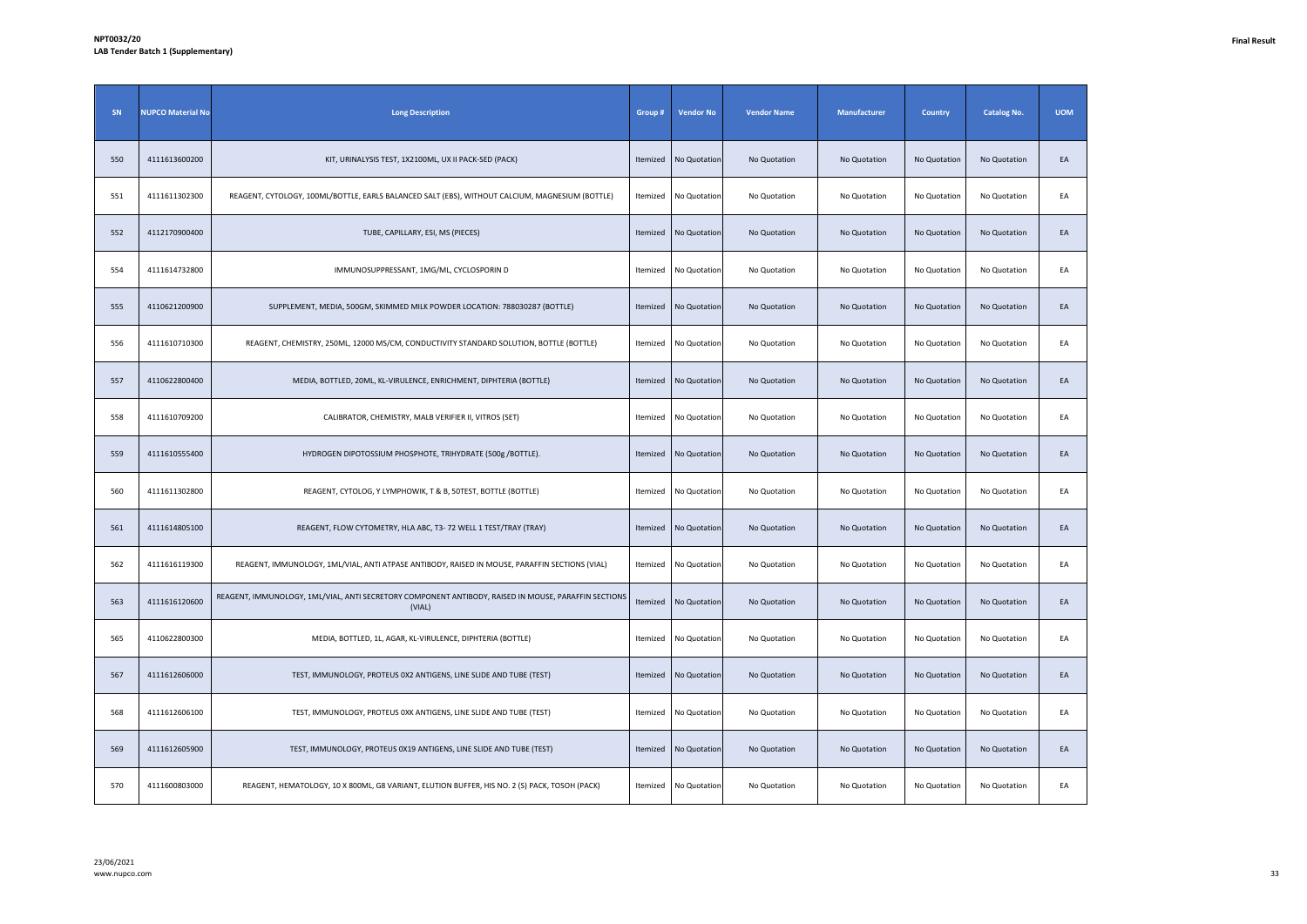| SN  | <b>NUPCO Material No</b> | <b>Long Description</b>                                                                       | Group #  | <b>Vendor No</b> | <b>Vendor Name</b> | Manufacturer | <b>Country</b> | <b>Catalog No.</b> | <b>UOM</b> |
|-----|--------------------------|-----------------------------------------------------------------------------------------------|----------|------------------|--------------------|--------------|----------------|--------------------|------------|
| 571 | 4111600803100            | REAGENT, HEMATOLOGY, 10 X 800ML, G8 VARIANT, ELUTION BUFFER, HIS NO. 3 (S) PACK, TOSOH (PACK) | Itemized | No Quotation     | No Quotation       | No Quotation | No Quotation   | No Quotation       | EA         |
| 572 | 4111612202500            | CONTROL, HEMATOLOGY, 2X2 VIAL/PACK, HEMOGLOBIN F, A2, TOSOH (SET)                             | Itemized | No Quotation     | No Quotation       | No Quotation | No Quotation   | No Quotation       | EA         |
| 573 | 4111600802400            | SOLUTION, HEMATOLOGY, 5 X 2000ML, HIS HEMOGLOBIN AND WASH, TOSOH (PACK)                       | Itemized | No Quotation     | No Quotation       | No Quotation | No Quotation   | No Quotation       | EA         |
| 575 | 4111610702900            | REAGENT, CHEMISTRY, HBA2, QUICK COLUMN NORMAL, VIAL, CONTROL, 1ML                             | Itemized | No Quotation     | No Quotation       | No Quotation | No Quotation   | No Quotation       | EA         |
| 576 | 4111612608500            | KIT, IMMUNOLOGY, 2-3ML/ VIAL, ANTISERUM E.COLI, 026:H1 (VIAL)                                 | Itemized | No Quotation     | No Quotation       | No Quotation | No Quotation   | No Quotation       | VIA        |
| 577 | 4111612402600            | REAGENT, HISTOLOGY, 500ML, STAIN FIX, BOTTLE LOCATION: 790010028 (BOTTLE)                     | Itemized | No Quotation     | No Quotation       | No Quotation | No Quotation   | No Quotation       | <b>BT</b>  |
| 578 | 4111612712300            | REAGENT, IMMUNOLOGY, 2-10ML/VIAL, ABC COMPLEMENT (VIAL)                                       | Itemized | No Quotation     | No Quotation       | No Quotation | No Quotation   | No Quotation       | EA         |
| 579 | 4111612713400            | REAGENT, IMMUNOLOGY, 2-10ML, DR COMPLEMENT, VIAL (VIAL)                                       | Itemized | No Quotation     | No Quotation       | No Quotation | No Quotation   | No Quotation       | EA         |
| 581 | 4111614804200            | KIT, FLOW CYTOMETRY, CLEANSEQ STARTER, AGENCOURT PRODUCT (PACK)                               | Itemized | No Quotation     | No Quotation       | No Quotation | No Quotation   | No Quotation       | EA         |
| 582 | 4110620401600            | AGAR, BOTTLED, ARYLSULFATASE, DETECTION OF MYCOBACTERIUM (BOTTLE)                             | Itemized | No Quotation     | No Quotation       | No Quotation | No Quotation   | No Quotation       | EA         |
| 583 | 4111610535500            | REAGENT, CHEMISTRY, 2L, LITHIUM CITRATE BUFFER B (BOTTLE)                                     | Itemized | No Quotation     | No Quotation       | No Quotation | No Quotation   | No Quotation       | EA         |
| 584 | 4111610535600            | REAGENT, CHEMISTRY, 2L, LITHIUM CITRATE BUFFER C II (BOTTLE)                                  | Itemized | No Quotation     | No Quotation       | No Quotation | No Quotation   | No Quotation       | EA         |
| 585 | 4111610535700            | REAGENT, CHEMISTRY, 2L, LITHIUM CITRATE BUFFER D II (BOTTLE)                                  | Itemized | No Quotation     | No Quotation       | No Quotation | No Quotation   | No Quotation       | EA         |
| 586 | 4111610535800            | REAGENT, CHEMISTRY, 2L, LITHIUM CITRATE BUFFER PH 2.2 (BOTTLE)                                | Itemized | No Quotation     | No Quotation       | No Quotation | No Quotation   | No Quotation       | EA         |
| 587 | 4111610535900            | REAGENT, CHEMISTRY, 2L, LITHIUM CITRATE BUFFER PH 3.55 (BOTTLE)                               | Itemized | No Quotation     | No Quotation       | No Quotation | No Quotation   | No Quotation       | EA         |
| 588 | 4111610533800            | REAGENT, CHEMISTRY, 2L, ULTRANINHYDRIN, SOLUTION (BOTTLE)                                     | Itemized | No Quotation     | No Quotation       | No Quotation | No Quotation   | No Quotation       | EA         |
| 589 | 4111610533900            | REAGENT, CHEMISTRY, 1.7L, ULTRASOLVE (BOTTLE)                                                 | Itemized | No Quotation     | No Quotation       | No Quotation | No Quotation   | No Quotation       | EA         |
| 591 | 4111610533100            | REAGENT, CHEMISTRY, SPANDS, FLUORIDE DETERMINATION, 10G/BOTTLE (BOTTLE)                       | Itemized | No Quotation     | No Quotation       | No Quotation | No Quotation   | No Quotation       | EA         |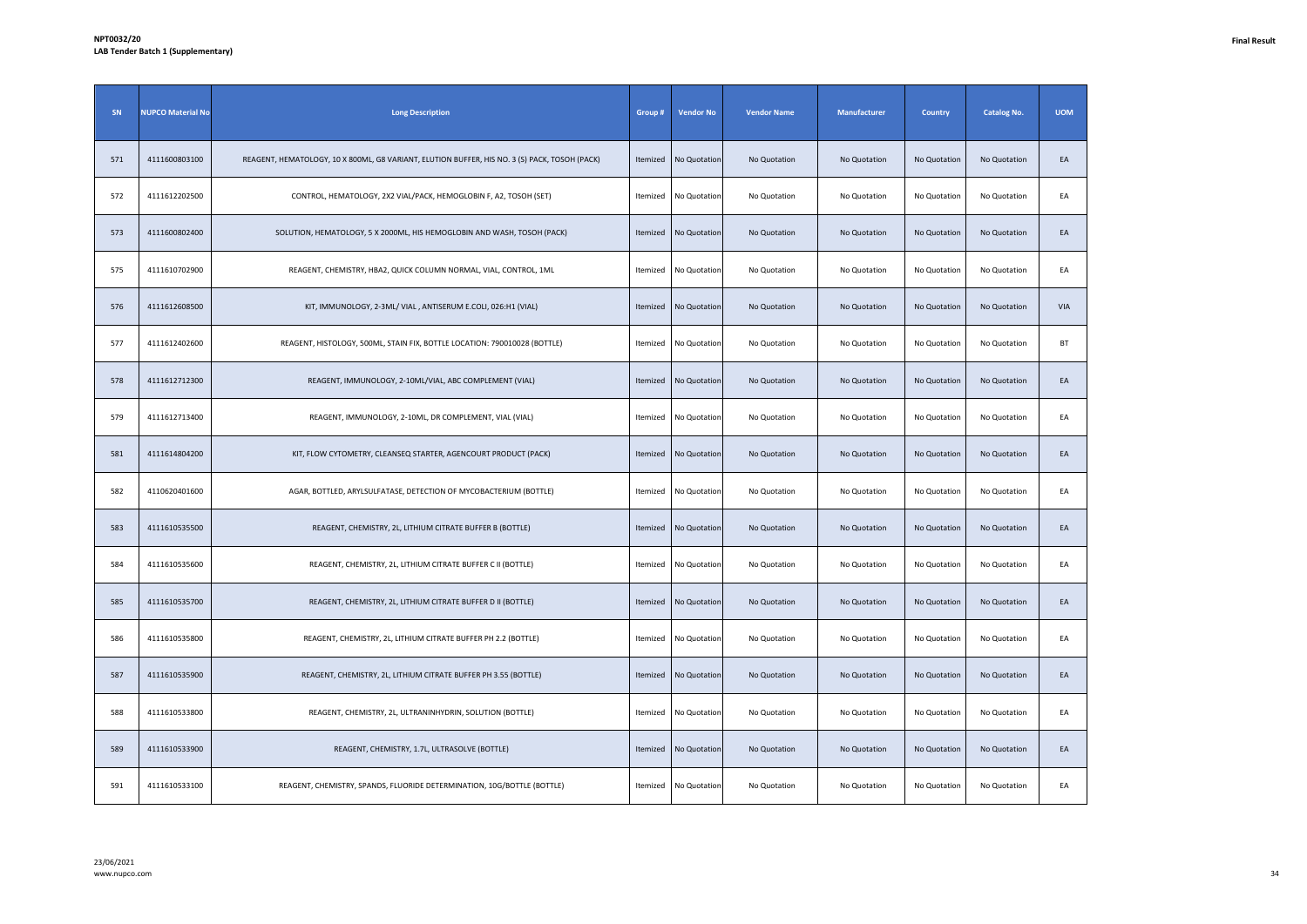| SN  | <b>NUPCO Material No</b> | <b>Long Description</b>                                                                                                                                                                                      | Group #  | <b>Vendor No</b> | <b>Vendor Name</b> | Manufacturer | <b>Country</b> | <b>Catalog No.</b> | <b>UOM</b> |
|-----|--------------------------|--------------------------------------------------------------------------------------------------------------------------------------------------------------------------------------------------------------|----------|------------------|--------------------|--------------|----------------|--------------------|------------|
| 592 | 4110620403400            | MEDIA, BOTTLED, 500GM, AGAR, GARDNERELLA VAGINALIS (BOTTLE)                                                                                                                                                  | Itemized | No Quotation     | No Quotation       | No Quotation | No Quotation   | No Quotation       | EA         |
| 593 | 4111571600000            | ADAPTER, LIQUID CHROMATOGRAPHY, GUAR COLUMN                                                                                                                                                                  | Itemized | No Quotation     | No Quotation       | No Quotation | No Quotation   | No Quotation       | EA         |
| 594 | 4111611301000            | REAGENT, CYTOLOGY, MCCOYS MEDIUM, HEPES BUFFER, CALCIUM, MAGNSIUM, 100ML/BOTTLE (BOTTLE)                                                                                                                     | Itemized | No Quotation     | No Quotation       | No Quotation | No Quotation   | No Quotation       | EA         |
| 595 | 4110620402700            | MEDIA, BOTTLED, THIOPHEN 2- CARBOXYLIC ACID HYDRAZIDE AGAR, DIFFERENTIATION OF MYCOBACTERIUM SPP<br>(BOTTLE)                                                                                                 | Itemized | No Quotation     | No Quotation       | No Quotation | No Quotation   | No Quotation       | EA         |
| 596 | 4110620405000            | MEDIA, BOTTLED, 500GM, DIAGNOSTIC SENSITIVITY TEST AGAR (BOTTLE)                                                                                                                                             | Itemized | No Quotation     | No Quotation       | No Quotation | No Quotation   | No Quotation       | <b>BT</b>  |
| 600 | 4111613001300            | REAGENT, MICROBIOLOGY, 100GM/BOTTLE, ALBERTS IODINE (BOTTLE)                                                                                                                                                 | Itemized | No Quotation     | No Quotation       | No Quotation | No Quotation   | No Quotation       | EA         |
| 601 | 4111610710200            | REAGENT, CHEMISTRY, 250ML, 1200 MS/CM, CONDUCTIVITY STANDARD SOLUTION, BOTTLE (BOTTLE)                                                                                                                       | Itemized | No Quotation     | No Quotation       | No Quotation | No Quotation   | No Quotation       | EA         |
| 604 | 4111610513600            | REAGENT, CHEMISTRY, 500GM/BOTTLE, CELLCDINE BLUE                                                                                                                                                             | Itemized | No Quotation     | No Quotation       | No Quotation | No Quotation   | No Quotation       | EA         |
| 605 | 4110620403300            | MEDIA, BOTTLED, 500GM, GC SUGAR BASE (BOTTLE)                                                                                                                                                                | Itemized | No Quotation     | No Quotation       | No Quotation | No Quotation   | No Quotation       | EA         |
| 606 | 4110621202100            | MEDIA, CULTURE, 500GM, DERMASAL ANTIBIOTIC SUPPLEMENT (BOTTLE)                                                                                                                                               | Itemized | No Quotation     | No Quotation       | No Quotation | No Quotation   | No Quotation       | EA         |
| 607 | 4110621200400            | SUPPLEMENT, MEDIA, 500ML OR 25 TAB/BOTTLE, BACILLUS CEREUS SELECTIVE (BOTTLE)                                                                                                                                | Itemized | No Quotation     | No Quotation       | No Quotation | No Quotation   | No Quotation       | EA         |
| 608 | 4111613500200            | CONTROL, KIT, RNA, FOR RT-PCR, LIGHT CYCLER INSTRUMENT, COMPLETE WITH ALL REAGENTS, CONTROLS,<br>CONSUMABLES TO PERFORM THE TEST, 50 TE ST/KIT, DE LIVERED WITH SUFFICIENT QUANTITIES, FREE OF CHARGE (TEST) | Itemized | No Quotation     | No Quotation       | No Quotation | No Quotation   | No Quotation       | EA         |
| 613 | 4111615809700            | KIT, ELISA, MEPHEDRONE, METHCATHINONE, 96TEST                                                                                                                                                                | Itemized | No Quotation     | No Quotation       | No Quotation | No Quotation   | No Quotation       | EA         |
| 614 | 4111615809500            | KIT, ELISA, MDPV, 96TEST                                                                                                                                                                                     | Itemized | No Quotation     | No Quotation       | No Quotation | No Quotation   | No Quotation       | EA         |
| 615 | 4111615808900            | KIT, ELISA, SYNTHETIC CANNABINOIDS, 96 TEST                                                                                                                                                                  | Itemized | No Quotation     | No Quotation       | No Quotation | No Quotation   | No Quotation       | EA         |
| 616 | 4111615808800            | KIT, ELISA, SYNTHETIC CANNABINOIDS, UR144/XLR-11, 96 TEST                                                                                                                                                    | Itemized | No Quotation     | No Quotation       | No Quotation | No Quotation   | No Quotation       | EA         |
| 617 | 4111615808700            | KIT, ELISA, SYNTHETIC CANNABINOIDS, JWH250/RCS8, 96 TEST                                                                                                                                                     | Itemized | No Quotation     | No Quotation       | No Quotation | No Quotation   | No Quotation       | EA         |
| 619 | 4111611303000            | REAGENT, CYTOLOGY, 500ML, STAIN QUENCH, EHTIDIUM BROMIDE, ACRIDIEN ORANGE, PRESERVATIVES, BOTTLE<br>(BOTTLE)                                                                                                 | Itemized | No Quotation     | No Quotation       | No Quotation | No Quotation   | No Quotation       | EA         |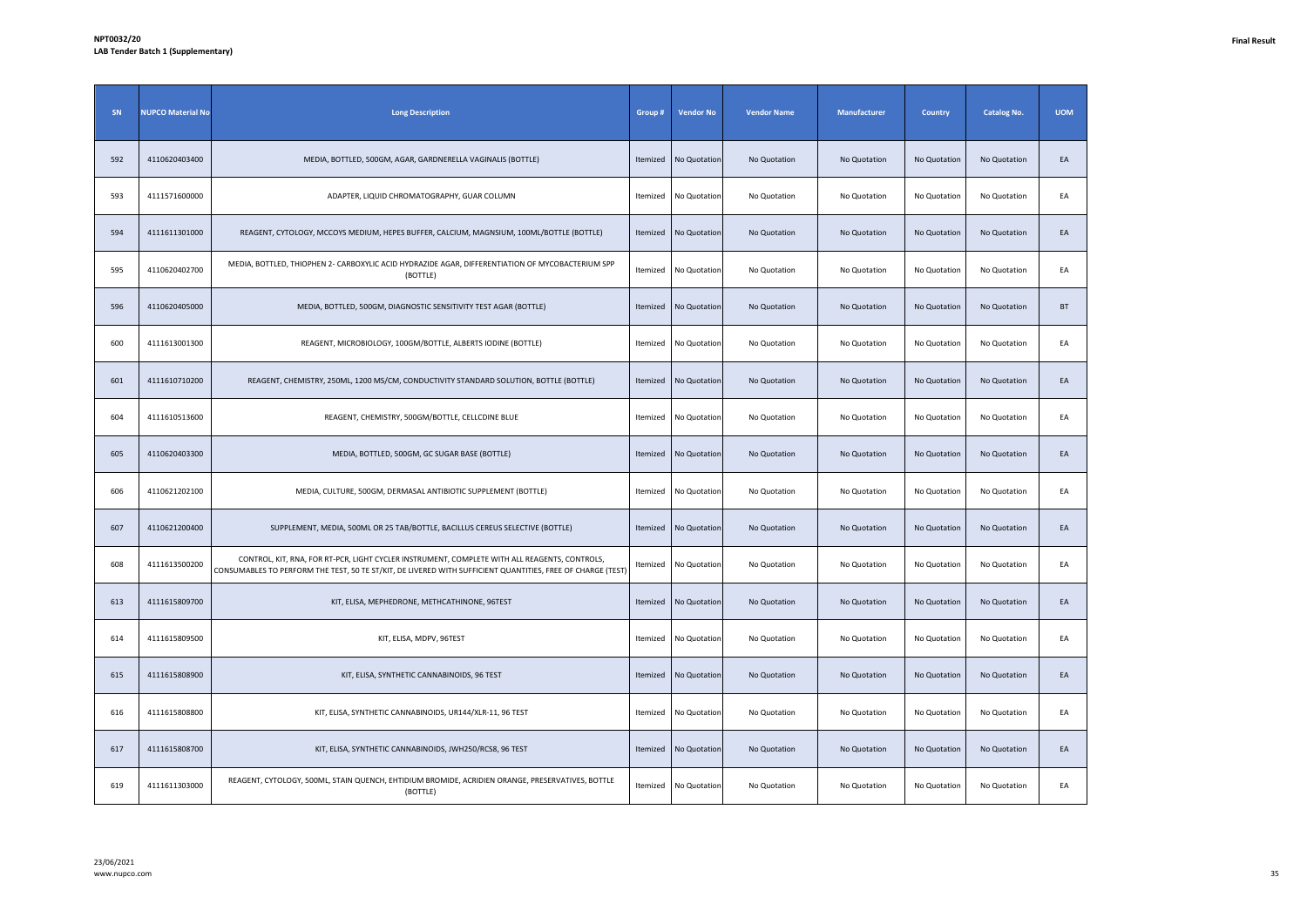| SN  | <b>NUPCO Material No</b> | <b>Long Description</b>                                                                                                                | Group #  | <b>Vendor No</b> | <b>Vendor Name</b> | Manufacturer | <b>Country</b> | <b>Catalog No.</b> | <b>UOM</b> |
|-----|--------------------------|----------------------------------------------------------------------------------------------------------------------------------------|----------|------------------|--------------------|--------------|----------------|--------------------|------------|
| 620 | 4111601511600            | REAGENT, IMMUNOLOGY, CONFIRM ANTI CD-79A, CLONE 11 E3 (TEST)                                                                           | Itemized | No Quotation     | No Quotation       | No Quotation | No Quotation   | No Quotation       | EA         |
| 621 | 4114000018100            | HEPARIN SODIUM HEPARIN INJECTION 5000 I.U./ML (VIAL)                                                                                   | Itemized | No Quotation     | No Quotation       | No Quotation | No Quotation   | No Quotation       | EA         |
| 622 | 4111612712400            | REAGENT, IMMUNOLOGY, 2L/BOTTLE, 22%, BINDER ALBUMIN (BOTTLE)                                                                           | Itemized | No Quotation     | No Quotation       | No Quotation | No Quotation   | No Quotation       | EA         |
| 623 | 4111610531500            | REAGENT, CHEMISTRY, 250GM, DIPHENYL CARBAZONE, BOTTLE (BOTTLE)                                                                         | Itemized | No Quotation     | No Quotation       | No Quotation | No Quotation   | No Quotation       | EA         |
| 624 | 4111610703000            | REAGENT, CHEMISTRY, HBA2, QUICK COLUMN ABNORMAL, CONTROL                                                                               | Itemized | No Quotation     | No Quotation       | No Quotation | No Quotation   | No Quotation       | EA         |
| 625 | 4111612002400            | ANALYZER, HEMATOLOGY, HAEMOGLOBIN A1C FRACTION, VARIANT (CLASSIC), COMPLETE, WITH REAGENT, CONTROL,<br>CONSUMABLES, CONSUMABLES (TEST) | Itemized | No Quotation     | No Quotation       | No Quotation | No Quotation   | No Quotation       | EA         |
| 628 | 4111610537500            | REAGENT, CHEMISTRY, 500GM/BOTTLE, POTASSIUM CYANIDE GRG                                                                                | Itemized | No Quotation     | No Quotation       | No Quotation | No Quotation   | No Quotation       | EA         |
| 629 | 4111610532800            | REAGENT, CHEMISTRY, 15G, POTASSIUM CHLORIDE CRYSTALS, BOTTLE, FOR RADIOMETER PH METER (BOTTLE)                                         | Itemized | No Quotation     | No Quotation       | No Quotation | No Quotation   | No Quotation       | EA         |
| 630 | 4111615813400            | KIT, ELISA, TISSUE FACTOR, PATHWAY INHIBITOR, EIA METHOD, COMPLETE, REAGENT, CONTROL, 32TEST (TEST)                                    | Itemized | No Quotation     | No Quotation       | No Quotation | No Quotation   | No Quotation       | EA         |
| 631 | 4112241000400            | FILM, SEALING, INSTASEAL, TERASAKI PLATE, 250/BOX LOCATION: 785010234 (PIECES)                                                         | Itemized | No Quotation     | No Quotation       | No Quotation | No Quotation   | No Quotation       | EA         |
| 632 | 4111613002300            | STAIN, MICROBIOLOGY, HOLBROOK AND ANDERSON'S (BOTTLE)                                                                                  | Itemized | No Quotation     | No Quotation       | No Quotation | No Quotation   | No Quotation       | EA         |
| 634 | 4110621200800            | SUPPLEMENT, MEDIA, 0.1GM/VIAL, ROSOLIC ACID, SELECTIVE ISOLATION OF COLIFORM BACTERIA, 5VIAL/PACK (VIAL)                               | Itemized | No Quotation     | No Quotation       | No Quotation | No Quotation   | No Quotation       | EA         |
| 635 | 4110621202200            | REAGENT, CHEMISTRY, CHAPMAN TELLURITE SOLUTION 2ML/VIAL (VIAL)                                                                         | Itemized | No Quotation     | No Quotation       | No Quotation | No Quotation   | No Quotation       | EA         |
| 636 | 4111581200200            | TIP, ANALYZER, DNA, 5ML, EASYPREP (PIECES)                                                                                             | Itemized | No Quotation     | No Quotation       | No Quotation | No Quotation   | No Quotation       | EA         |
| 637 | 4111581200300            | BRUSH, ANALYZER, EASYPREP (PIECES)                                                                                                     | Itemized | No Quotation     | No Quotation       | No Quotation | No Quotation   | No Quotation       | EA         |
| 638 | 4111581200400            | TUBE, CENTRIFUGE, EASYPREP ANALYZER (TUBE)                                                                                             | Itemized | No Quotation     | No Quotation       | No Quotation | No Quotation   | No Quotation       | EA         |
| 639 | 4111581200500            | GLASS, ANALYZER, COATED SLIDE, EASYPREP (PIECES)                                                                                       | Itemized | No Quotation     | No Quotation       | No Quotation | No Quotation   | No Quotation       | EA         |
| 640 | 4111600463100            | REAGENT, DNA SEQUENCING, FIXATIVE SOLUTION, EASYPREP (PACK)                                                                            | Itemized | No Quotation     | No Quotation       | No Quotation | No Quotation   | No Quotation       | EA         |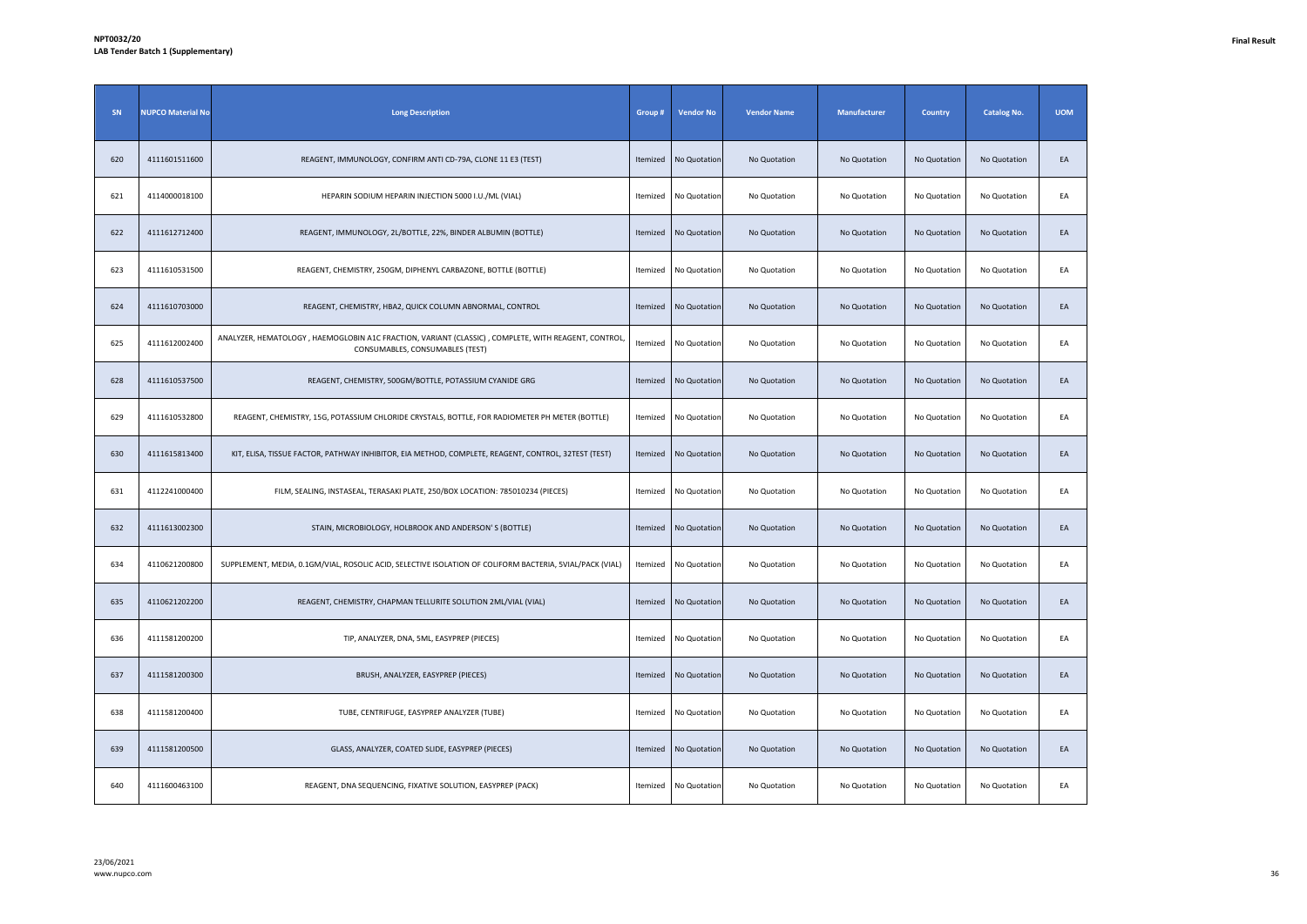| SN             | <b>NUPCO Material No</b> | <b>Long Description</b>                                                                                                                                       | Group#   | <b>Vendor No</b> | <b>Vendor Name</b> | Manufacturer | <b>Country</b> | <b>Catalog No.</b> | <b>UOM</b> |
|----------------|--------------------------|---------------------------------------------------------------------------------------------------------------------------------------------------------------|----------|------------------|--------------------|--------------|----------------|--------------------|------------|
| 641            | 4111600475400            | REAGENT, CHEMISTRY, RINSE SOLUTION, EASYPREP (PACK)                                                                                                           | Itemized | No Quotation     | No Quotation       | No Quotation | No Quotation   | No Quotation       | EA         |
| 642            | 4111580806400            | CHAMBER, SLIDE, EASYPREP, LABORATORY (PIECES)                                                                                                                 | Itemized | No Quotation     | No Quotation       | No Quotation | No Quotation   | No Quotation       | EA         |
| 643            | 4111610504200            | REAGENT, CHEMISTRY, 1LITER/BOTTLE, HEXYLAMINE, HPLC GRADE (BOTTLE)                                                                                            | Itemized | No Quotation     | No Quotation       | No Quotation | No Quotation   | No Quotation       | EA         |
| 644            | 4111541703300            | BALOON PIPETTE ELEMENT FREE FOR ATOMIC ABSORPTION 5 ML.                                                                                                       | Itemized | No Quotation     | No Quotation       | No Quotation | No Quotation   | No Quotation       | EA         |
| 646            | 4110530500000            | WICK, ELECTROPHORESIS, ZIP ZONE CHAMBER (PIECES)                                                                                                              | Itemized | No Quotation     | No Quotation       | No Quotation | No Quotation   | No Quotation       | EA         |
| 647            | 4111610525900            | REAGENT, CHEMISTRY, 250ML/BOTTLE, CLEANING SOLUTION, PH RADIOMETER (BOTTLE)                                                                                   | Itemized | No Quotation     | No Quotation       | No Quotation | No Quotation   | No Quotation       | EA         |
| 648            | 4214150201000            | APPLICATOR, FIBER-TIPPED, POLYESTER, SWAB, STERILE, INDIVIDUALLY PACKED, 50-100PCS/PACK (PIECES)                                                              | Itemized | No Quotation     | No Quotation       | No Quotation | No Quotation   | No Quotation       | EA         |
| 649            | 4110620404400            | MEDIA, BOTTLED, 500GM, MODIFIED DUNCAN, STRONG (BOTTLE)                                                                                                       | Itemized | No Quotation     | No Quotation       | No Quotation | No Quotation   | No Quotation       | EA         |
| 650            | 4111600461000            | REAGENT, CHEMISTRY, GRADIENT DENSITY, EASYPREP LOCATION: 790030946 (BOTTLE)                                                                                   | Itemized | No Quotation     | No Quotation       | No Quotation | No Quotation   | No Quotation       | EA         |
| 651            | 4111612901800            | KIT, MICROBIOLOGY TEST, DETECTION, LISTERIA MONOCYTOGENES LMO2, REAGENTS, CONTROLS, CALIBRATORS,<br>CONSUMABLES, 60TEST, FOR VIDAS (TEST)                     | Itemized | No Quotation     | No Quotation       | No Quotation | No Quotation   | No Quotation       | EA         |
| 653            | 4111612621800            | KIT, IMMUNOLOGY, DIRECT CLOSTRIDUM PERFRINGENS ENTEROTOXIN, FAECAL OR CULTURE FILTRATE SAMPLE,<br>REAGENT, CONSUMABLE, 20-25 TEST LOCAT ION: 782020404 (TEST) | Itemized | No Quotation     | No Quotation       | No Quotation | No Quotation   | No Quotation       | TET        |
| 680            | 4110631318800            | BIONEER EXIPREP 96 VIRAL DNA/RNA EXTRACTION KIT COMPLETE WITH ALL CONTROLS & ACCESSORIES TO PERFORM<br>THE TEST                                               | Itemized | No Quotation     | No Quotation       | No Quotation | No Quotation   | No Quotation       | TET        |
| 681            | 4110631318900            | BIONEER EXIPREP 96 LITE AUTOMATED NA PURIFICATION SYSTEM COMPLETE WITH ALL CONTROLS & ACCESSORIES TO<br>PERFORM THE TEST                                      | Itemized | No Quotation     | No Quotation       | No Quotation | No Quotation   | No Quotation       | TET        |
| $\overline{7}$ | 4111580802800            | CARTRIDGE, ANALYZER, CG4+ ISTAT (CARTRIDGE)                                                                                                                   | Itemized | CANCELLED        | CANCELLED          | CANCELLED    | CANCELLED      | CANCELLED          | CANCELLED  |
| 8              | 4111600481800            | REAGENT CHEMISTRY DIRECT LDL TEST ARCHITECT                                                                                                                   | Itemized | CANCELLED        | CANCELLED          | CANCELLED    | CANCELLED      | CANCELLED          | CANCELLED  |
| 16             | 4111600456000            | KIT, CHEMISTRY, TOTAL IRON BINDING CAPACITY TEST, FOR ARCHITECT, CI8200, CI4100, C4000, C8000, I1000SR, I2000SR,<br>MODULES, ANALYZER (TEST)                  | Itemized | CANCELLED        | CANCELLED          | CANCELLED    | CANCELLED      | CANCELLED          | CANCELLED  |
| 24             | 4111600706100            | REAGENT TOXICOLOGY ACETAMINOPHEN TEST FOR ARCHETICT ANALYZER CI8200CI 4100 I 1000 SR I 2000 SR MODULE<br>(TEST)                                               | Itemized | CANCELLED        | CANCELLED          | CANCELLED    | CANCELLED      | CANCELLED          | CANCELLED  |
| 32             | 4111600708100            | REAGENT TOXICOLOGY SALICYLATE TEST ARCHITECT 18200   4100   1000   2000 MODULE ANALYZER (TEST)                                                                | Itemized | CANCELLED        | CANCELLED          | CANCELLED    | CANCELLED      | CANCELLED          | CANCELLED  |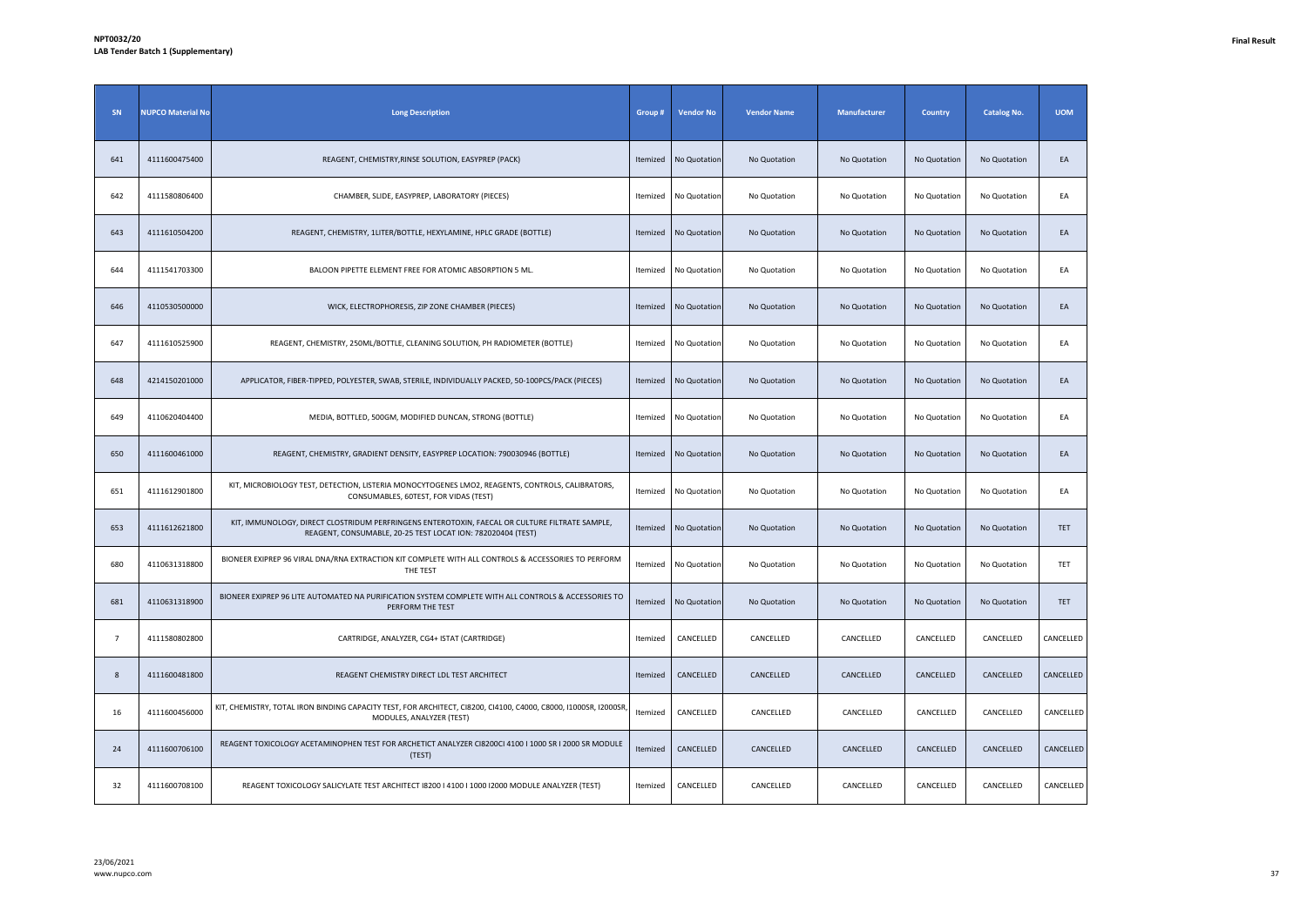| SN  | <b>NUPCO Material No</b> | <b>Long Description</b>                                                                                                                                                             | Group #  | <b>Vendor No</b> | <b>Vendor Name</b> | <b>Manufacturer</b> | <b>Country</b> | <b>Catalog No.</b> | <b>UOM</b> |
|-----|--------------------------|-------------------------------------------------------------------------------------------------------------------------------------------------------------------------------------|----------|------------------|--------------------|---------------------|----------------|--------------------|------------|
| 369 | 4111600302500            | KIT, BLOOD GASES, PO2 PCO2 PH PP HCT TEST, COMPACT, COMPLETE, REAGENT, CONTROL, CALIBRATOR, ELECTRODE,<br>CONSUMABLE, SIEMENS ANALYZER, MODEL 845 AND 348 (TEST)                    | Itemized | CANCELLED        | CANCELLED          | CANCELLED           | CANCELLED      | CANCELLED          | CANCELLED  |
| 477 | 4111600449900            | KIT, CHEMISTRY, BETA HCG TEST, 50 TEST/PACK, PATHFAST (TEST)                                                                                                                        | Itemized | CANCELLED        | CANCELLED          | CANCELLED           | CANCELLED      | CANCELLED          | CANCELLED  |
| 598 | 4111613800800            | STRIP, URINALYSIS TEST, 9U, MEDITAPE II, 100 STRIP/PACK (STRIP)                                                                                                                     | Itemized | CANCELLED        | CANCELLED          | CANCELLED           | CANCELLED      | CANCELLED          | CANCELLED  |
| 599 | 4111613800700            | STRIP, URINALYSIS TEST, 10U, MEDITAPE II, 100 STRIP/PACK (STRIP)                                                                                                                    | Itemized | CANCELLED        | CANCELLED          | CANCELLED           | CANCELLED      | CANCELLED          | CANCELLED  |
| 626 | 4111560400000            | ELECTRODE, PH, COMBINED, FOR PH METER, RADIOMETER (PIECES)                                                                                                                          | Itemized | CANCELLED        | CANCELLED          | CANCELLED           | CANCELLED      | CANCELLED          | CANCELLED  |
| 656 | 4114000019700            | TEST, ARCHITECT HBSAG CONF FOR ARCHITECT I1000/I2000, 100 TEST/KIT (TEST)                                                                                                           | Itemized | CANCELLED        | CANCELLED          | CANCELLED           | CANCELLED      | CANCELLED          | CANCELLED  |
| 657 | 4114000079300            | CREATININE TEST FOR BECKMAN SYNCHRON FOR DXC 800. DXC 600 SERIESES (2 X300 TEST/PACK) COMPLETE WITH ALL<br>REAGENTS CONTROLS CALIBRATORS ANDCON SUMABLES TO PERFORM THE TEST (TEST) | Itemized | CANCELLED        | CANCELLED          | CANCELLED           | CANCELLED      | CANCELLED          | CANCELLED  |
| 658 | 4114000023800            | TEST, C-REACTIVE PROTEIN - CR-P FOR BECKMAN DXC600 / DXC800 SERIESES COMPLETE WITH ALL<br>REAGENTS, CONTROLS, CALIBRATORS (TEST)                                                    | Itemized | CANCELLED        | CANCELLED          | CANCELLED           | CANCELLED      | CANCELLED          | CANCELLED  |
| 659 | 4111612630000            | TEST, ANTI-HIV 1+2 REAGENT FOR VITROS V 3600, V 5600, XT7600 & ECIQ (100 TEST/KIT), COMPLETE WITH ALL<br>REAGENTS, CONTROLS, CALIBRATOR & CONSUMABLS TO PERFORM THE TEST. (TEST)    | Itemized | CANCELLED        | CANCELLED          | CANCELLED           | CANCELLED      | CANCELLED          | CANCELLED  |
| 660 | 4111600473700            | TEST, TSH REAGENT FOR VITROS V 3600, V 5600, XT7600 & ECIQ (100 TEST/KIT), COMPLETE WITH ALL REAGENTS,<br>CONTROLS, CALIBRATOR & CONSUMABLS TO PERFORM THE TEST. (TEST)             | Itemized | CANCELLED        | CANCELLED          | CANCELLED           | CANCELLED      | CANCELLED          | CANCELLED  |
| 661 | 4111600474100            | TEST, AFP REAGENT FOR VITROS V 3600, V 5600, XT7600 & ECIQ (100 TEST/KIT), COMPLETE WITH ALL REAGENTS,<br>CONTROLS, CALIBRATOR & CONSUMABLS TO PERFORM THE TEST. (TEST)             | Itemized | CANCELLED        | CANCELLED          | CANCELLED           | CANCELLED      | CANCELLED          | CANCELLED  |
| 662 | 4111600474000            | TEST, FSH REAGENT FOR VITROS V 3600, V 5600, XT7600 & ECIQ (100 TEST/KIT), COMPLETE WITH ALL REAGENTS,<br>CONTROLS, CALIBRATOR & CONSUMABLS TO PERFORM THE TEST. (TEST)             | Itemized | CANCELLED        | CANCELLED          | CANCELLED           | CANCELLED      | CANCELLED          | CANCELLED  |
| 663 | 4114000035200            | ANTI-E (ANTI-RH3) (MONOCLONAL) BIOCLONE (TEST)                                                                                                                                      | Itemized | CANCELLED        | CANCELLED          | CANCELLED           | CANCELLED      | CANCELLED          | CANCELLED  |
| 664 | 4114000035300            | ANTI-C (ANTI-RH4) (MONOCLONAL) BIOCLONE (TEST)                                                                                                                                      | Itemized | CANCELLED        | CANCELLED          | CANCELLED           | CANCELLED      | CANCELLED          | CANCELLED  |
| 665 | 4114000044800            | REAGENT BIOVUE D/C/E/SMC/SME/CTL 100 PAC (TEST)                                                                                                                                     | Itemized | CANCELLED        | CANCELLED          | CANCELLED           | CANCELLED      | CANCELLED          | CANCELLED  |
| 666 | 4114000078400            | KIT, CAPTURE-R READY-SCREEN® (3) PLATE, 120 TEST / KIT (KIT)                                                                                                                        | Itemized | CANCELLED        | CANCELLED          | CANCELLED           | CANCELLED      | CANCELLED          | CANCELLED  |
| 667 | 4111612629800            | TEST, TOTAL PSA II REAGENT FOR VITROS V 3600, V 5600, XT7600 & ECIQ (100 TEST/KIT), COMPLETE WITH ALL<br>REAGENTS, CONTROLS, CALIBRATOR & CONSUMABLS TO PERFORM THE TEST. (TEST)    | Itemized | CANCELLED        | CANCELLED          | CANCELLED           | CANCELLED      | CANCELLED          | CANCELLED  |
| 668 | 4114000035400            | ANTI-CW (RH8) POLYCLONAL IGM (TEST)                                                                                                                                                 | Itemized | CANCELLED        | CANCELLED          | CANCELLED           | CANCELLED      | CANCELLED          | CANCELLED  |